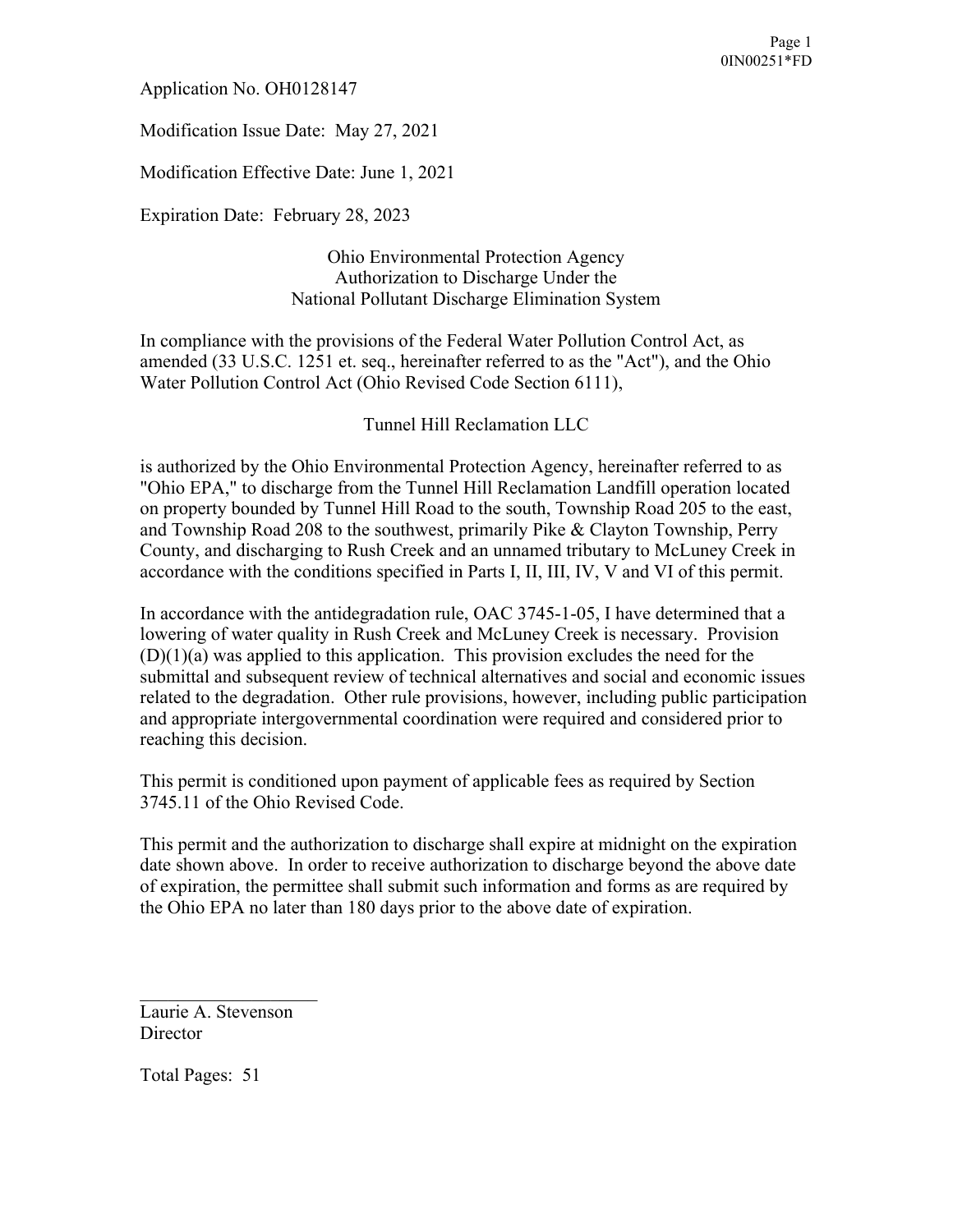### Page 2 0IN00251\*FD

# Part I, A. - FINAL EFFLUENT LIMITATIONS AND MONITORING REQUIREMENTS

1. During the period beginning on the modified effective date of this permit and lasting until the expiration date, the permittee is authorized to discharge in accordance with the following limitations and monitoring requirements from outfall 0IN00251001. See Part II, OTHER REQUIREMENTS, for the locations of both the permitted outfall and the location to sample/monitor the effluent.

# Table - Final Outfall - 001 - Final

| <b>Effluent Characteristic</b>                          | <b>Discharge Limitations</b>   |                                      |  |      |                 | <b>Monitoring Requirements</b> |                          |                    |                     |            |
|---------------------------------------------------------|--------------------------------|--------------------------------------|--|------|-----------------|--------------------------------|--------------------------|--------------------|---------------------|------------|
|                                                         |                                | <b>Concentration Specified Units</b> |  |      | Loading* kg/day |                                |                          | Measuring          | Sampling            | Monitoring |
| Parameter                                               | Maximum Minimum Weekly Monthly |                                      |  |      | Daily           |                                | Weekly Monthly           | Frequency          | Type                | Months     |
| 00010 - Water Temperature - C                           |                                |                                      |  |      |                 |                                |                          | 1/2 Weeks Grab     |                     | All        |
| 00045 - Total Precipitation - Inches                    |                                |                                      |  |      |                 |                                |                          | 1/Day              | 24hr Total          | All        |
| 00056 - Flow Rate - GPD                                 |                                |                                      |  |      |                 |                                | -                        | $1/2$ Weeks        | 24hr Total Estimate | All        |
| 00083 - Color, Severity - Units                         |                                |                                      |  |      |                 |                                | $\overline{\phantom{0}}$ | 1/2 Weeks Estimate |                     | All        |
| 00335 - Chemical Oxygen Demand (Low<br>Level $)$ - mg/l |                                |                                      |  |      |                 |                                | ÷.                       | 1/2 Weeks Grab     |                     | All        |
| $00400 - pH - S.U.$                                     | 9.5                            | 6.0                                  |  |      |                 |                                | $\blacksquare$           | 1/2 Weeks Grab     |                     | All        |
| 00530 - Total Suspended Solids - mg/l                   | 70                             |                                      |  | 35   |                 |                                | $\overline{a}$           | 1/2 Weeks Grab     |                     | All        |
| 00545 - Residue, Settleable (Volume) -<br>mL/L          | $\overline{a}$                 |                                      |  |      |                 |                                | $\overline{a}$           | 1/2 Weeks Grab     |                     | All        |
| 00552 - Oil and Grease, Hexane Extr<br>Method - mg/l    | 10                             |                                      |  |      |                 |                                | $\overline{a}$           | 1/2 Weeks Grab     |                     | All        |
| 00610 - Nitrogen, Ammonia (NH3) - mg/l                  |                                |                                      |  |      |                 |                                | $\overline{a}$           | 1/2 Weeks Grab     |                     | All        |
| 00665 - Phosphorus, Total (P) - mg/l                    |                                |                                      |  |      |                 |                                | $\overline{a}$           | 1/Quarter          | Grab                | Quarterly  |
| 00900 - Hardness, Total (CaCO3) - mg/l                  |                                |                                      |  |      |                 |                                | $\overline{a}$           | 1/Quarter          | Grab                | Quarterly  |
| 00945 - Sulfate, (SO4) - mg/l                           |                                |                                      |  |      |                 |                                | $\overline{\phantom{0}}$ | 1/Month            | Grab                | All        |
| 00980 - Iron, Total Recoverable - ug/l                  | 6000                           |                                      |  | 3000 |                 |                                | $\blacksquare$           | $1/2$ Weeks        | Grab                | All        |
| 01022 - Boron, Total - ug/l                             |                                |                                      |  |      |                 |                                | $\overline{\phantom{0}}$ | 1/Quarter          | Grab                | Quarterly  |
| 01055 - Manganese, Total (Mn) - $\frac{u}{l}$           | 4000                           |                                      |  | 2000 | $\overline{a}$  |                                | $\overline{a}$           | $1/2$ Weeks        | Grab                | All        |
| 01094 - Zinc, Total Recoverable - ug/l                  |                                |                                      |  |      |                 |                                | $\overline{a}$           | $1$ /Quarter       | Grab                | Quarterly  |
| 01113 - Cadmium, Total Recoverable - ug/l               |                                |                                      |  |      |                 |                                |                          | 1/Quarter          | Grab                | Quarterly  |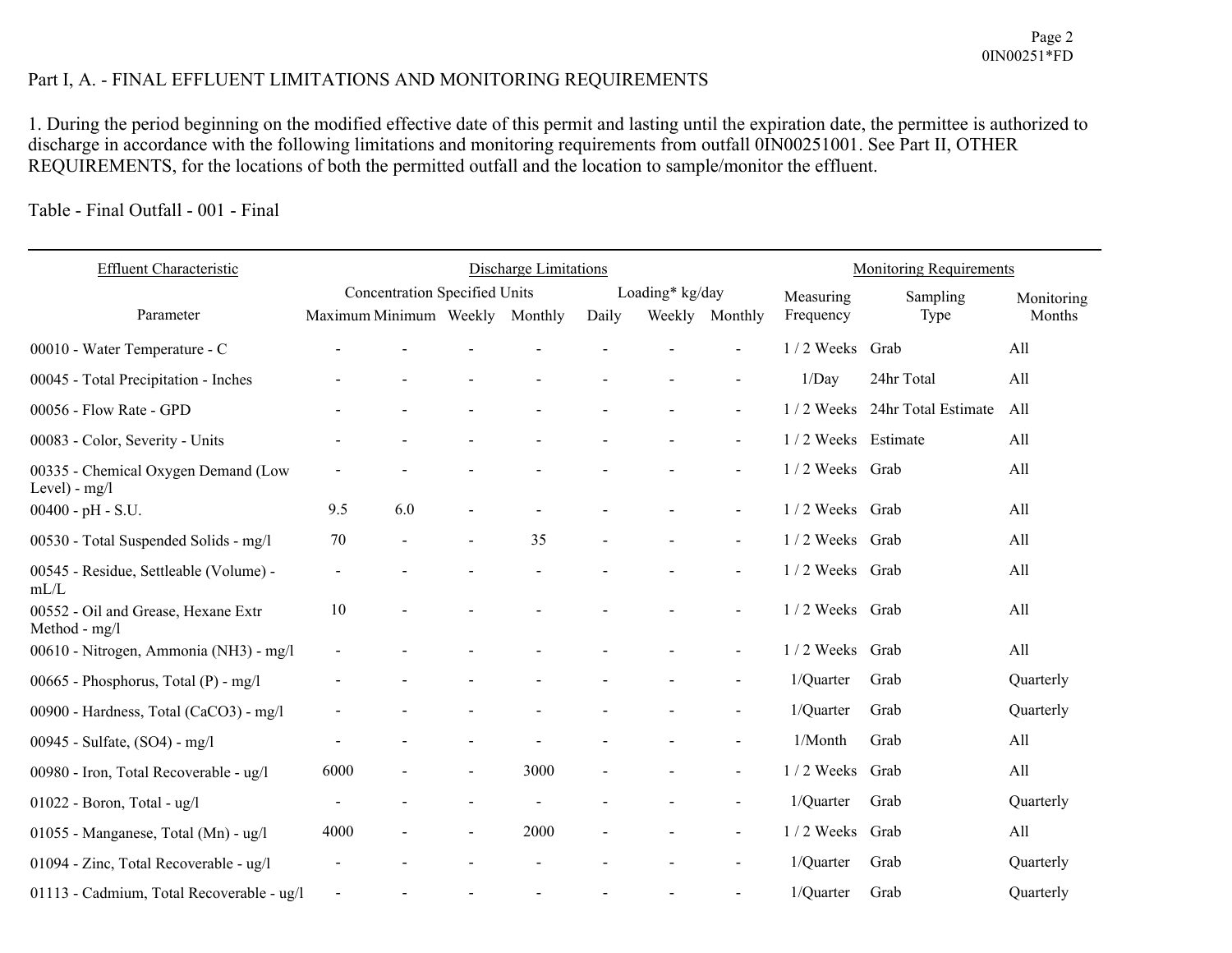Page 3 0IN00251\*FD

| <b>Effluent Characteristic</b>                                   | Discharge Limitations  |                                      |  |         |                          | <b>Monitoring Requirements</b> |         |                        |                  |                      |
|------------------------------------------------------------------|------------------------|--------------------------------------|--|---------|--------------------------|--------------------------------|---------|------------------------|------------------|----------------------|
| Parameter                                                        | Maximum Minimum Weekly | <b>Concentration Specified Units</b> |  | Monthly | Daily                    | Loading* kg/day<br>Weekly      | Monthly | Measuring<br>Frequency | Sampling<br>Type | Monitoring<br>Months |
| 01119 - Copper, Total Recoverable - ug/l                         |                        |                                      |  |         |                          |                                |         | $1/Q$ uarter           | Grab             | Quarterly            |
| 01330 - Odor, Severity - Units                                   |                        |                                      |  |         |                          |                                | $\sim$  | 1/2 Weeks Estimate     |                  | All                  |
| 01350 - Turbidity, Severity - Units                              |                        |                                      |  |         |                          |                                | Ξ.      | 1/2 Weeks Estimate     |                  | All                  |
| 61432 - 48-Hr. Acute Toxicity<br>Ceriodaphnia dubia - % Affected |                        |                                      |  |         |                          |                                |         | $1/Y$ ear              | Grab             | May                  |
| 61444 - 48 Hour Acute Pimephales<br>promelas - % Affected        |                        |                                      |  |         |                          |                                |         | $1/Y$ ear              | Grab             | May                  |
| 70301 - Solids, Dissolved-Sum of - mg/l                          |                        |                                      |  |         |                          |                                |         | $1/M$ onth             | Grab             | All                  |
| 80082 - CBOD 5 day - mg/l                                        |                        |                                      |  |         | $\overline{\phantom{a}}$ |                                | $\sim$  | $1/2$ Weeks            | Grab             | All                  |
|                                                                  |                        |                                      |  |         |                          |                                |         |                        |                  |                      |

Notes for Station Number 0IN00251001:

a. Monitoring and sampling shall be performed as required in the above table. If no sample is collected or data is not reported because there is no discharge or for any other reason, see Part II, Item P. for the appropriate instructions and codes to use on the monthly discharge monitoring report (DMR or eDMR).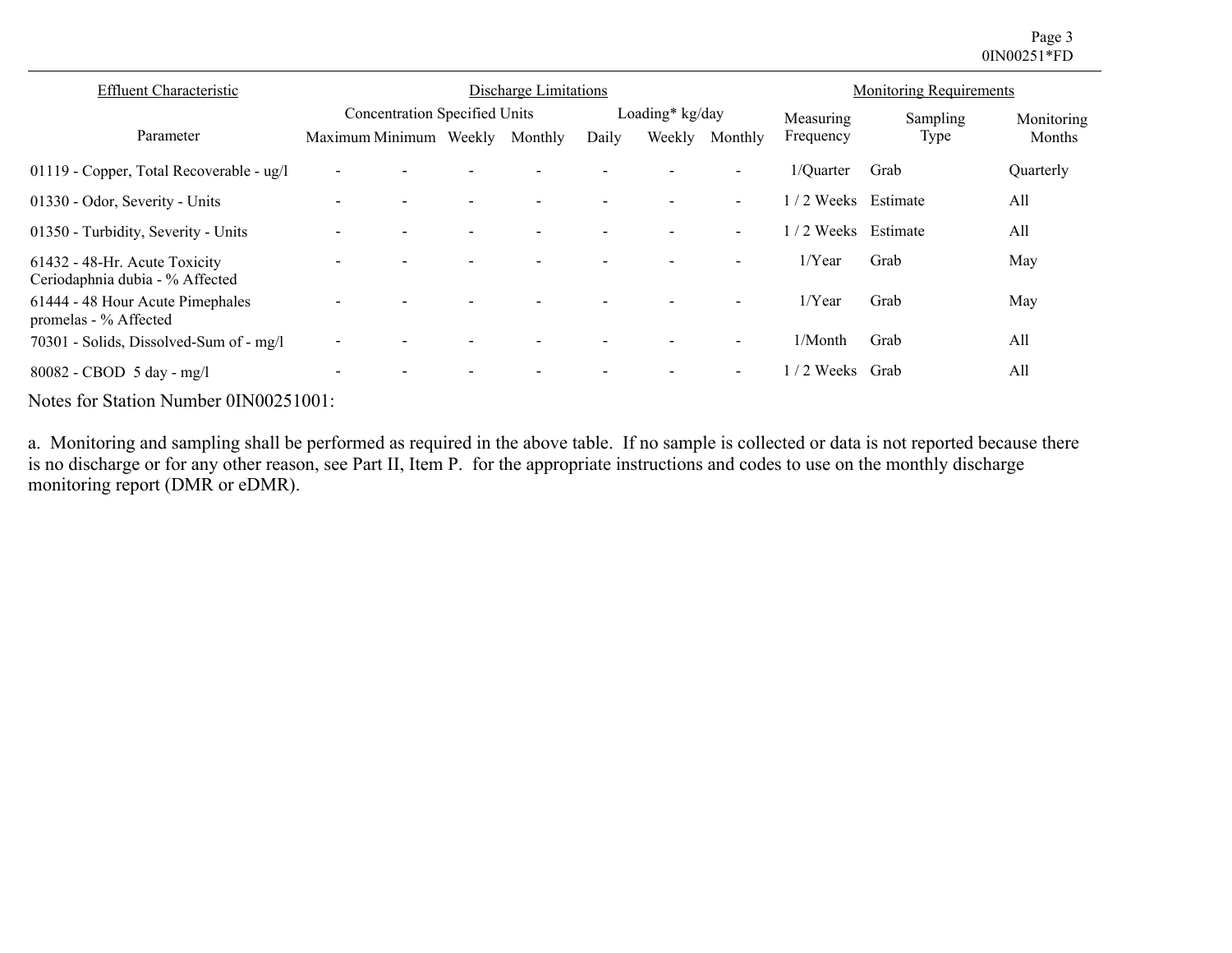2. ALTERNATVIE LIMITS- Discharge from the outfall designated above may, as an option, comply with effluent limitations and monitoring requirements listed in Part II, Item (D)(1) instead of those listed above provided that all conditions in Part II, Item (D) (2) are met.

Page 4 0IN00251\*FD

a. SAMPLE TYPE- Samples to be taken and flow monitored during discharge.

- b. SAMPLING FREQUENCY- See Part II, Item I.
- c. Sampling and reporting for 1/quarter parameters (all months) is required in March, June, August and December.
- d. Sampling and reporting for 1/year parameters is required in May.

e. This permit does not authorize the discharge of leachate. No leachate from the C & DD Landfill cell(s) or the municipal solid waste landfill cell(s) shall be discharged from this outfall.

- f. For Turbidity/Odor/Color: see Part II, Item K.
- g. Grab Samples- See Part II, Item F.

h. Additional monitoring requirements and conditions: See Part II, Item M, Biomonitoring Requirements

# Part I, A. Cont'd - STORMWATER ASSOCIATED WITH INDUSTRIAL ACTIVITY REQUIREMENTS AND OTHER AUTHORIZED NON-STORM WATER DISCHARGES

2. During the period beginning on the modified effective date of this permit and lasting until the expiration date, the permittee is authorized to discharge all storm water associated with industrial activity including storm water discharges not discharged at outfall 0IN00251001. For all discharges of storm water associated with industrial activity, the permittee shall comply with part IV, V and VI of this permit.

Non-storm water discharges authorized under this permit are listed in Part IV. C. 10.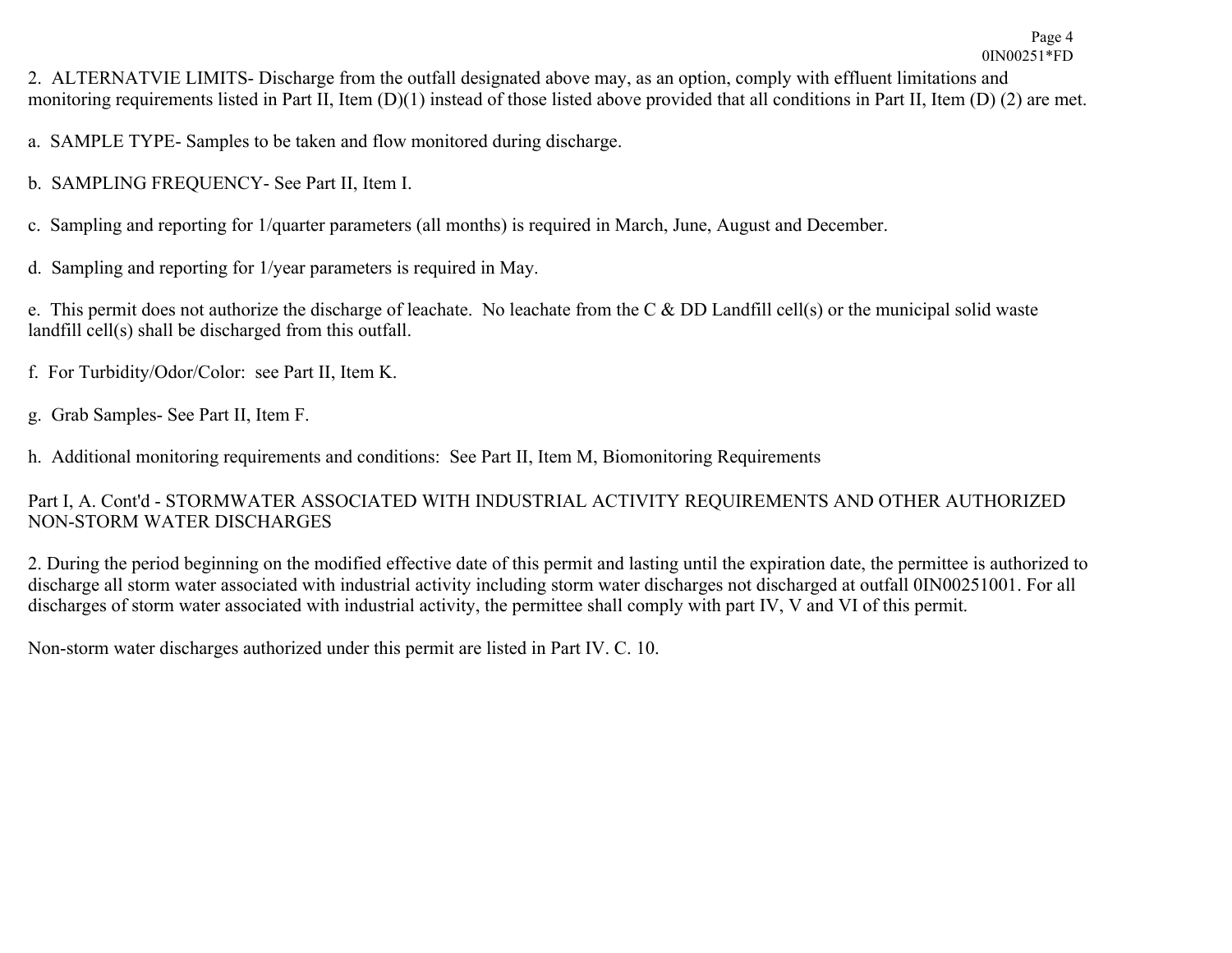# Part I, A. - FINAL EFFLUENT LIMITATIONS AND MONITORING REQUIREMENTS

2. During the period beginning on the modified effective date of this permit and lasting until the expiration date, the permittee is authorized to discharge in accordance with the following limitations and monitoring requirements from outfall 0IN000251002. See Part II, OTHER REQUIREMENTS, for locations of effluent sampling.

# Table - Final Outfall - 002 - Final

| <b>Effluent Characteristic</b>                         | <b>Discharge Limitations</b>         |     |  |      |                 | <b>Monitoring Requirements</b> |                          |                    |                     |            |
|--------------------------------------------------------|--------------------------------------|-----|--|------|-----------------|--------------------------------|--------------------------|--------------------|---------------------|------------|
|                                                        | <b>Concentration Specified Units</b> |     |  |      | Loading* kg/day |                                |                          | Measuring          | Sampling            | Monitoring |
| Parameter                                              | Maximum Minimum Weekly Monthly       |     |  |      | Daily           | Weekly                         | Monthly                  | Frequency          | Type                | Months     |
| 00010 - Water Temperature - C                          |                                      |     |  |      |                 |                                |                          | 1/2 Weeks Grab     |                     | All        |
| 00045 - Total Precipitation - Inches                   |                                      |     |  |      |                 |                                |                          | 1/Day              | 24hr Total          | All        |
| 00056 - Flow Rate - GPD                                |                                      |     |  |      |                 |                                |                          | $1/2$ Weeks        | 24hr Total Estimate | All        |
| 00083 - Color, Severity - Units                        |                                      |     |  |      |                 |                                | $\overline{\phantom{a}}$ | 1/2 Weeks Estimate |                     | All        |
| 00335 - Chemical Oxygen Demand (Low<br>Level) - $mg/l$ |                                      |     |  |      |                 |                                | $\overline{a}$           | 1/2 Weeks Grab     |                     | All        |
| $00400 - pH - S.U.$                                    | 9.5                                  | 6.0 |  |      |                 |                                | $\blacksquare$           | 1/2 Weeks Grab     |                     | All        |
| 00530 - Total Suspended Solids - mg/l                  | 70                                   |     |  | 35   |                 |                                | $\blacksquare$           | 1/2 Weeks Grab     |                     | All        |
| 00545 - Residue, Settleable (Volume) -<br>mL/L         |                                      |     |  |      |                 |                                |                          | 1/2 Weeks Grab     |                     | All        |
| 00552 - Oil and Grease, Hexane Extr<br>Method - mg/l   | 10                                   |     |  |      |                 |                                |                          | 1/2 Weeks Grab     |                     | All        |
| 00610 - Nitrogen, Ammonia (NH3) - mg/l                 |                                      |     |  |      |                 |                                | $\blacksquare$           | 1/2 Weeks Grab     |                     | All        |
| 00665 - Phosphorus, Total (P) - mg/l                   |                                      |     |  |      |                 |                                |                          | 1/Quarter          | Grab                | Quarterly  |
| 00900 - Hardness, Total (CaCO3) - mg/l                 |                                      |     |  |      |                 |                                | $\overline{\phantom{0}}$ | 1/Quarter          | Grab                | Quarterly  |
| 00945 - Sulfate, (SO4) - mg/l                          |                                      |     |  |      |                 |                                | $\blacksquare$           | 1/Month            | Grab                | All        |
| 00980 - Iron, Total Recoverable - ug/l                 | 6000                                 |     |  | 3000 |                 |                                |                          | $1/2$ Weeks        | Grab                | All        |
| 01022 - Boron, Total - ug/l                            |                                      |     |  |      |                 |                                | $\blacksquare$           | 1/Quarter          | Grab                | Quarterly  |
| 01055 - Manganese, Total (Mn) - $ug/l$                 | 4000                                 |     |  | 2000 | $\overline{a}$  |                                | $\overline{a}$           | $1/2$ Weeks        | Grab                | All        |
| 01094 - Zinc, Total Recoverable - ug/l                 |                                      |     |  |      |                 |                                | $\blacksquare$           | $1$ /Quarter       | Grab                | Quarterly  |
| 01113 - Cadmium, Total Recoverable - ug/l              |                                      |     |  |      |                 |                                |                          | 1/Quarter          | Grab                | Quarterly  |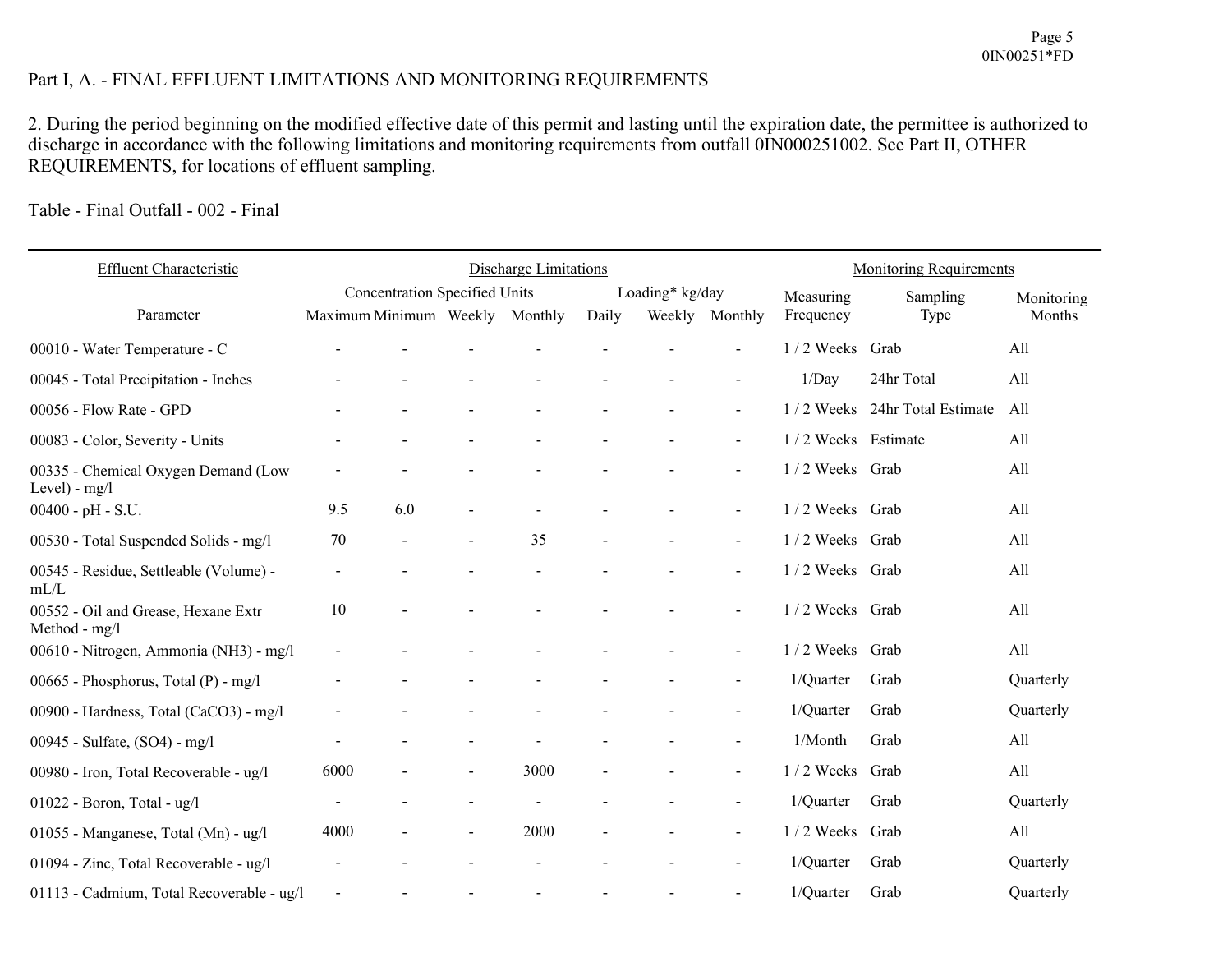Page 6 0IN00251\*FD

| <b>Effluent Characteristic</b>                                   | <b>Discharge Limitations</b>   |                                      |  |  |       |                           | <b>Monitoring Requirements</b> |                        |                  |                      |
|------------------------------------------------------------------|--------------------------------|--------------------------------------|--|--|-------|---------------------------|--------------------------------|------------------------|------------------|----------------------|
| Parameter                                                        | Maximum Minimum Weekly Monthly | <b>Concentration Specified Units</b> |  |  | Daily | Loading* kg/day<br>Weekly | Monthly                        | Measuring<br>Frequency | Sampling<br>Type | Monitoring<br>Months |
| 01119 - Copper, Total Recoverable - ug/l                         |                                |                                      |  |  |       |                           | $\overline{\phantom{0}}$       | $1$ /Ouarter           | Grab             | Quarterly            |
| 01330 - Odor, Severity - Units                                   |                                | $\blacksquare$                       |  |  |       |                           | $\sim$                         | $1/2$ Weeks            | Estimate         | All                  |
| 01350 - Turbidity, Severity - Units                              |                                |                                      |  |  |       |                           | $\overline{\phantom{0}}$       | $1/2$ Weeks            | Estimate         | All                  |
| 61432 - 48-Hr. Acute Toxicity<br>Ceriodaphnia dubia - % Affected |                                |                                      |  |  |       |                           |                                | $1/Y$ ear              | Grab             | May                  |
| 61444 - 48 Hour Acute Pimephales<br>promelas - % Affected        |                                |                                      |  |  |       |                           | -                              | $1/Y$ ear              | Grab             | May                  |
| 70301 - Solids, Dissolved-Sum of - mg/l                          |                                |                                      |  |  |       |                           | $\overline{\phantom{0}}$       | $1/M$ onth             | Grab             | All                  |
| 80082 - CBOD 5 day - mg/l                                        |                                |                                      |  |  |       |                           | $\sim$                         | $1/2$ Weeks            | Grab             | All                  |

Notes for Station Number 0IN00251002:

a. Monitoring and sampling shall be performed as required in the above table. If no sample is collected or data is not reported because there is no discharge or for any other reason, see Part II, Item P. for the appropriate instructions and codes to use on the monthly discharge monitoring report (DMR or eDMR).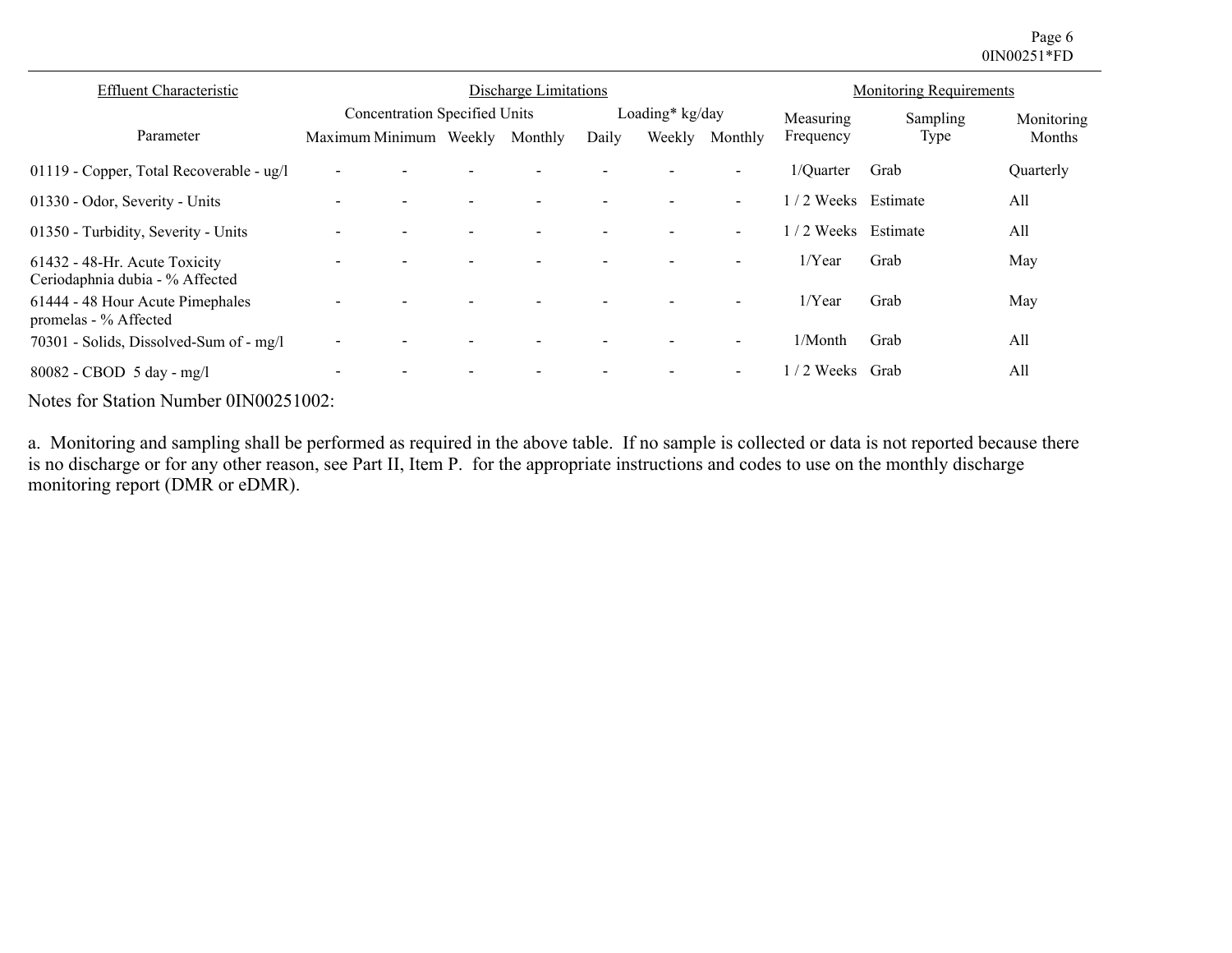2. ALTERNATVIE LIMITS- Discharge from the outfall designated above may, as an option, comply with effluent limitations and monitoring requirements listed in Part II, Item (D)(1) instead of those listed above provided that all conditions in Part II, Item (D) (2) are met.

Page 7 0IN00251\*FD

a. SAMPLE TYPE- Samples to be taken and flow monitored during discharge.

- b. SAMPLING FREQUENCY- See Part II, Item I.
- c. Sampling and reporting for 1/quarter parameters (all months) is required in March, June, August and December.
- d. Sampling and reporting for 1/year parameters is required in May.

e. This permit does not authorize the discharge of leachate. No leachate from the C & DD Landfill cell(s) or the municipal solid waste landfill cell(s) shall be discharged from this outfall.

- f. For Turbidity/Odor/Color: see Part II, Item K.
- g. Grab Samples- See Part II, Item F.

h. Additional monitoring requirements and conditions: See Part II, Item M, Biomonitoring Requirements

# Part I, A. Cont'd - STORMWATER ASSOCIATED WITH INDUSTRIAL ACTIVITY REQUIREMENTS AND OTHER AUTHORIZED NON-STORM WATER DISCHARGES

2. During the period beginning on the modified effective date of this permit and lasting until the expiration date, the permittee is authorized to discharge all storm water associated with industrial activity including storm water discharges not discharged at outfall 0IN00251002. For all discharges of storm water associated with industrial activity, the permittee shall comply with part IV, V and VI of this permit.

Non-storm water discharges authorized under this permit are listed in Part IV. C. 10.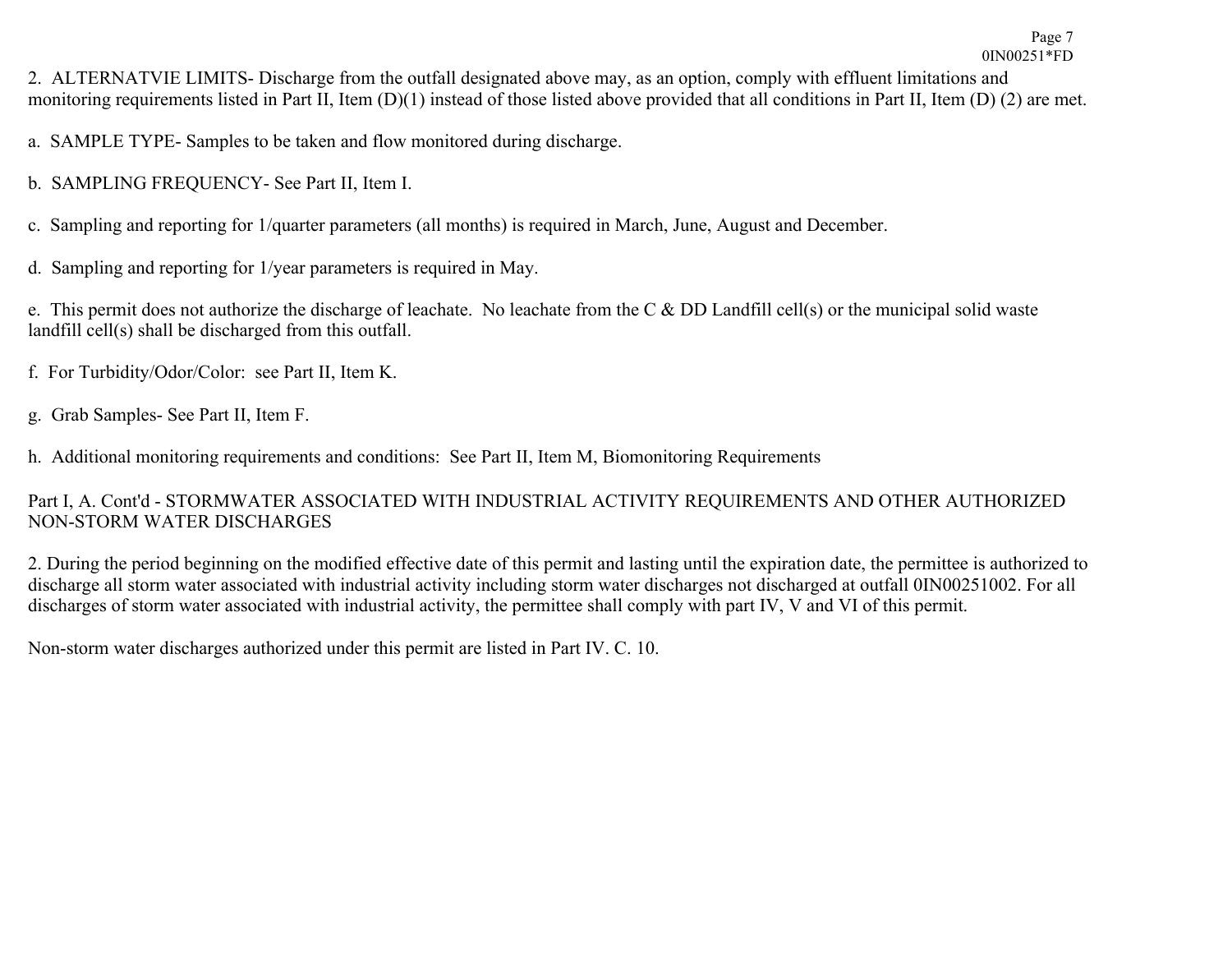# Part II, OTHER REQUIREMENTS

A. Descriptions of the location of the permitted discharge outfalls and required effluent sampling/monitoring stations are as follows:

| <b>Permitted Outfall</b><br>or Effluent Sampling/<br><b>Monitoring Station</b> | Description of Permitted Outfall or Effluent Sampling/<br>Monitoring Location                                                                                                                                                                                                                              |
|--------------------------------------------------------------------------------|------------------------------------------------------------------------------------------------------------------------------------------------------------------------------------------------------------------------------------------------------------------------------------------------------------|
| 0IN00251001                                                                    | Final effluent from settling pond (coal surface mine pit)<br>pumpings and stormwater runoff including stormwater<br>runoff/drainage from Cⅅ cap and solid waste cap)<br>prior to discharge to ditch leading to Rush Creek. This<br>outfall includes storm water associated with industrial<br>activity.    |
|                                                                                | (Lat: 39 N 43 ' 35"; Long: 82 W 09 ' 18")                                                                                                                                                                                                                                                                  |
| 0IN00251002                                                                    | Final effluent from settling pond for stormwater runoff<br>including stormwater runoff/drainage from coal mine spoil, Cⅅ<br>cap and solid waste cap prior to discharge to unnamed trib to<br>McCluney Creek then Moxahala Creek. This outfall includes<br>storm water associated with industrial activity. |
|                                                                                | (Lat: $39 \text{ N } 44'$ 22.43"; Long: - 82 W 09' 33.51")                                                                                                                                                                                                                                                 |

B. This permit shall be modified, or alternatively, revoked and reissued, to comply with any applicable effluent standard or limitation issued or approved under Sections  $301(b)(2)(C)$  and (D),  $304(b)(2)$ , and  $307(a)(2)$  of the Clean Water Act, if the effluent standard or limitation so issued or approved.

1. Contains different conditions or is otherwise more stringent than any effluent limitation in the permit; or

2. Controls any pollutant not limited in the permit.

3. The permit as modified or reissued under this paragraph shall also contain any other requirements of the Act then applicable.

C. (RESERVED)

D. The discharge from outfall 0IN00251001 and 0IN00251002 is eligible for the alternative effluent limits listed in section (1) below provided that the applicability and submission requirements listed in section (2) below are met.

1. Alternative Effluent Limits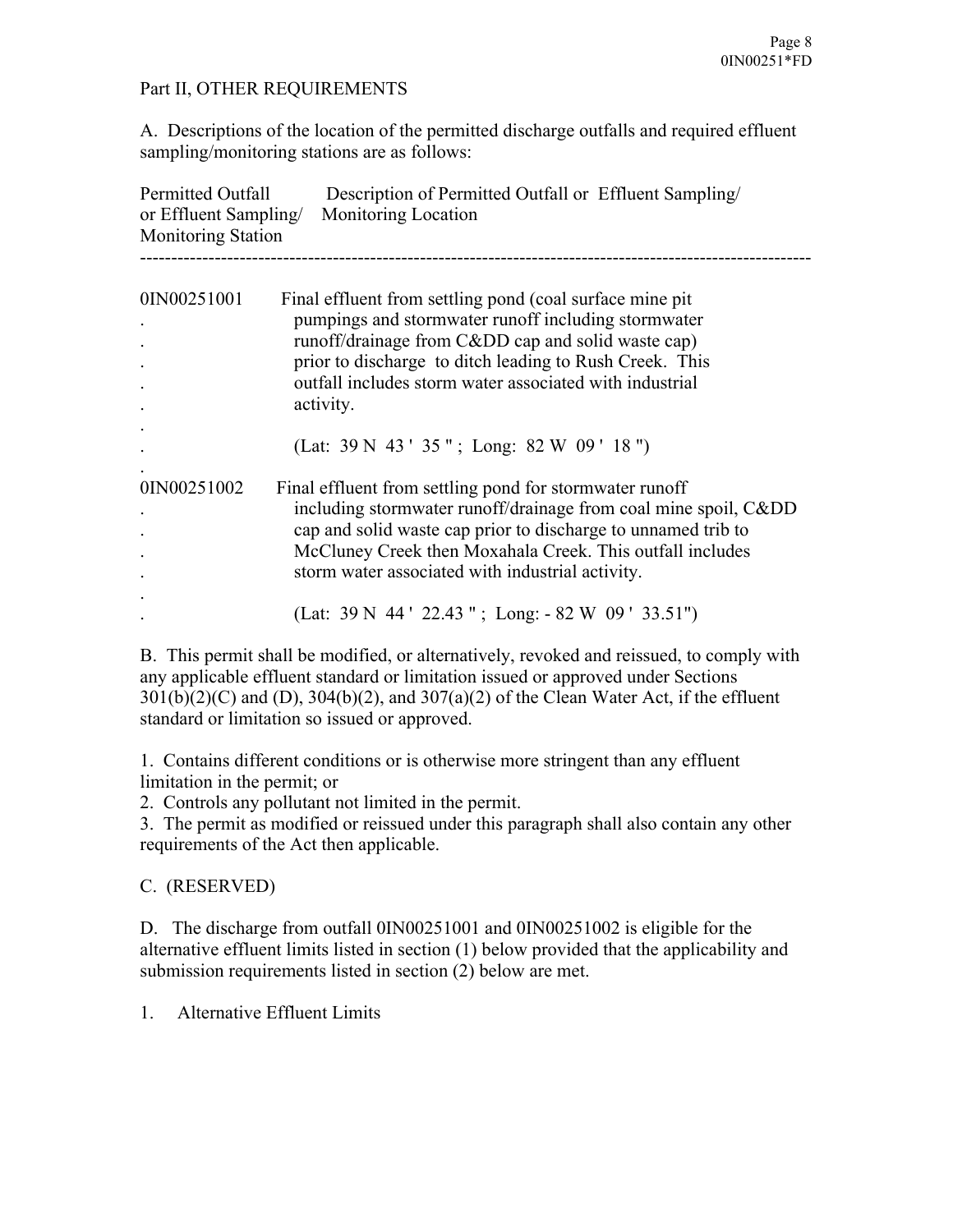If the discharge or increase in the volume of the discharge is caused by precipitation greater than the 10-year, 24-hour precipitation event (or snowmelt of equivalent volume), the alternative limits (with monitoring/reporting requirements) are as follows:

| Reporting<br>Code/Units | Parameter                             |                          | Concentration<br>Other Units (Specify) Kg/day |                | Loading |                | Measurement Sample<br>30 Day Daily 30 Day Daily Frequency | Type   |
|-------------------------|---------------------------------------|--------------------------|-----------------------------------------------|----------------|---------|----------------|-----------------------------------------------------------|--------|
| 00045 IN                | <b>Total Precipitation</b>            | $\overline{\phantom{0}}$ |                                               |                |         |                | Daily                                                     | 24 Hr. |
| Total                   |                                       |                          |                                               |                |         |                |                                                           |        |
| 00400 S.U. pH           |                                       |                          | $6.5$ to 9.5 at all times                     |                |         |                | $1/2$ Weeks                                               | Grab   |
|                         | 00530 mg/l Total Suspended Solids - - |                          |                                               |                |         | $\sim$         | $1/2$ Weeks                                               | Grab   |
|                         | 00545 ml/l Residue, Settleable -      |                          |                                               | $\overline{a}$ |         | $\blacksquare$ | $1/2$ Weeks                                               | Grab   |
| $01045 \text{ ug}/l$    | Iron, Total (Fe)                      |                          |                                               |                |         |                | $1/2$ Weeks                                               | Grab   |
| $01055 \text{ ug}/l$    | Manganese, Total (Mn) - -             |                          |                                               |                |         |                | $1/2$ Weeks                                               | Grab   |
|                         | 50050 MGD Flow Rate                   |                          |                                               |                |         |                | Daily                                                     | 24 Hr. |
| Total                   |                                       |                          |                                               |                |         |                |                                                           |        |

2. Applicability and Submission Requirements

a. The samples of the discharge for all parameters listed are collected during, or within 24 hours after the applicable precipitation event.

b. The operator proves that the discharge or the increase in the discharge was caused by the applicable precipitation event. The following information must be submitted by the permittee as proof of qualification for the alternative effluent limitations:

i. A statement of the precipitation event for which the alternative limits are being sought and the amount of rainfall specified for that precipitation event as defined by the National Weather Service and Technical Paper No. 40, "Rainfall Atlas of the United States", May 1961, or equivalent regional rainfall probability information developed therefrom;

ii. The date, duration (time begin/time end), and total 24-hour accumulation (inches), of the precipitation which caused the discharge or increase in volume of the discharge; and

iii. The date and time grab samples were collected.

c. The permittee should report "AH" in the appropriate location on the Monthly Operating Report (MOR) Form 4500 where the data would have gone if alternative limits were not applicable. The information required above in Part II, Item  $(D)(2)(b)$  should be included in the "Additional Remarks" section of the DMR or eDMR form.

E. Water quality based permit limitations in this permit may be revised based on updated wasteload allocations or use designation rules. This permit may be modified, or revoked and reissued, to include new water quality based effluent limits or other conditions that are necessary to comply with a revised wasteload allocation, or an approved total maximum daily loads (TMDL) report as required under Section 303 (d) of the Clean Water Act.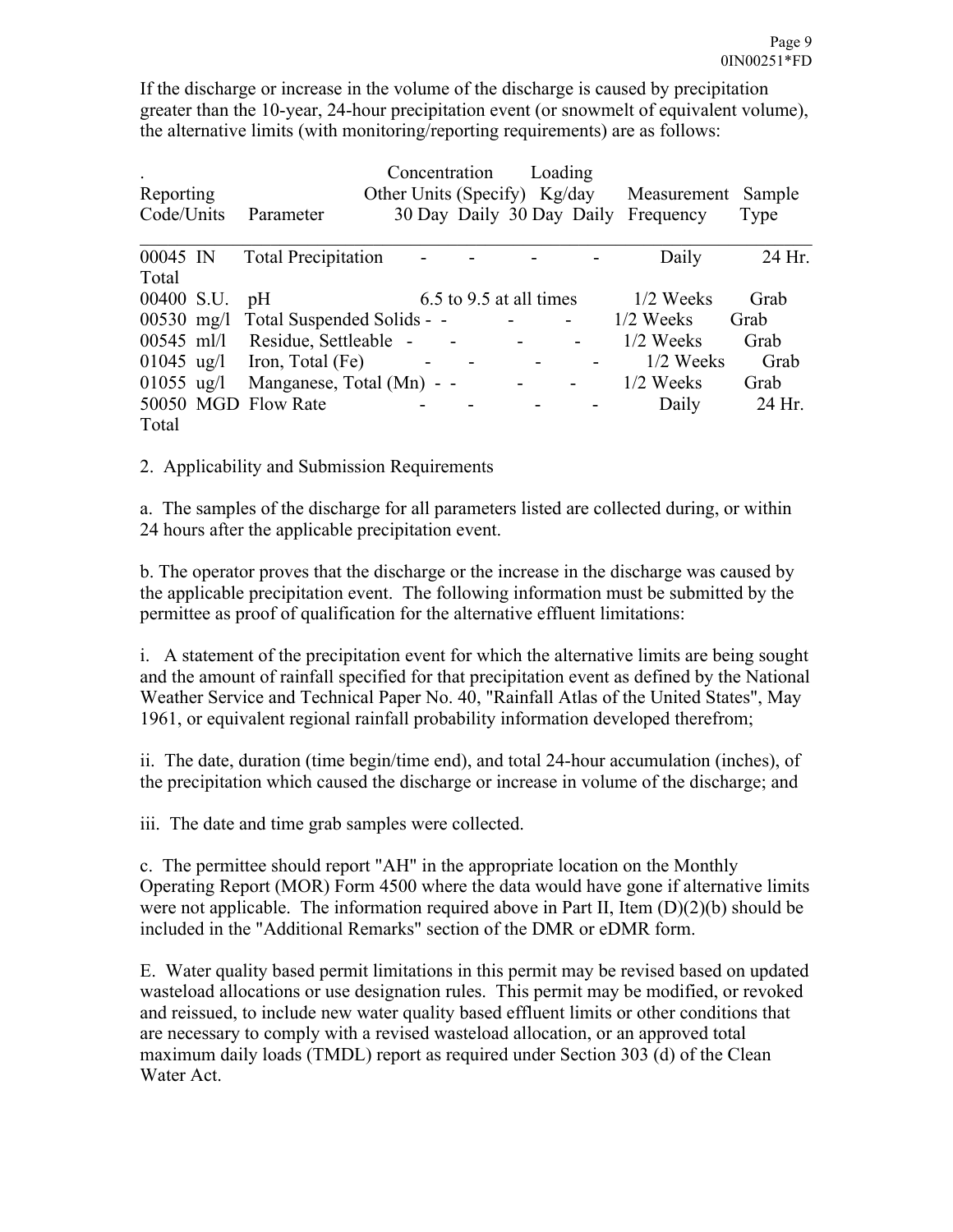F. Grab samples shall be collected at such times and locations, and in such fashion, as to be representative of the facility's monitored discharge.

G. Final permit limitations based on preliminary or approved waste load allocations are subject to change based on modifications to or finalization of the allocation or report or changes to Water Quality Standards. Monitoring requirements and/or special conditions of this permit are subject to change based on regulatory or policy changes.

## H. (RESERVED)

I. "1/2 weeks sampling frequency" means that one sample shall be collected during the first fourteen days of the month and another sample shall be collected during the remainder of the month.

J. There shall be no discharge of Construction & Demolition Debris leachate nor of Solid Waste leachate to surface waters of the state.

K. If Severity Units are required for Turbidity, Odor, or Color, use the following table to determine the value between 0 and 4 that is reported.

| <b>REPORTED</b><br>VALUE* | <b>SEVERITY</b><br><b>DESCRIPTION</b> | <b>TURBIDITY</b>        | <b>ODOR</b>   | <b>COLOR</b> |
|---------------------------|---------------------------------------|-------------------------|---------------|--------------|
| $\boldsymbol{0}$          | None                                  | Clear                   | None          | Colorless    |
|                           | Mild                                  |                         |               |              |
| $\overline{2}$            | Moderate                              | <b>Slight Turbidity</b> | Slight        | Slight Color |
| 3                         | <b>Serious</b>                        |                         |               |              |
| $\overline{4}$            | Extreme                               | Very Turbid             | <b>Strong</b> | Light Color  |

L. Three months prior to removing sediment from the sedimentation pond the permitee shall submit a management plan to the Ohio EPA that addresses: 1) Schedule for cleaning; 2) How stored water will be removed; 3) How discharges from the pond will be managed to meet permit effluent limitations and to minimize the discharge of sediment during the cleaning; 4) How the pond will be managed during rainfall events during the cleaning.

## M. Biomonitoring Program Requirements

1. General Requirements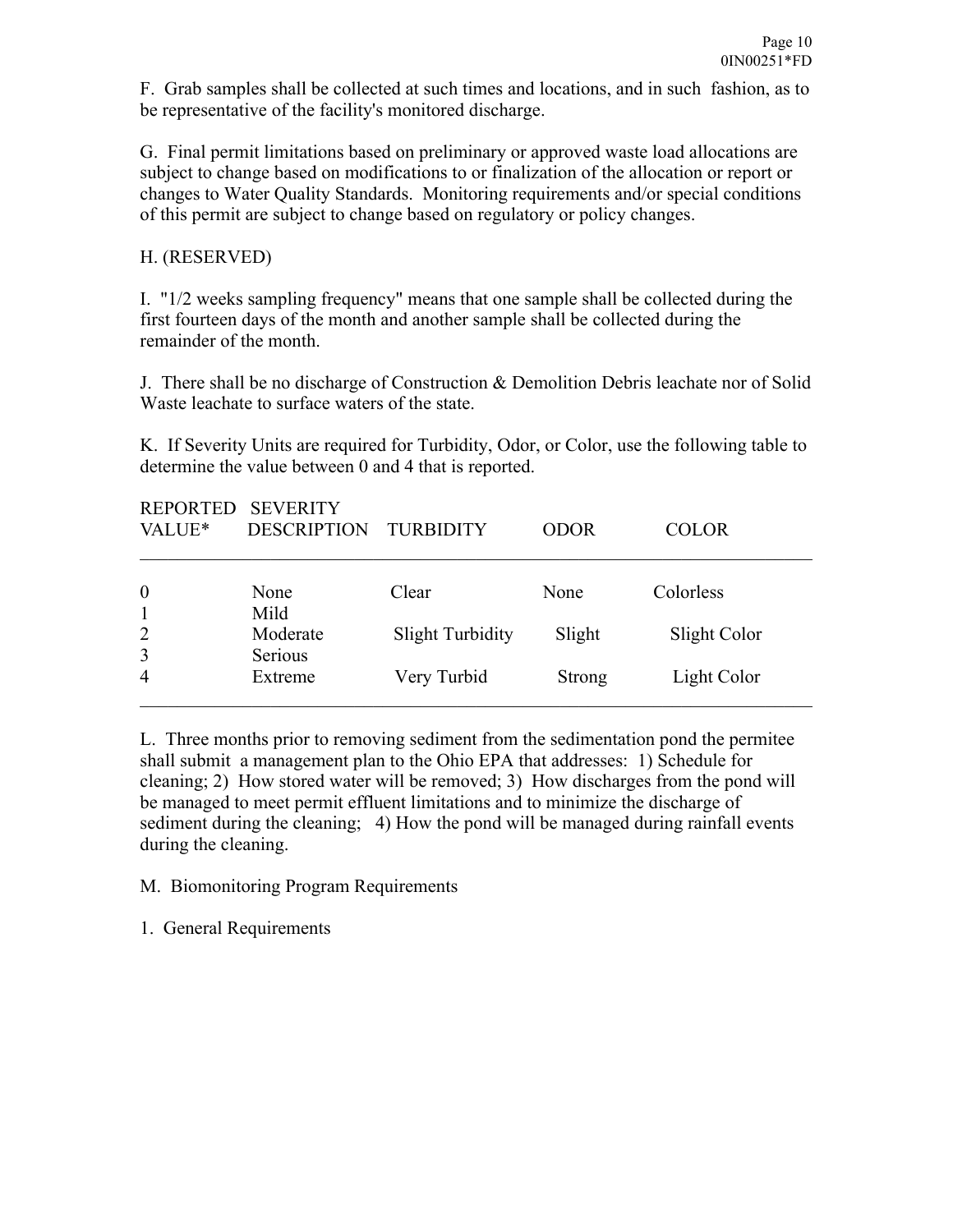## Biomonitoring Program Requirements

Beginning on the modified effective date of this permit, the entity shall initiate an effluent biomonitoring program to determine the toxicity of the effluent from outfall 001 and 002. Testing frequency shall be done as required by the monitoring tables.

## 1. Standard Operating Procedure Submittal

All toxicity testing conducted as required by this permit shall be done in accordance with 40 CFR Part 136 and "Reporting and Testing Guidance for Biomonitoring Required by the Ohio Environmental Protection Agency" (hereinafter, the "biomonitoring guidance"), Ohio EPA, July 1998 (or current revision). The permittee shall only use the services of a laboratory that has submitted a Standard Operating Procedures (SOP) to Ohio EPA for review. The SOP is a detailed explanation of the actual techniques used to conduct tests required by NPDES permits. The submission of an SOP will enable Ohio EPA to minimize the reporting requirements necessary for each test result, as well as verify that approved test methodologies are being utilized. If no SOP has been submitted to Ohio EPA, the permittee is responsible for assuring the timely submittal of an SOP by the laboratory performing the testing. The Standard Operating Procedures (SOP) or verification of a previous SOP submittal, as described in Section 1.B. of the biomonitoring guidance, SHALL BE SUBMITTED TO THE OHIO EPA NO LATER THAN THREE MONTHS AFTER THE EFFECTIVE DATE OF THIS PERMIT. If the laboratory performing the testing has modified its protocols since submittal of a previous SOP to Ohio EPA, a new SOP is required and the permittee is responsible for assuring the modified SOP has been submitted to Ohio EPA for review.

2. Toxicity Testing Requirements

## a. Acute Screening Bioassays

The permittee shall conduct static screening acute toxicity tests using Ceriodaphnia dubia and fathead minnows (Pimephales promelas) on effluent samples from outfall 001 and 002 at a frequency required by this permit. These tests shall be conducted as specified in Section 2 of the biomonitoring guidance. No dilutions are required. The test shall be run using 100% effluent.

# 3. Testing of Ambient Water

Testing of ambient waters shall be done in accordance with Sections 2 and 3 of the biomonitoring guidance. Since there is no upstream dilution, the results of toxicity for the laboratory control water shall be reported in the comments of the edmr.

4. Follow the Ohio EPA Biomonitoring Guidance for instructions on reporting results on the edmrs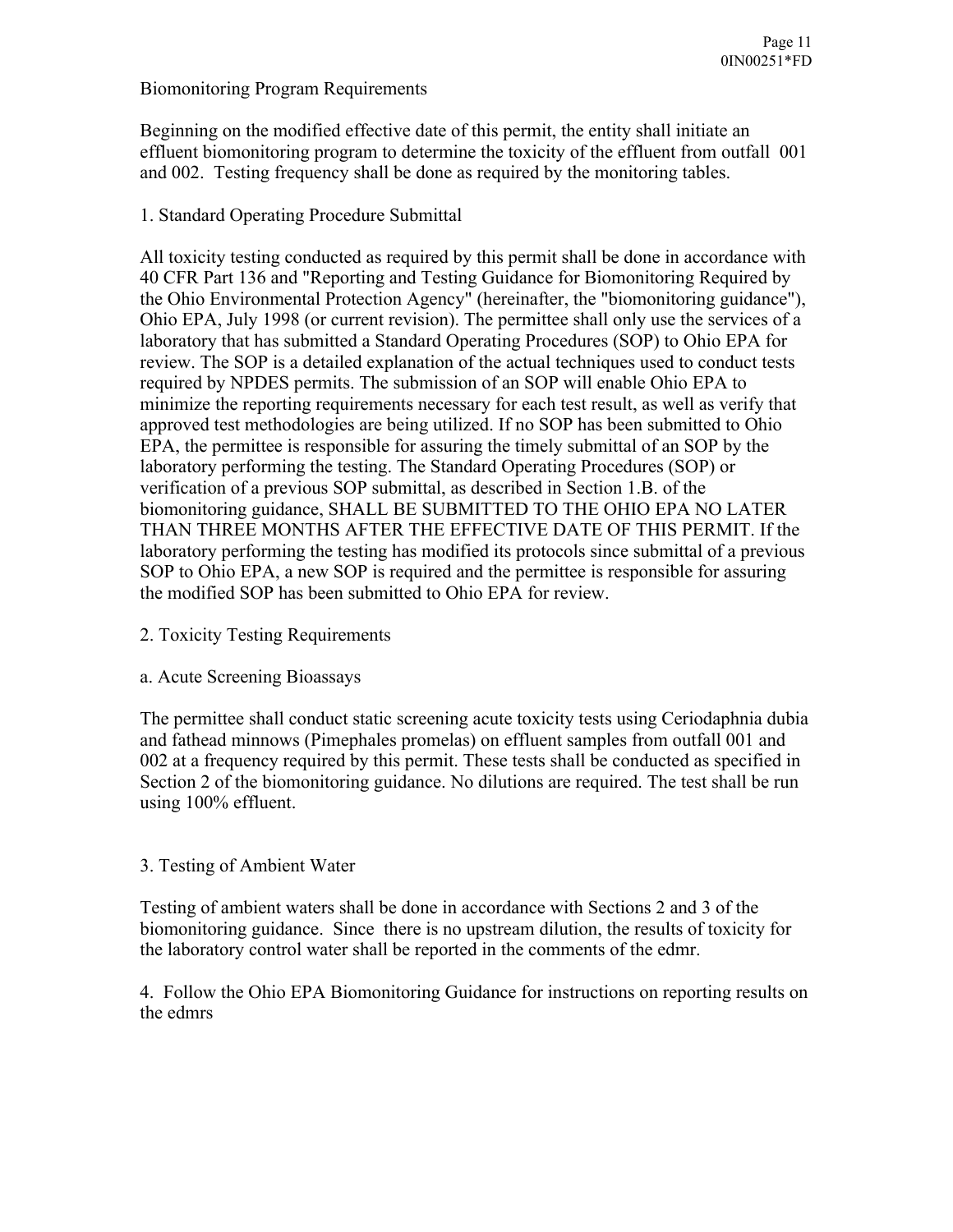## 5. Data Review

## a. Reporting

Following completion of each bioassay requirement, the permittee shall report results of the tests in accordance with Sections 2.H.1., 2.H.2.a., 3.H.1., and 3.H.2.a. of the biomonitoring guidance, , including reporting the results on the monthly DMR and submitting a copy of the complete test report to Ohio EPA, Division of Surface Water. The test report may be submitted electronically using the acute or chronic NPDES Biomonitoring Report Form available through the Ohio EPA eBusiness Center, Division of Surface Water NPDES Permit Applications service. Complete the form as applicable for a screening bioassay, i.e. 100% effluent. Alternatively, the permittee may submit a hard copy of the report to Ohio EPA, Division of Surface Water, NPDES Permit Unit, P.O. Box 1049, Columbus, OH, 43216-1049

## b. Additional Testing

.

Unless a test is not valid per the biomonitoring guidance, if the results of the acute screening test show greater than 50 percent mortality in 100 percent effluent, a definitive acute toxicity test, as described in Section 2.D.2, of Ohio EPA's Biomonitoring Guidance shall be conducted for the organism showing the toxicity, and the results submitted to the Ohio EPA within 30 days of the results of the screening bioassay. If the test is invalid because of failed controls, the code "AE" (analytical data not valid) should be used to report the test results on the edmr Form 4500. Another sample shall be immediately collected and tested for toxicity and the results reported on the edmr for the month collected, but an attempt shall be made to collect new sample during the required monitoring month.

Based on Ohio EPA's evaluation of the results, this permit may be modified to require additional biomonitoring, require a toxicity reduction evaluation, and/or contain a whole effluent toxicity limit.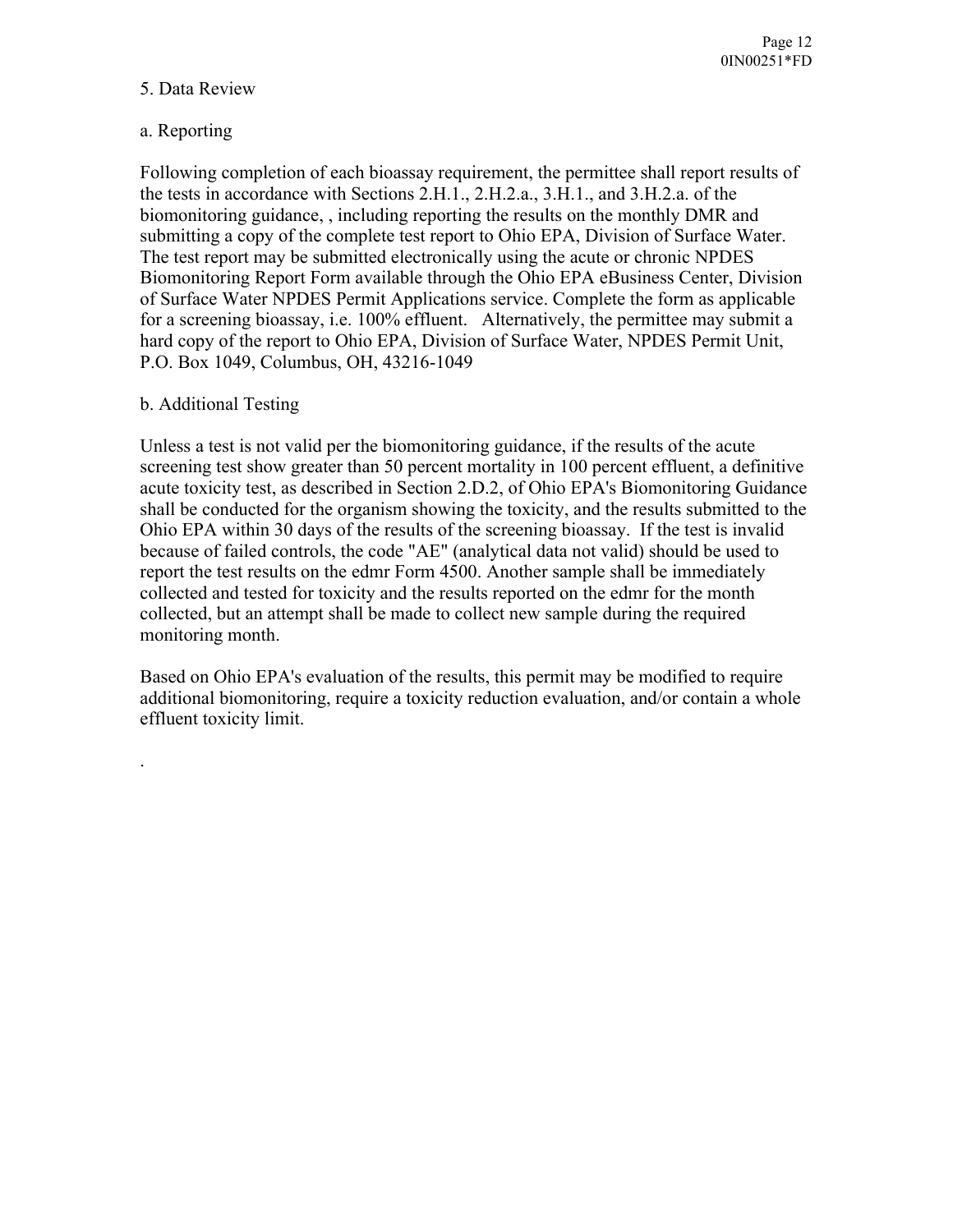N. Outfall Signage Requirement

Not later than 4 months from the effective date of this permit, the permittee shall properly maintain and post a permanent sign on the stream bank at discharge outfall 001 and 002 where a sign does not currently exist.

1. The sign shall consist at a minimum of the name of the permittee and facility to which the permit was issued, the Ohio EPA permit number, and the outfall number and a contact telephone number. The information shall be printed in letters not less than two inches in height.

2. The sign shall be a minimum of 2 feet by 2 feet and shall be a minimum of 3 feet above ground level. The sign shall not be obstructed such that persons in boats or persons swimming on the river or someone fishing or walking along the shore cannot read the sign. Vegetation shall be periodically removed to keep the sign visible.

3. If the outfall is normally submerged the sign shall indicate that.

4. When an existing sign is replaced or reset, the new sign shall comply with the requirements of this section.

5. The Director may alter the dimension requirements of the signs, to provide more information and better legibility. In addition, the Director may alter the compliance time to install the sign due to weather conditions, or other considerations, that would cause a delay in getting signs posted.

O. (RESERVED)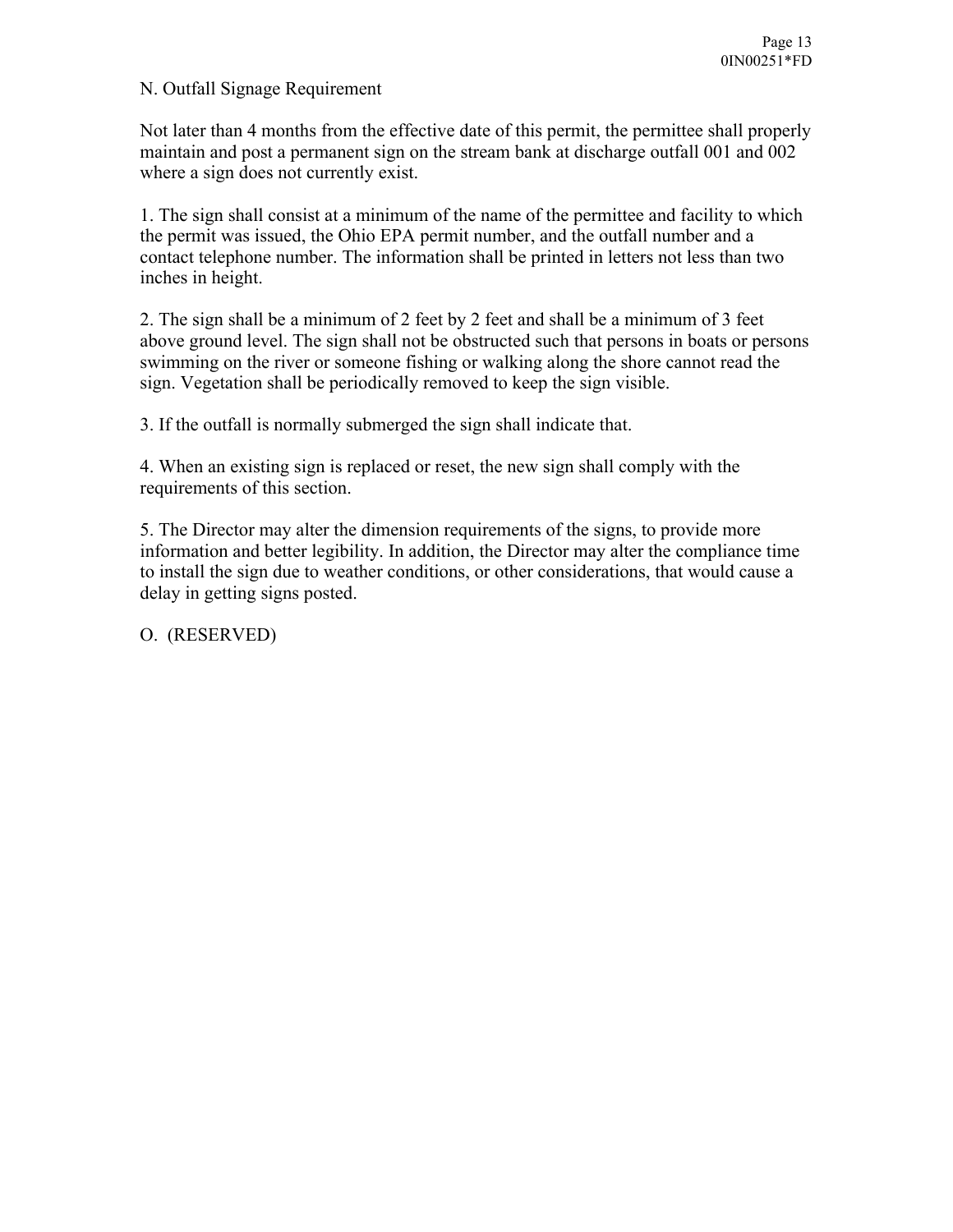P. Monitoring/Reporting Requirements and Reporting Codes for Monitoring/Sampling Stations.

. 1) All parameters, except flow, need not be monitored on days when the facility is not normally staffed (Saturdays, Sundays, and Holidays). On those days when the plant is not normally staffed, report "AN" on the monthly report form. The use of this code is limited to Saturdays, Sundays, and officially recognized municipal holidays, if the wastewater treatment works is not normally staffed on those days. This code is only acceptable for parameters that are sampled daily, but cannot be used if continuous monitoring and recording is used, e.g. flow metering, continuous pH or temperature monitoring. For parameters sampled at a lesser frequency, the sampling date should be moved to a date when the plant is staffed.

2) If there is no discharge during the entire month, report as follows:

a) If using paper form 4500, report "AL" in the first column of the first day of the month. The AL code is only valid for DMRs submitted using paper form 4500. NOTE THAT PAPER 45OO FORMS CAN ONLY BE SUBMITTED UNDER SPECIAL CIRCUMSTANCES PER SECTION 4.A. OF PART III OF THIS PERMIT. Do not report "0" for flow or use any other reporting codes other than "AL".

b) If using e-DMR, DO NOT USE THE "AL" CODE or any other code or report "0" for flow. If no discharge occurred for the full monitoring period, select the "No Discharge" check box at the top of the e-DMR form and enter "No discharge during the month" in the Remarks Section.

. Sign or PIN the DMR.

3) If there are no discharges on one or more required monitoring days during the month, report as follows:

a) Enter the required monitoring data for the days when a discharge occurred;

b) For each required monitoring day there was no discharge, do not enter "0" for flow. Enter code "AC" for each parameter including the parameter for flow for each monitoring day the facility was not discharging.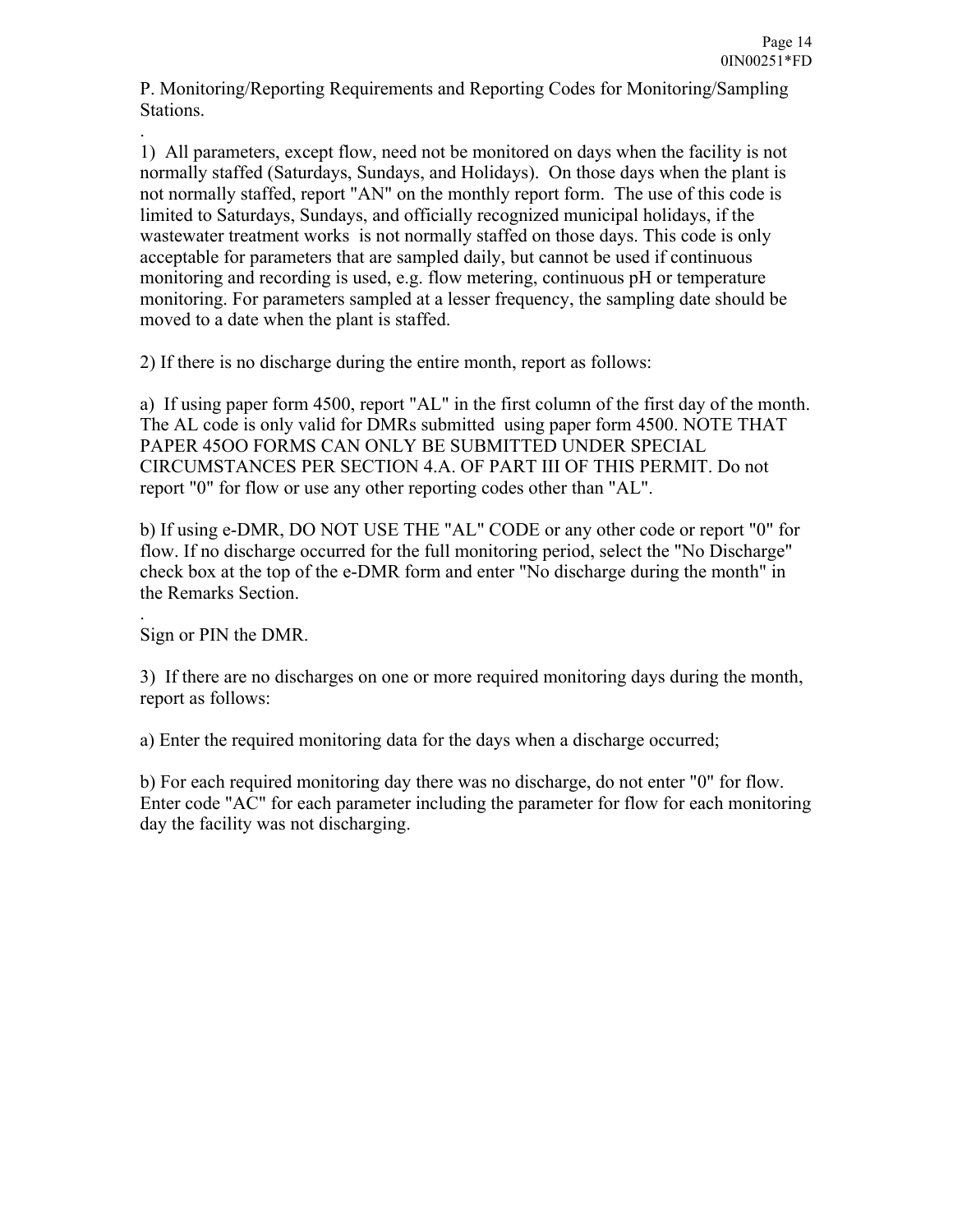c) Information about other data Substitution Codes (a.k.a. "A Codes") that can be used on the Monthly Discharge Monitoring Report form is on page 13 at:

http://www.epa.ohio.gov/portals/35/edmr/doc/e-DMRAll-In-One.pdf

4) More information about eDMR is at:

http://www.epa.state.oh.us/dsw/edmr/eDMR.aspx

5) Note that even if a code is used, not reporting as required by the NPDES permit, may in some cases still be considered a violation of the permit's conditions which may result in a notice of violation letter from Ohio EPA.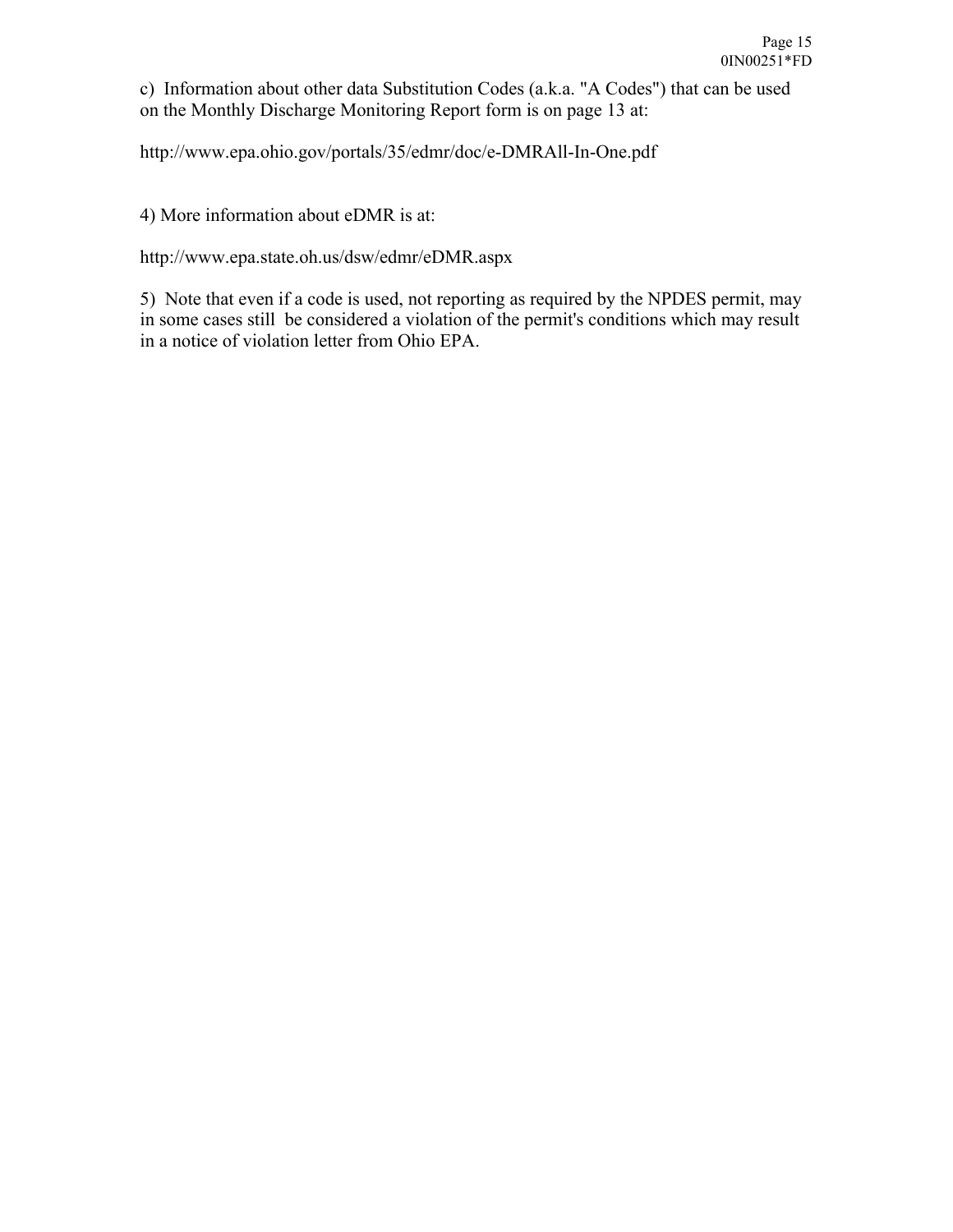#### PART III - GENERAL CONDITIONS

#### 1. DEFINITIONS

"Daily discharge" means the discharge of a pollutant measured during a calendar day or any 24-hour period that reasonably represents the calendar day for purposes of sampling. For pollutants with limitations expressed in units of mass, the "daily discharge" is calculated as the total mass of the pollutant discharged over the day. For pollutants with limitations expressed in other units of measurement, the "daily discharge" is calculated as the average measurement of the pollutant over the day.

"Average weekly" discharge limitation means the highest allowable average of "daily discharges'' over a calendar week, calculated as the sum of all "daily discharges'' measured during a calendar week divided by the number of "daily discharges'' measured during that week. Each of the following 7-day periods is defined as a calendar week: Week 1 is Days 1 - 7 of the month; Week 2 is Days 8 - 14; Week 3 is Days 15 - 21; and Week 4 is Days 22 - 28. If the "daily discharge" on days 29, 30 or 31 exceeds the "average weekly" discharge limitation, Ohio EPA may elect to evaluate the last 7 days of the month as Week 4 instead of Days 22 - 28. Compliance with fecal coliform bacteria or E coli bacteria limitations shall be determined using the geometric mean.

"Average monthly" discharge limitation means the highest allowable average of "daily discharges" over a calendar month, calculated as the sum of all "daily discharges" measured during a calendar month divided by the number of "daily discharges" measured during that month. Compliance with fecal coliform bacteria or E coli bacteria limitations shall be determined using the geometric mean.

"85 percent removal" means the arithmetic mean of the values for effluent samples collected in a period of 30 consecutive days shall not exceed 15 percent of the arithmetic mean of the values for influent samples collected at approximately the same times during the same period.

"Absolute Limitations" Compliance with limitations having descriptions of "shall not be less than," "nor greater than," "shall not exceed," "minimum," or "maximum" shall be determined from any single value for effluent samples and/or measurements collected.

"Net concentration" shall mean the difference between the concentration of a given substance in a sample taken of the discharge and the concentration of the same substances in a sample taken at the intake which supplies water to the given process. For the purpose of this definition, samples that are taken to determine the net concentration shall always be 24-hour composite samples made up of at least six increments taken at regular intervals throughout the plant day.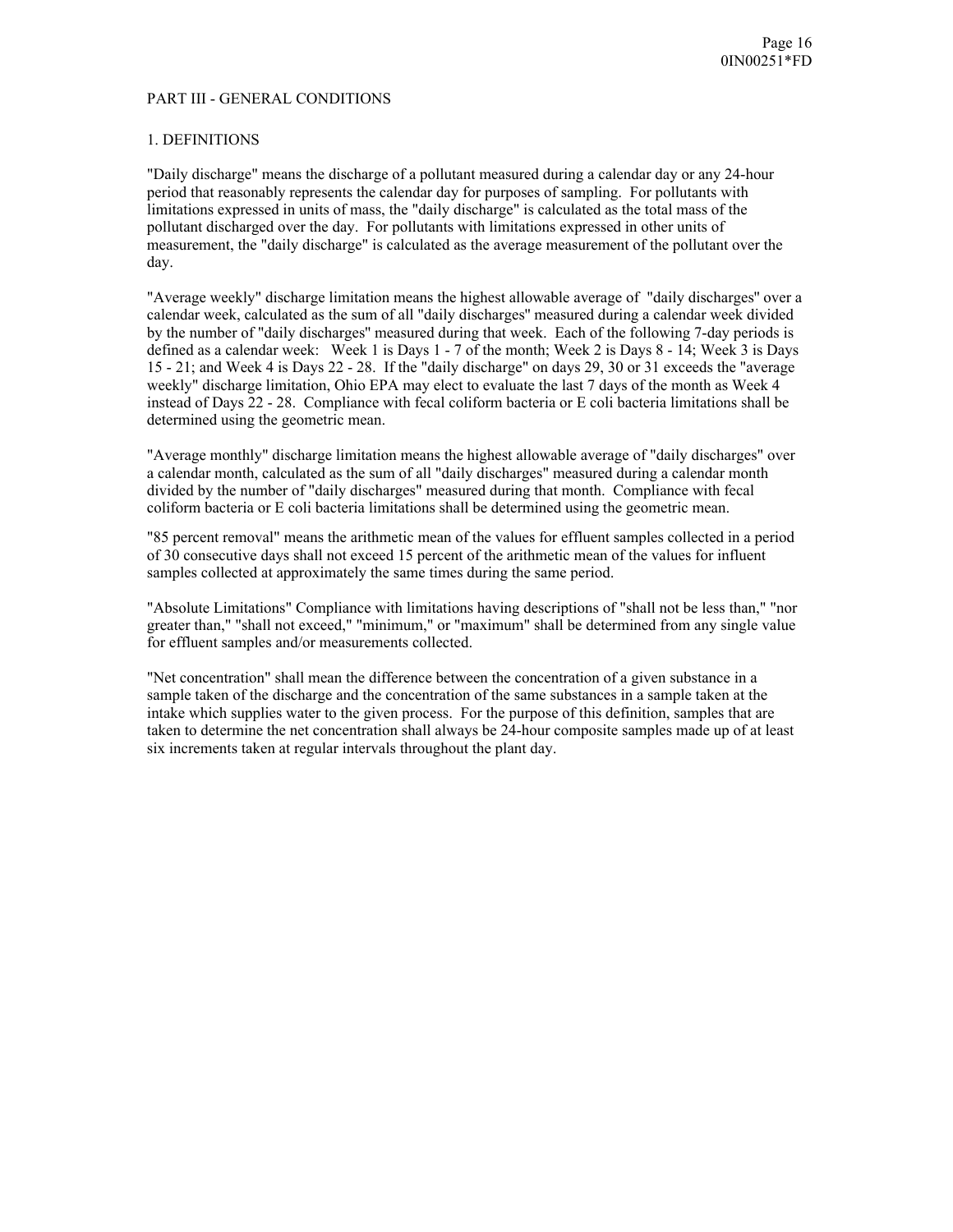"Net Load" shall mean the difference between the load of a given substance as calculated from a sample taken of the discharge and the load of the same substance in a sample taken at the intake which supplies water to given process. For purposes of this definition, samples that are taken to determine the net loading shall always be 24-hour composite samples made up of at least six increments taken at regular intervals throughout the plant day.

"MGD" means million gallons per day.

"mg/l" means milligrams per liter.

"ug/l" means micrograms per liter.

"ng/l" means nanograms per liter.

"S.U." means standard pH unit.

"kg/day" means kilograms per day.

"Reporting Code" is a five digit number used by the Ohio EPA in processing reported data. The reporting code does not imply the type of analysis used nor the sampling techniques employed.

"Quarterly (1/Quarter) sampling frequency" means the sampling shall be done in the months of March, June, August, and December, unless specifically identified otherwise in the Effluent Limitations and Monitoring Requirements table.

"Yearly (1/Year) sampling frequency" means the sampling shall be done in the month of September, unless specifically identified otherwise in the effluent limitations and monitoring requirements table.

"Semi-annual (2/Year) sampling frequency" means the sampling shall be done during the months of June and December, unless specifically identified otherwise.

"Winter" shall be considered to be the period from November 1 through April 30.

"Bypass" means the intentional diversion of waste streams from any portion of the treatment facility.

"Summer" shall be considered to be the period from May 1 through October 31.

"Severe property damage" means substantial physical damage to property, damage to the treatment facilities which would cause them to become inoperable, or substantial and permanent loss of natural resources which can reasonably be expected to occur in the absence of a bypass. Severe property damage does not mean economic loss caused by delays in production.

"Upset" means an exceptional incident in which there is unintentional and temporary noncompliance with technology based permit effluent limitations because of factors beyond the reasonable control of the permittee. An upset does not include noncompliance to the extent caused by operational error, improperly designed treatment facilities, inadequate treatment facilities, lack of preventive maintenance, or careless or improper operation.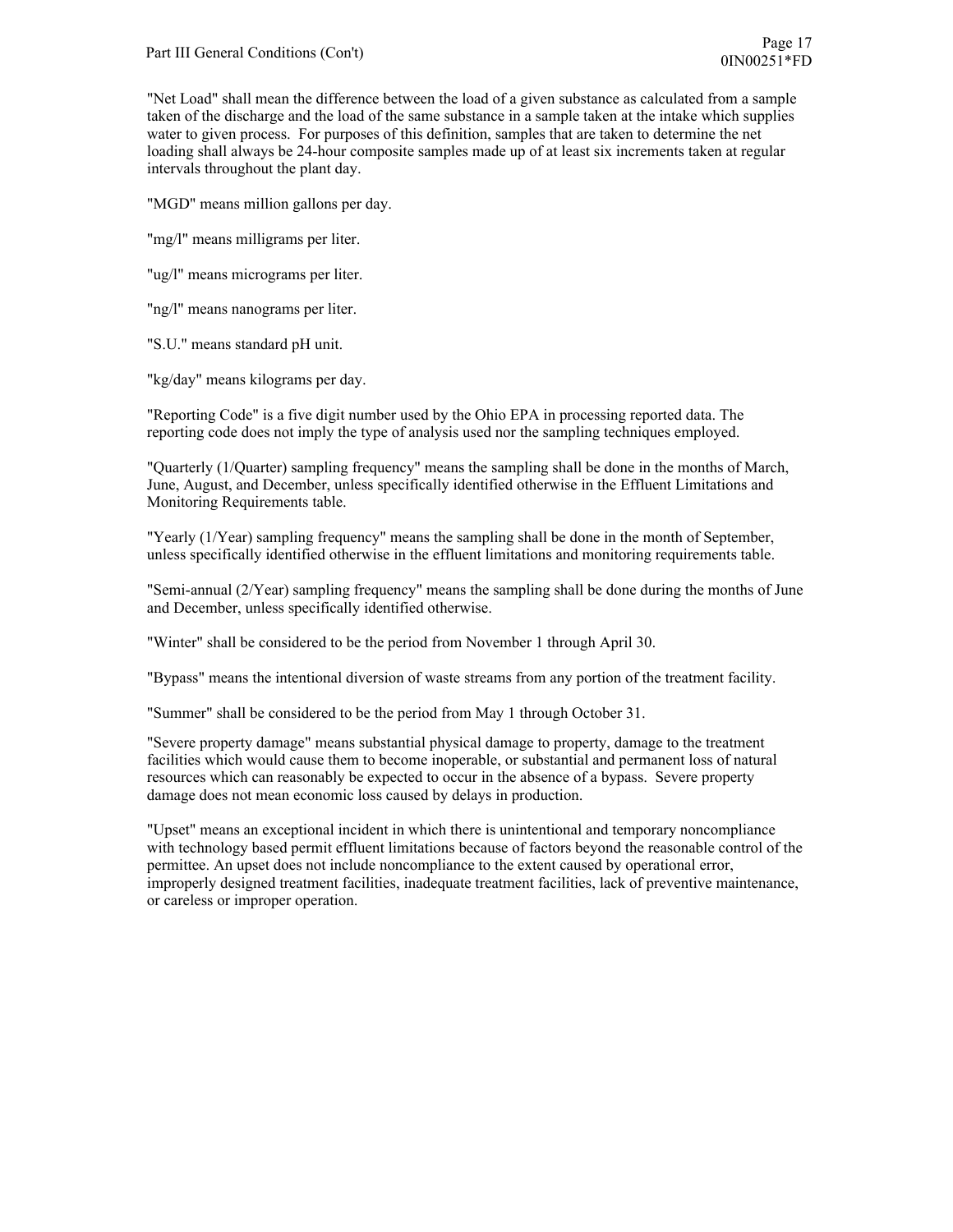"Sewage sludge" means a solid, semi-solid, or liquid residue generated during the treatment of domestic sewage in a treatment works as defined in section 6111.01 of the Revised Code. "Sewage sludge" includes, but is not limited to, scum or solids removed in primary, secondary, or advanced wastewater treatment processes. "Sewage sludge" does not include ash generated during the firing of sewage sludge in a sewage sludge incinerator, grit and screenings generated during preliminary treatment of domestic sewage in a treatment works, animal manure, residue generated during treatment of animal manure, or domestic septage.

"Sewage sludge weight" means the weight of sewage sludge, in dry U.S. tons, including admixtures such as liming materials or bulking agents. Monitoring frequencies for sewage sludge parameters are based on the reported sludge weight generated in a calendar year (use the most recent calendar year data when the NPDES permit is up for renewal).

"Sewage sludge fee weight" means the weight of sewage sludge, in dry U.S. tons, excluding admixtures such as liming materials or bulking agents. Annual sewage sludge fees, as per section 3745.11(Y) of the Ohio Revised Code, are based on the reported sludge fee weight for the most recent calendar year.

#### 2. GENERAL EFFLUENT LIMITATIONS

The effluent shall, at all times, be free of substances:

A. In amounts that will settle to form putrescent, or otherwise objectionable, sludge deposits; or that will adversely affect aquatic life or water fowl;

B. Of an oily, greasy, or surface-active nature, and of other floating debris, in amounts that will form noticeable accumulations of scum, foam or sheen;

C. In amounts that will alter the natural color or odor of the receiving water to such degree as to create a nuisance;

D. In amounts that either singly or in combination with other substances are toxic to human, animal, or aquatic life;

E. In amounts that are conducive to the growth of aquatic weeds or algae to the extent that such growths become inimical to more desirable forms of aquatic life, or create conditions that are unsightly, or constitute a nuisance in any other fashion;

F. In amounts that will impair designated instream or downstream water uses.

### 3. FACILITY OPERATION AND QUALITY CONTROL

All wastewater treatment works shall be operated in a manner consistent with the following:

A. At all times, the permittee shall maintain in good working order and operate as efficiently as possible all treatment or control facilities or systems installed or used by the permittee necessary to achieve compliance with the terms and conditions of this permit. Proper operation and maintenance also includes adequate laboratory controls and appropriate quality assurance procedures. This provision requires the operation of back-up or auxiliary facilities or similar systems which are installed by a permittee only when the operation is necessary to achieve compliance with conditions of the permit.

B. The permittee shall effectively monitor the operation and efficiency of treatment and control facilities and the quantity and quality of the treated discharge.

C. Maintenance of wastewater treatment works that results in degradation of effluent quality shall be scheduled during non-critical water quality periods and shall be carried out in a manner approved by Ohio EPA as specified in the Paragraph in the PART III entitled, "UNAUTHORIZED DISCHARGES".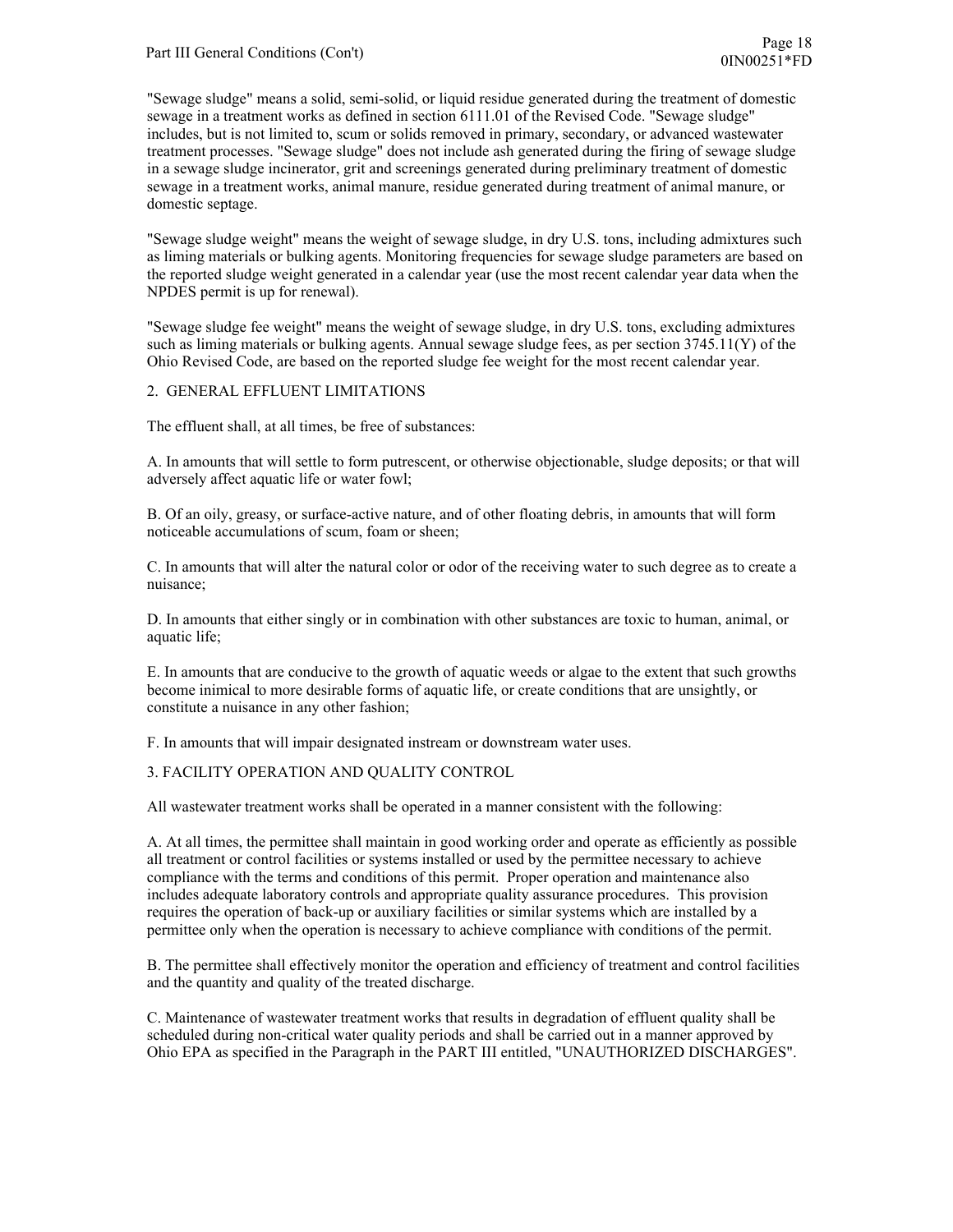#### 4. REPORTING

A. Monitoring data required by this permit shall be submitted monthly on Ohio EPA 4500 Discharge Monitoring Report (DMR) forms using the electronic DMR (e-DMR) internet application. e-DMR allows permitted facilities to enter, sign, and submit DMRs on the internet. e-DMR information is found on the following web page:

http://www.epa.ohio.gov/dsw/edmr/eDMR.aspx

Alternatively, if you are unable to use e-DMR due to a demonstrated hardship, monitoring data may be submitted on paper DMR forms provided by Ohio EPA. Monitoring data shall be typed on the forms. Please contact Ohio EPA, Division of Surface Water at (614) 644-2050 if you wish to receive paper DMR forms.

B. DMRs shall be signed by a facility's Responsible Official or a Delegated Responsible Official (i.e. a person delegated by the Responsible Official). The Responsible Official of a facility is defined as:

1. For corporations - a president, secretary, treasurer, or vice-president of the corporation in charge of a principal business function, or any other person who performs similar policy or decision making functions for the corporation; or the manager of one or more manufacturing, production or operating facilities, provided the manager is authorized to make management decisions which govern the operation of the regulated facility including having explicit or implicit duty of making major capital investment recommendations, and initiating and directing other comprehensive measures to assure long-term environmental compliance with environmental laws and regulations; the manager can ensure that the necessary systems are established or actions taken to gather complete and accurate information for permit application requirements; and where authority to sign documents has been assigned or delegated to the manager in accordance with corporate procedures;

2. For partnerships - a general partner;

3. For a sole proprietorship - the proprietor; or,

4. For a municipality, state or other public facility - a principal executive officer, a ranking elected official or other duly authorized employee.

For e-DMR, the person signing and submitting the DMR will need to obtain an eBusiness Center account and Personal Identification Number (PIN). Additionally, Delegated Responsible Officials must be delegated by the Responsible Official, either on-line using the eBusiness Center's delegation function, or on a paper delegation form provided by Ohio EPA. For more information on the PIN and delegation processes, please view the following web page:

http://epa.ohio.gov/dsw/edmr/eDMR.aspx

C. DMRs submitted using e-DMR shall be submitted to Ohio EPA by the 20th day of the month following the month-of-interest. DMRs submitted on paper must include the original signed DMR form and shall be mailed to Ohio EPA at the following address so that they are received no later than the 15th day of the month following the month-of-interest:

> Ohio Environmental Protection Agency Lazarus Government Center Division of Surface Water - PCU P.O. Box 1049 Columbus, Ohio 43216-1049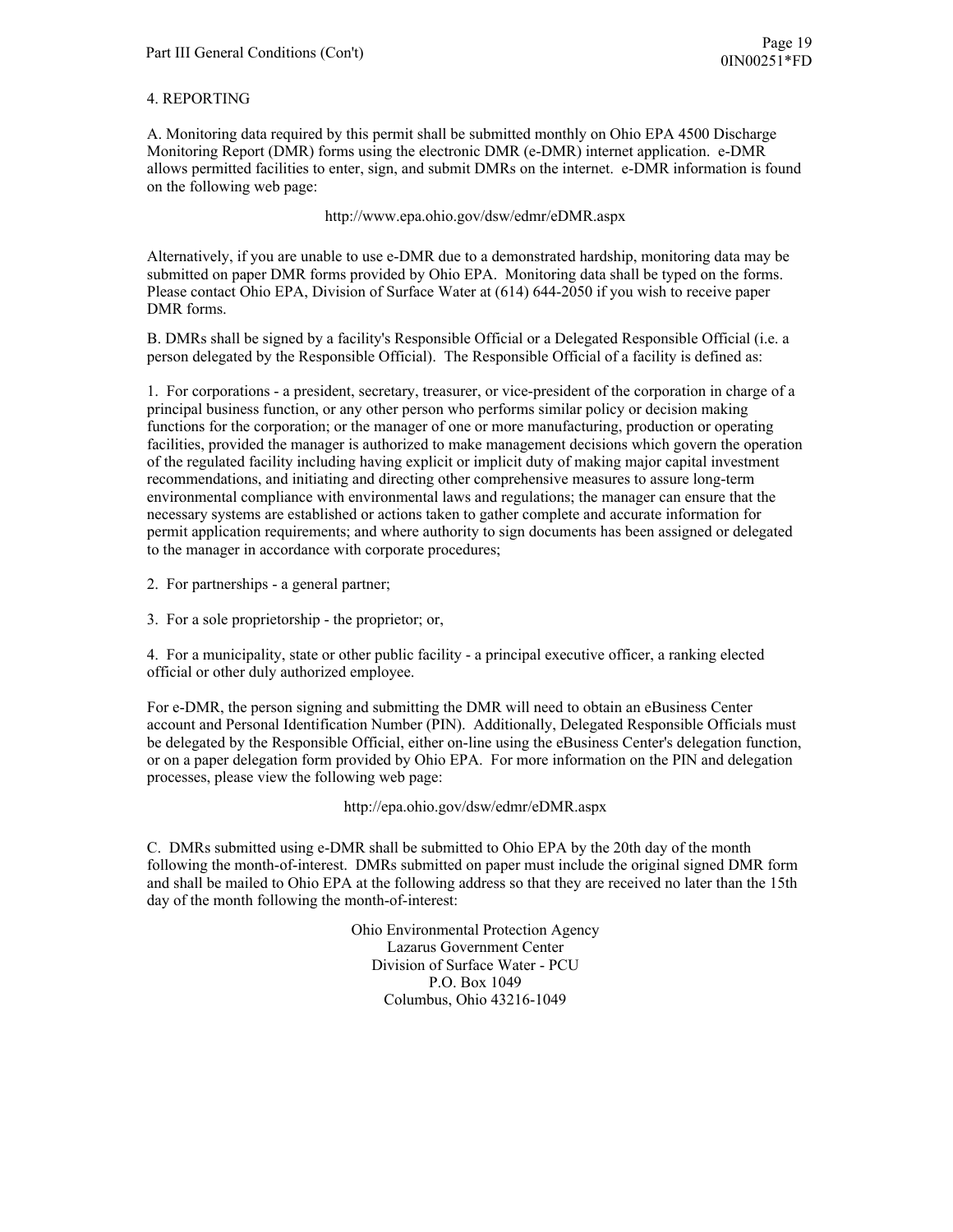D. If the permittee monitors any pollutant at the location(s) designated herein more frequently than required by this permit, using approved analytical methods as specified in Section 5. SAMPLING AND ANALYTICAL METHODS, the results of such monitoring shall be included in the calculation and reporting of the values required in the reports specified above.

E. Analyses of pollutants not required by this permit, except as noted in the preceding paragraph, shall not be reported to the Ohio EPA, but records shall be retained as specified in Section 7. RECORDS RETENTION.

5. SAMPLING AND ANALYTICAL METHOD

Samples and measurements taken as required herein shall be representative of the volume and nature of the monitored flow. Test procedures for the analysis of pollutants shall conform to regulation 40 CFR 136, "Test Procedures For The Analysis of Pollutants" unless other test procedures have been specified in this permit. The permittee shall periodically calibrate and perform maintenance procedures on all monitoring and analytical instrumentation at intervals to insure accuracy of measurements.

### 6. RECORDING OF RESULTS

For each measurement or sample taken pursuant to the requirements of this permit, the permittee shall record the following information:

A. The exact place and date of sampling; (time of sampling not required on EPA 4500)

- B. The person(s) who performed the sampling or measurements;
- C. The date the analyses were performed on those samples;
- D. The person(s) who performed the analyses;
- E. The analytical techniques or methods used; and
- F. The results of all analyses and measurements.

## 7. RECORDS RETENTION

The permittee shall retain all of the following records for the wastewater treatment works for a minimum of three years except those records that pertain to sewage sludge disposal, use, storage, or treatment, which shall be kept for a minimum of five years, including:

A. All sampling and analytical records (including internal sampling data not reported);

B. All original recordings for any continuous monitoring instrumentation;

C. All instrumentation, calibration and maintenance records;

- D. All plant operation and maintenance records;
- E. All reports required by this permit; and

F. Records of all data used to complete the application for this permit for a period of at least three years, or five years for sewage sludge, from the date of the sample, measurement, report, or application.

These periods will be extended during the course of any unresolved litigation, or when requested by the Regional Administrator or the Ohio EPA. The three year period, or five year period for sewage sludge, for retention of records shall start from the date of sample, measurement, report, or application.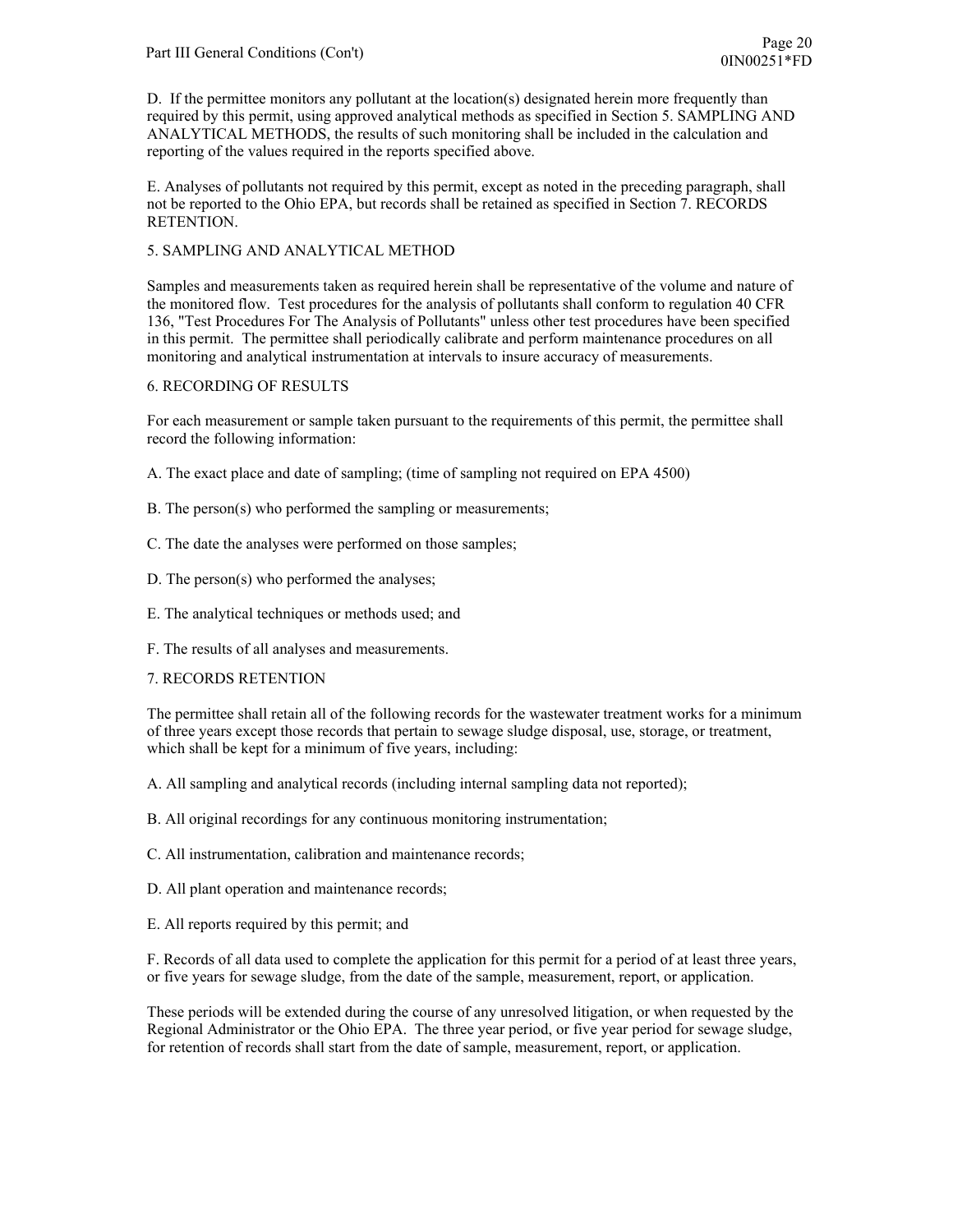### 8. AVAILABILITY OF REPORTS

Except for data determined by the Ohio EPA to be entitled to confidential status, all reports prepared in accordance with the terms of this permit shall be available for public inspection at the appropriate district offices of the Ohio EPA. Both the Clean Water Act and Section 6111.05 Ohio Revised Code state that effluent data and receiving water quality data shall not be considered confidential.

#### 9. DUTY TO PROVIDE INFORMATION

The permittee shall furnish to the Director, within a reasonable time, any information which the Director may request to determine whether cause exists for modifying, revoking, and reissuing, or terminating the permit, or to determine compliance with this permit. The permittee shall also furnish to the Director, upon request, copies of records required to be kept by this permit.

### 10. RIGHT OF ENTRY

The permittee shall allow the Director or an authorized representative upon presentation of credentials and other documents as may be required by law to:

A. Enter upon the permittee's premises where a regulated facility or activity is located or conducted, or where records must be kept under the conditions of this permit.

B. Have access to and copy, at reasonable times, any records that must be kept under the conditions of the permit.

C. Inspect at reasonable times any facilities, equipment (including monitoring and control equipment), practices, or operations regulated or required under this permit.

D. Sample or monitor at reasonable times, for the purposes of assuring permit compliance or as otherwise authorized by the Clean Water Act, any substances or parameters at any location.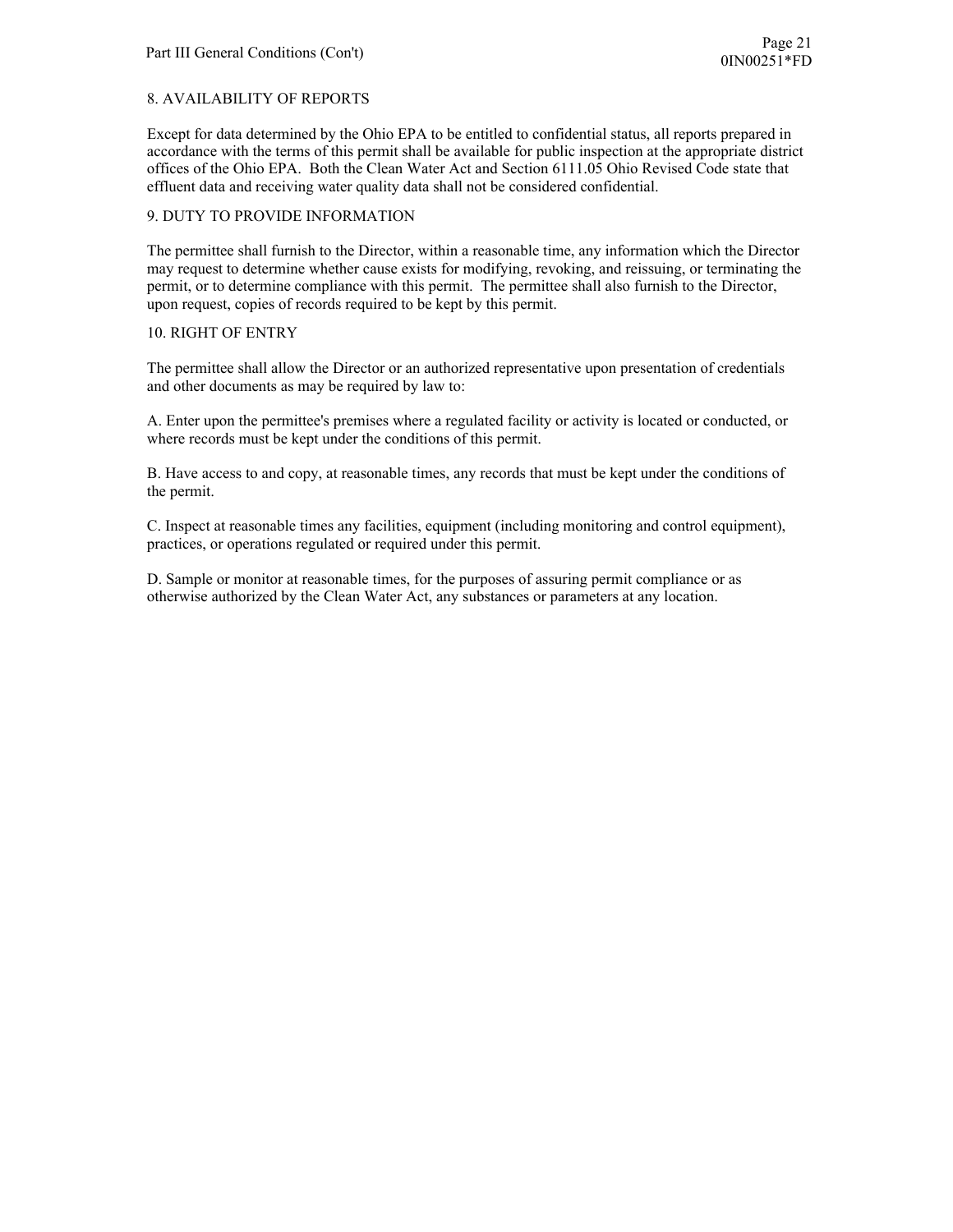### 11. UNAUTHORIZED DISCHARGES

A. Bypass Not Exceeding Limitations - The permittee may allow any bypass to occur which does not cause effluent limitations to be exceeded, but only if it also is for essential maintenance to assure efficient operation. These bypasses are not subject to the provisions of paragraphs 11.B and 11.C.

B. Notice

1. Anticipated Bypass - If the permittee knows in advance of the need for a bypass, it shall submit prior notice, if possible at least ten days before the date of the bypass.

2. Unanticipated Bypass - The permittee shall submit notice of an unanticipated bypass as required in paragraph 12.B (24 hour notice).

C. Prohibition of Bypass

1. Bypass is prohibited, and the Director may take enforcement action against a permittee for bypass, unless:

a. Bypass was unavoidable to prevent loss of life, personal injury, or severe property damage;

b. There were no feasible alternatives to the bypass, such as the use of auxiliary treatment facilities, retention of untreated wastes, or maintenance during normal periods of equipment downtime. This condition is not satisfied if adequate back-up equipment should have been installed in the exercise of reasonable engineering judgment to prevent a bypass which occurred during normal periods of equipment downtime or preventive maintenance; and

c. The permittee submitted notices as required under paragraph 11.B.

2. The Director may approve an anticipated bypass, after considering its adverse effects, if the Director determines that it will meet the three conditions listed above in paragraph 11.C.1.

## 12. NONCOMPLIANCE NOTIFICATION

A. Exceedance of a Daily Maximum Discharge Limit

1. The permittee shall report noncompliance that is the result of any violation of a daily maximum discharge limit for any of the pollutants listed by the Director in the permit by e-mail or telephone within twenty-four (24) hours of discovery.

The permittee may report to the appropriate Ohio EPA district office e-mail account as follows (this method is preferred):

|                            | Southeast District Office: sedo24hournpdes@epa.state.oh.us |
|----------------------------|------------------------------------------------------------|
|                            | Southwest District Office: swdo24hournpdes@epa.state.oh.us |
|                            | Northwest District Office: nwdo24hournpdes@epa.state.oh.us |
| Northeast District Office: | nedo24hournpdes@epa.state.oh.us                            |
| Central District Office:   | cdo24hournpdes@epa.state.oh.us                             |
| Central Office:            | co24hournpdes@epa.state.oh.us                              |

The permittee shall attach a noncompliance report to the e-mail. A noncompliance report form is available on the following web site under the Monitoring and Reporting - Non-Compliance Notification section:

http://epa.ohio.gov/dsw/permits/individuals.aspx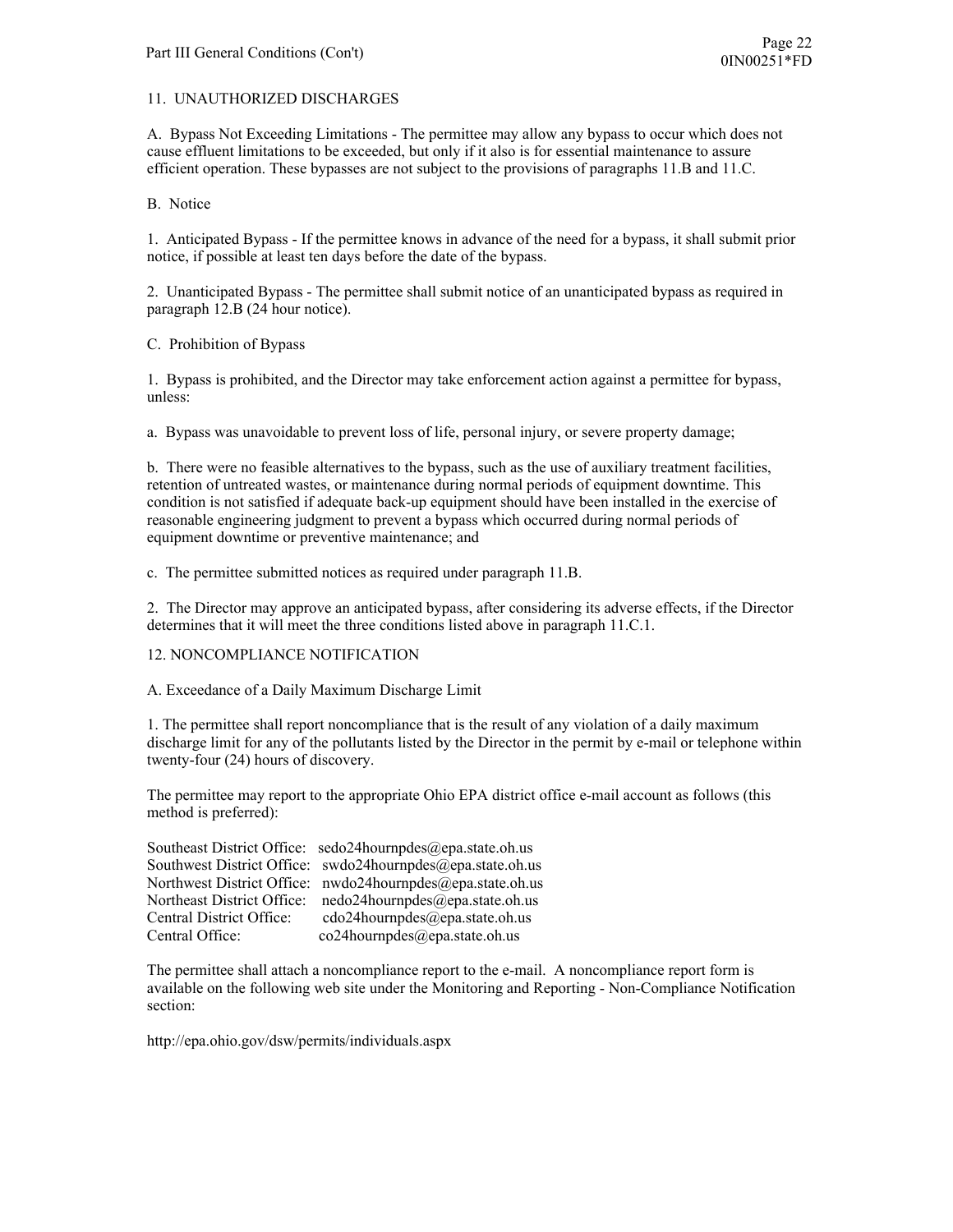Or, the permittee may report to the appropriate Ohio EPA district office by telephone toll-free between 8:00 AM and 5:00 PM as follows:

| Southeast District Office: (800) 686-7330 |                    |
|-------------------------------------------|--------------------|
| Southwest District Office: (800) 686-8930 |                    |
| Northwest District Office: (800) 686-6930 |                    |
| Northeast District Office: (800) 686-6330 |                    |
| Central District Office:                  | $(800) 686 - 2330$ |
| Central Office:                           | $(614) 644 - 2001$ |

The permittee shall include the following information in the telephone noncompliance report:

a. The name of the permittee, and a contact name and telephone number;

b. The limit(s) that has been exceeded;

c. The extent of the exceedance(s);

d. The cause of the exceedance(s);

e. The period of the exceedance(s) including exact dates and times;

f. If uncorrected, the anticipated time the exceedance(s) is expected to continue; and,

g. Steps taken to reduce, eliminate or prevent occurrence of the exceedance(s).

B. Other Permit Violations

1. The permittee shall report noncompliance that is the result of any unanticipated bypass resulting in an exceedance of any effluent limit in the permit or any upset resulting in an exceedance of any effluent limit in the permit by e-mail or telephone within twenty-four (24) hours of discovery.

The permittee may report to the appropriate Ohio EPA district office e-mail account as follows (this method is preferred):

|                          | Southeast District Office: sedo24hournpdes@epa.state.oh.us |
|--------------------------|------------------------------------------------------------|
|                          | Southwest District Office: swdo24hournpdes@epa.state.oh.us |
|                          | Northwest District Office: nwdo24hournpdes@epa.state.oh.us |
|                          | Northeast District Office: nedo24hournpdes@epa.state.oh.us |
| Central District Office: | cdo24hournpdes@epa.state.oh.us                             |
| Central Office:          | co24hournpdes@epa.state.oh.us                              |

The permittee shall attach a noncompliance report to the e-mail. A noncompliance report form is available on the following web site:

http://www.epa.ohio.gov/dsw/permits/permits.aspx

Or, the permittee may report to the appropriate Ohio EPA district office by telephone toll-free between 8:00 AM and 5:00 PM as follows:

| Southeast District Office: (800) 686-7330      |
|------------------------------------------------|
| Southwest District Office: (800) 686-8930      |
| Northwest District Office: (800) 686-6930      |
| $(800)$ 686-6330<br>Northeast District Office: |
| $(800) 686 - 2330$                             |
| $(614) 644 - 2001$                             |
|                                                |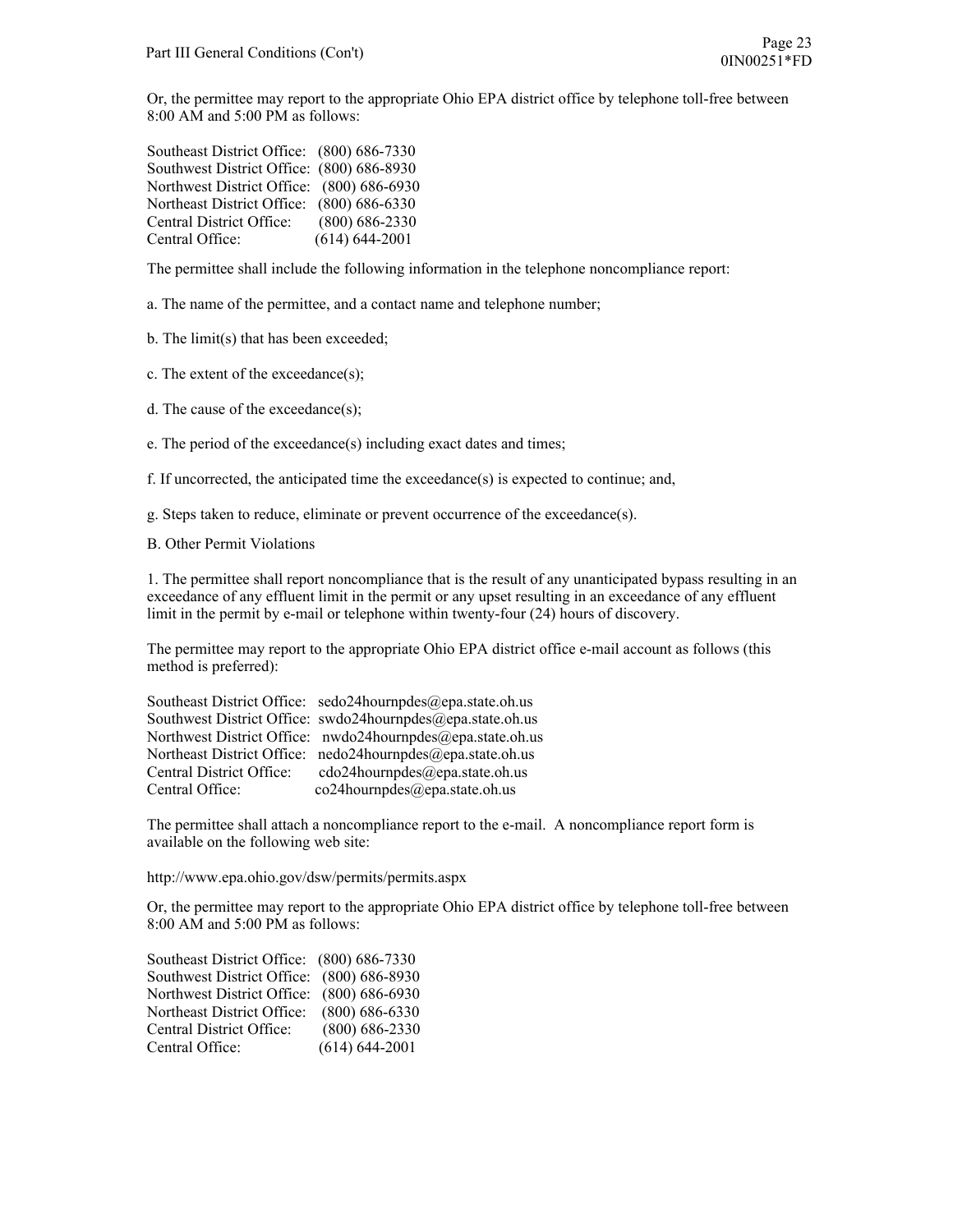The permittee shall include the following information in the telephone noncompliance report:

- a. The name of the permittee, and a contact name and telephone number;
- b. The time(s) at which the discharge occurred, and was discovered;
- c. The approximate amount and the characteristics of the discharge;
- d. The stream(s) affected by the discharge;
- e. The circumstances which created the discharge;
- f. The name and telephone number of the person(s) who have knowledge of these circumstances;
- g. What remedial steps are being taken; and,

h. The name and telephone number of the person(s) responsible for such remedial steps.

2. The permittee shall report noncompliance that is the result of any spill or discharge which may endanger human health or the environment within thirty (30) minutes of discovery by calling the 24-Hour Emergency Hotline toll-free at (800) 282-9378. The permittee shall also report the spill or discharge by e-mail or telephone within twenty-four (24) hours of discovery in accordance with B.1 above.

C. When the telephone option is used for the noncompliance reports required by A and B, the permittee shall submit to the appropriate Ohio EPA district office a confirmation letter and a completed noncompliance report within five (5) days of the discovery of the noncompliance. This follow up report is not necessary for the e-mail option which already includes a completed noncompliance report.

D. If the permittee is unable to meet any date for achieving an event, as specified in a schedule of compliance in their permit, the permittee shall submit a written report to the appropriate Ohio EPA district office within fourteen (14) days of becoming aware of such a situation. The report shall include the following:

1. The compliance event which has been or will be violated;

2. The cause of the violation;

- 3. The remedial action being taken;
- 4. The probable date by which compliance will occur; and,

5. The probability of complying with subsequent and final events as scheduled.

E. The permittee shall report all other instances of permit noncompliance not reported under paragraphs A or B of this section on their monthly DMR submission. The DMR shall contain comments that include the information listed in paragraphs A or B as appropriate.

F. If the permittee becomes aware that it failed to submit an application, or submitted incorrect information in an application or in any report to the director, it shall promptly submit such facts or information.

#### 13. RESERVED

#### 14. DUTY TO MITIGATE

The permittee shall take all reasonable steps to minimize or prevent any discharge in violation of this permit which has a reasonable likelihood of adversely affecting human health or the environment.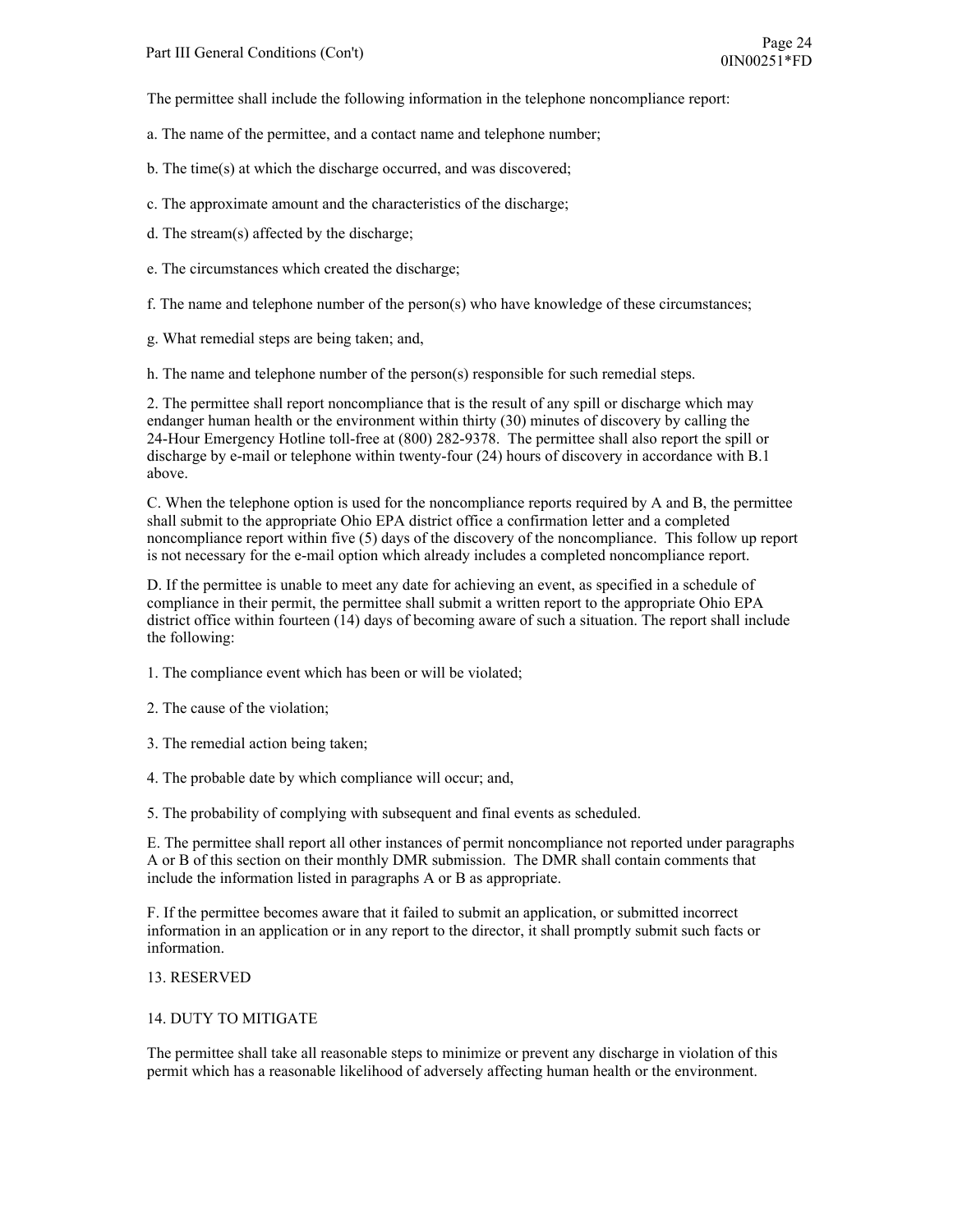### 15. AUTHORIZED DISCHARGES

All discharges authorized herein shall be consistent with the terms and conditions of this permit. The discharge of any pollutant identified in this permit more frequently than, or at a level in excess of, that authorized by this permit shall constitute a violation of the terms and conditions of this permit. Such violations may result in the imposition of civil and/or criminal penalties as provided for in Section 309 of the Act and Ohio Revised Code Sections 6111.09 and 6111.99.

#### 16. DISCHARGE CHANGES

The following changes must be reported to the appropriate Ohio EPA district office as soon as practicable:

A. For all treatment works, any significant change in character of the discharge which the permittee knows or has reason to believe has occurred or will occur which would constitute cause for modification or revocation and reissuance. The permittee shall give advance notice to the Director of any planned changes in the permitted facility or activity which may result in noncompliance with permit requirements. Notification of permit changes or anticipated noncompliance does not stay any permit condition.

B. For publicly owned treatment works:

1. Any proposed plant modification, addition, and/or expansion that will change the capacity or efficiency of the plant;

2. The addition of any new significant industrial discharge; and

3. Changes in the quantity or quality of the wastes from existing tributary industrial discharges which will result in significant new or increased discharges of pollutants.

C. For non-publicly owned treatment works, any proposed facility expansions, production increases, or process modifications, which will result in new, different, or increased discharges of pollutants.

Following this notice, modifications to the permit may be made to reflect any necessary changes in permit conditions, including any necessary effluent limitations for any pollutants not identified and limited herein. A determination will also be made as to whether a National Environmental Policy Act (NEPA) review will be required. Sections 6111.44 and 6111.45, Ohio Revised Code, require that plans for treatment works or improvements to such works be approved by the Director of the Ohio EPA prior to initiation of construction.

D. In addition to the reporting requirements under 40 CFR 122.41(l) and per 40 CFR 122.42(a), all existing manufacturing, commercial, mining, and silvicultural dischargers must notify the Director as soon as they know or have reason to believe:

1. That any activity has occurred or will occur which would result in the discharge on a routine or frequent basis of any toxic pollutant which is not limited in the permit. If that discharge will exceed the highest of the "notification levels" specified in 40 CFR Sections  $122.42(a)(1)(i)$  through  $122.42(a)(1)(iv)$ .

2. That any activity has occurred or will occur which would result in any discharge, on a non-routine or infrequent basis, of a toxic pollutant which is not limited in the permit, if that discharge will exceed the highest of the "notification levels" specified in  $122.42(a)(2)(i)$  through  $122.42(a)(2)(iv)$ .

### 17. TOXIC POLLUTANTS

The permittee shall comply with effluent standards or prohibitions established under Section 307 (a) of the Clean Water Act for toxic pollutants within the time provided in the regulations that establish these standards or prohibitions, even if the permit has not yet been modified to incorporate the requirement. Following establishment of such standards or prohibitions, the Director shall modify this permit and so notify the permittee.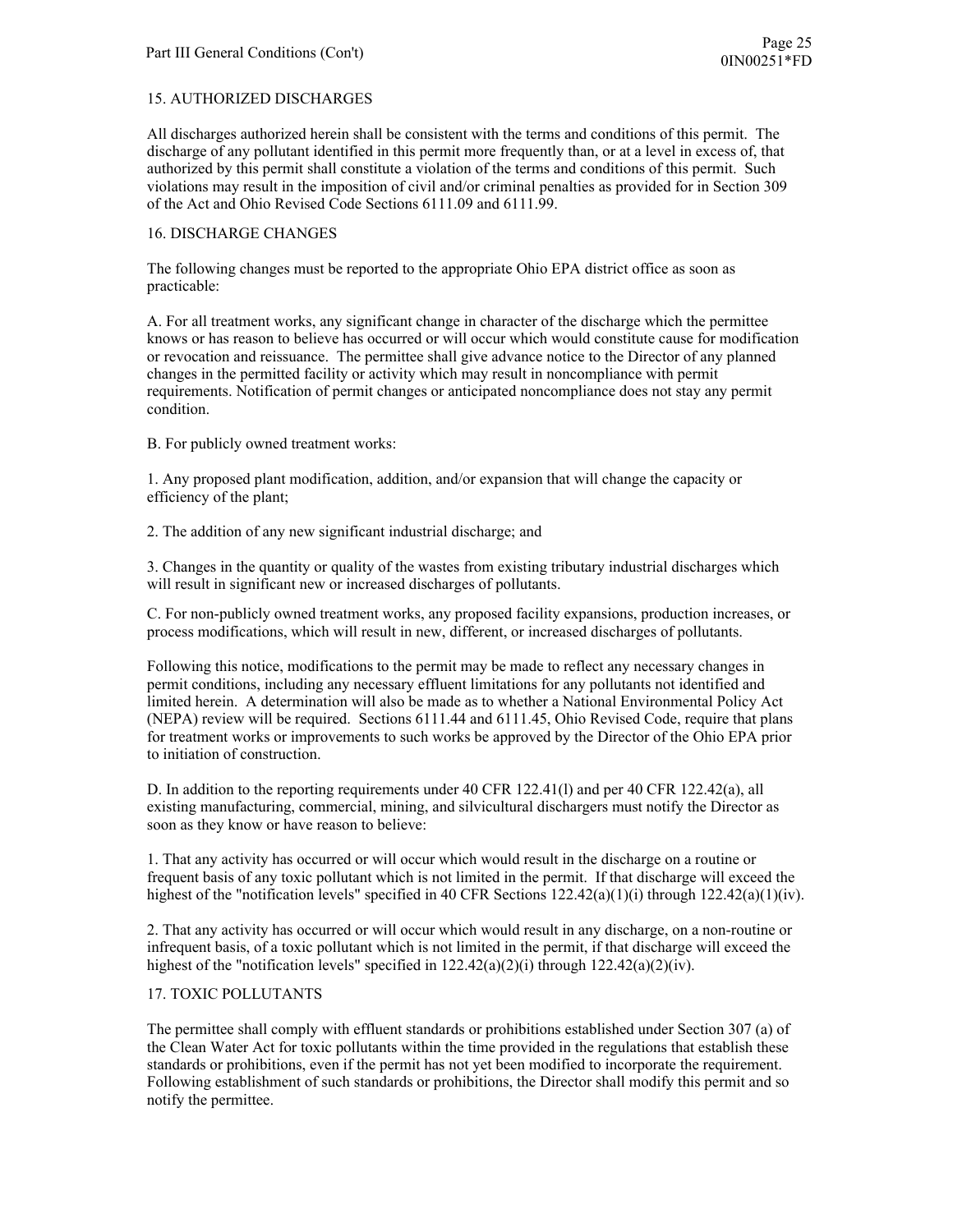#### 18. PERMIT MODIFICATION OR REVOCATION

A. After notice and opportunity for a hearing, this permit may be modified or revoked, by the Ohio EPA, in whole or in part during its term for cause including, but not limited to, the following:

1. Violation of any terms or conditions of this permit;

2. Obtaining this permit by misrepresentation or failure to disclose fully all relevant facts; or

3. Change in any condition that requires either a temporary or permanent reduction or elimination of the permitted discharge.

B. Pursuant to rule 3745-33-04, Ohio Administrative Code, the permittee may at any time apply to the Ohio EPA for modification of any part of this permit. The filing of a request by the permittee for a permit modification or revocation does not stay any permit condition. The application for modification should be received by the appropriate Ohio EPA district office at least ninety days before the date on which it is desired that the modification become effective. The application shall be made only on forms approved by the Ohio EPA.

#### 19. TRANSFER OF OWNERSHIP OR CONTROL

This permit may be transferred or assigned and a new owner or successor can be authorized to discharge from this facility, provided the following requirements are met:

A. The permittee shall notify the succeeding owner or successor of the existence of this permit by a letter, a copy of which shall be forwarded to the appropriate Ohio EPA district office. The copy of that letter will serve as the permittee's notice to the Director of the proposed transfer. The copy of that letter shall be received by the appropriate Ohio EPA district office sixty (60) days prior to the proposed date of transfer;

B. A written agreement containing a specific date for transfer of permit responsibility and coverage between the current and new permittee (including acknowledgement that the existing permittee is liable for violations up to that date, and that the new permittee is liable for violations from that date on) shall be submitted to the appropriate Ohio EPA district office within sixty days after receipt by the district office of the copy of the letter from the permittee to the succeeding owner;

At anytime during the sixty (60) day period between notification of the proposed transfer and the effective date of the transfer, the Director may prevent the transfer if he concludes that such transfer will jeopardize compliance with the terms and conditions of the permit. If the Director does not prevent transfer, he will modify the permit to reflect the new owner.

#### 20. OIL AND HAZARDOUS SUBSTANCE LIABILITY

Nothing in this permit shall be construed to preclude the institution of any legal action or relieve the permittee from any responsibilities, liabilities, or penalties to which the permittee is or may be subject under Section 311 of the Clean Water Act.

### 21. SOLIDS DISPOSAL

Collected grit and screenings, and other solids other than sewage sludge, shall be disposed of in such a manner as to prevent entry of those wastes into waters of the state, and in accordance with all applicable laws and rules.

#### 22. CONSTRUCTION AFFECTING NAVIGABLE WATERS

This permit does not authorize or approve the construction of any onshore or offshore physical structures or facilities or the undertaking of any work in any navigable waters.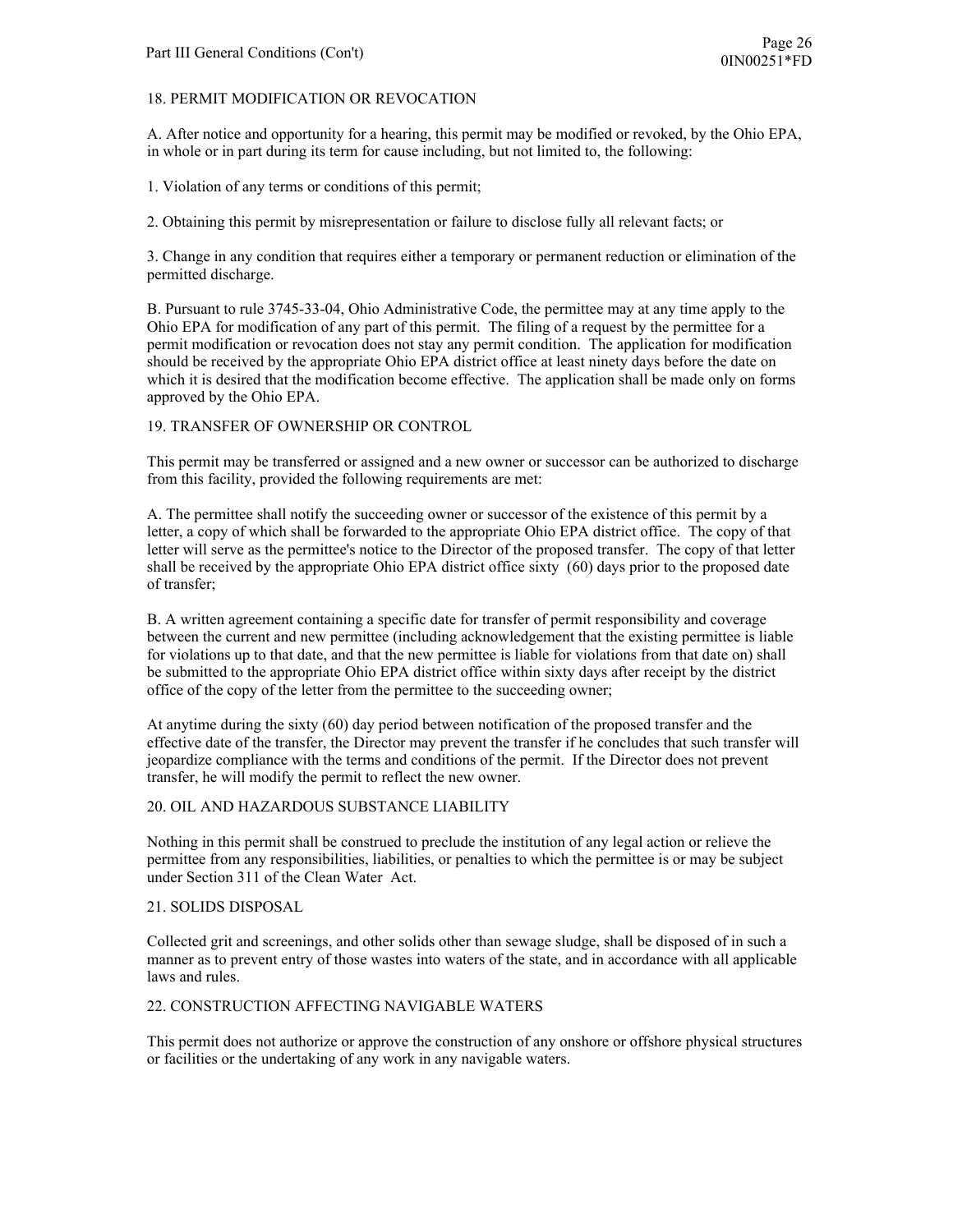### 23. CIVIL AND CRIMINAL LIABILITY

Except as exempted in the permit conditions on UNAUTHORIZED DISCHARGES or UPSETS, nothing in this permit shall be construed to relieve the permittee from civil or criminal penalties for noncompliance.

### 24. STATE LAWS AND REGULATIONS

Nothing in this permit shall be construed to preclude the institution of any legal action or relieve the permittee from any responsibilities, liabilities, or penalties established pursuant to any applicable state law or regulation under authority preserved by Section 510 of the Clean Water Act.

### 25. PROPERTY RIGHTS

The issuance of this permit does not convey any property rights in either real or personal property, or any exclusive privileges, nor does it authorize any injury to private property or any invasion of personal rights, nor any infringement of federal, state, or local laws or regulations.

#### 26. UPSET

The provisions of 40 CFR Section 122.41(n), relating to "Upset," are specifically incorporated herein by reference in their entirety. For definition of "upset," see Part III, Paragraph 1, DEFINITIONS.

#### 27. SEVERABILITY

The provisions of this permit are severable, and if any provision of this permit, or the application of any provision of this permit to any circumstance, is held invalid, the application of such provision to other circumstances, and the remainder of this permit, shall not be affected thereby.

#### 28. SIGNATORY REQUIREMENTS

All applications submitted to the Director shall be signed and certified in accordance with the requirements of 40 CFR 122.22.

All reports submitted to the Director shall be signed and certified in accordance with the requirements of 40 CFR Section 122.22.

### 29. OTHER INFORMATION

A. Where the permittee becomes aware that it failed to submit any relevant facts in a permit application or submitted incorrect information in a permit application or in any report to the Director, it shall promptly submit such facts or information.

B. ORC 6111.99 provides that any person who falsifies, tampers with, or knowingly renders inaccurate any monitoring device or method required to be maintained under this permit shall, upon conviction, be punished by a fine of not more than \$25,000 per violation.

C. ORC 6111.99 states that any person who knowingly makes any false statement, representation, or certification in any record or other document submitted or required to be maintained under this permit including monitoring reports or reports of compliance or noncompliance shall, upon conviction, be punished by a fine of not more than \$25,000 per violation.

D. ORC 6111.99 provides that any person who violates Sections 6111.04, 6111.042, 6111.05, or division (A) of Section 6111.07 of the Revised Code shall be fined not more than \$25,000 or imprisoned not more than one year, or both.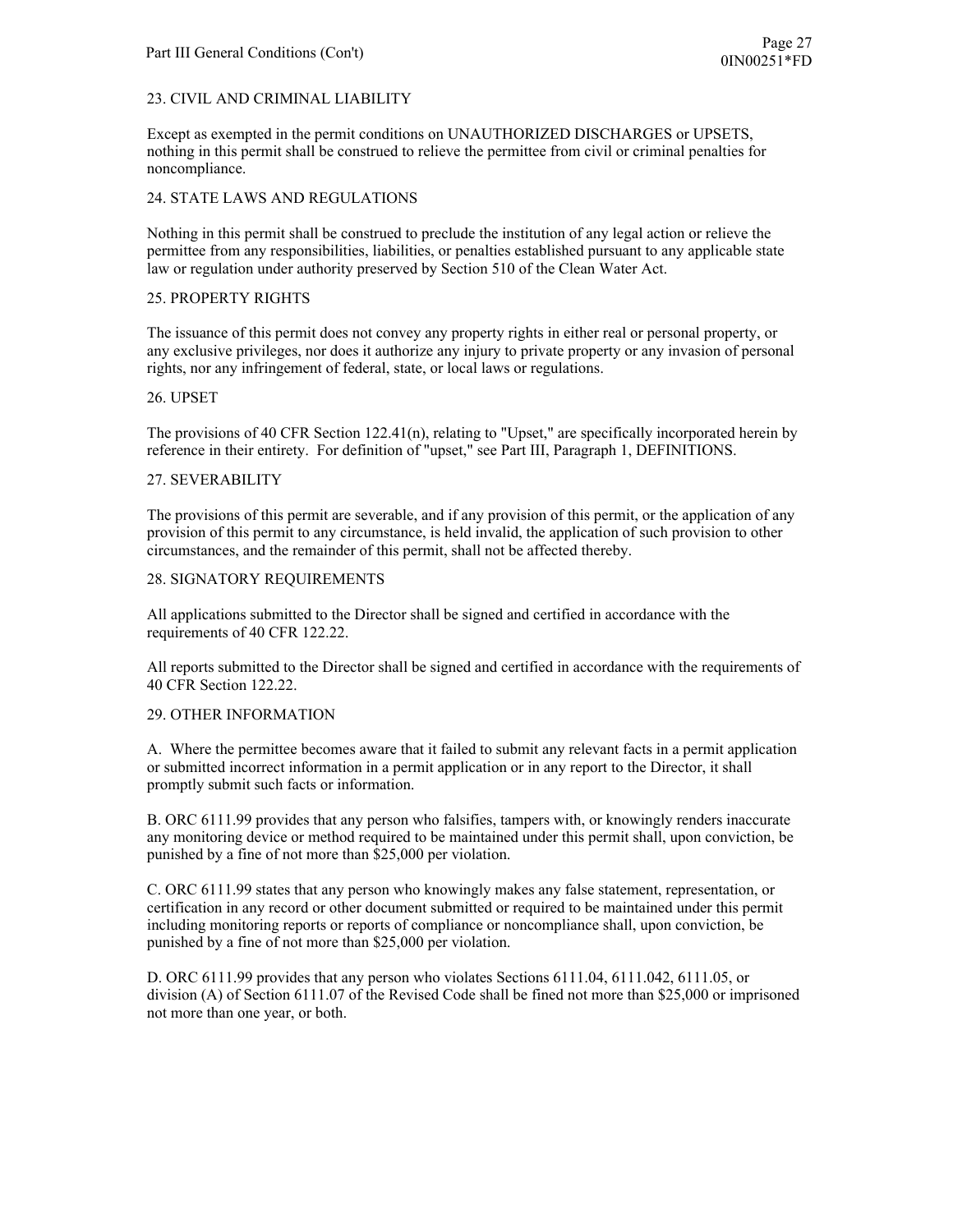### 30. NEED TO HALT OR REDUCE ACTIVITY

40 CFR 122.41(c) states that it shall not be a defense for a permittee in an enforcement action that it would have been necessary to halt or reduce the permitted activity in order to maintain compliance with conditions of this permit.

#### 31. APPLICABLE FEDERAL RULES

All references to 40 CFR in this permit mean the version of 40 CFR which is effective as of the effective date of this permit.

#### 32. AVAILABILITY OF PUBLIC SEWERS

Not withstanding the issuance or non-issuance of an NPDES permit to a semi-public disposal system, whenever the sewage system of a publicly owned treatment works becomes available and accessible, the permittee operating any semi-public disposal system shall abandon the semi-public disposal system and connect it into the publicly owned treatment works.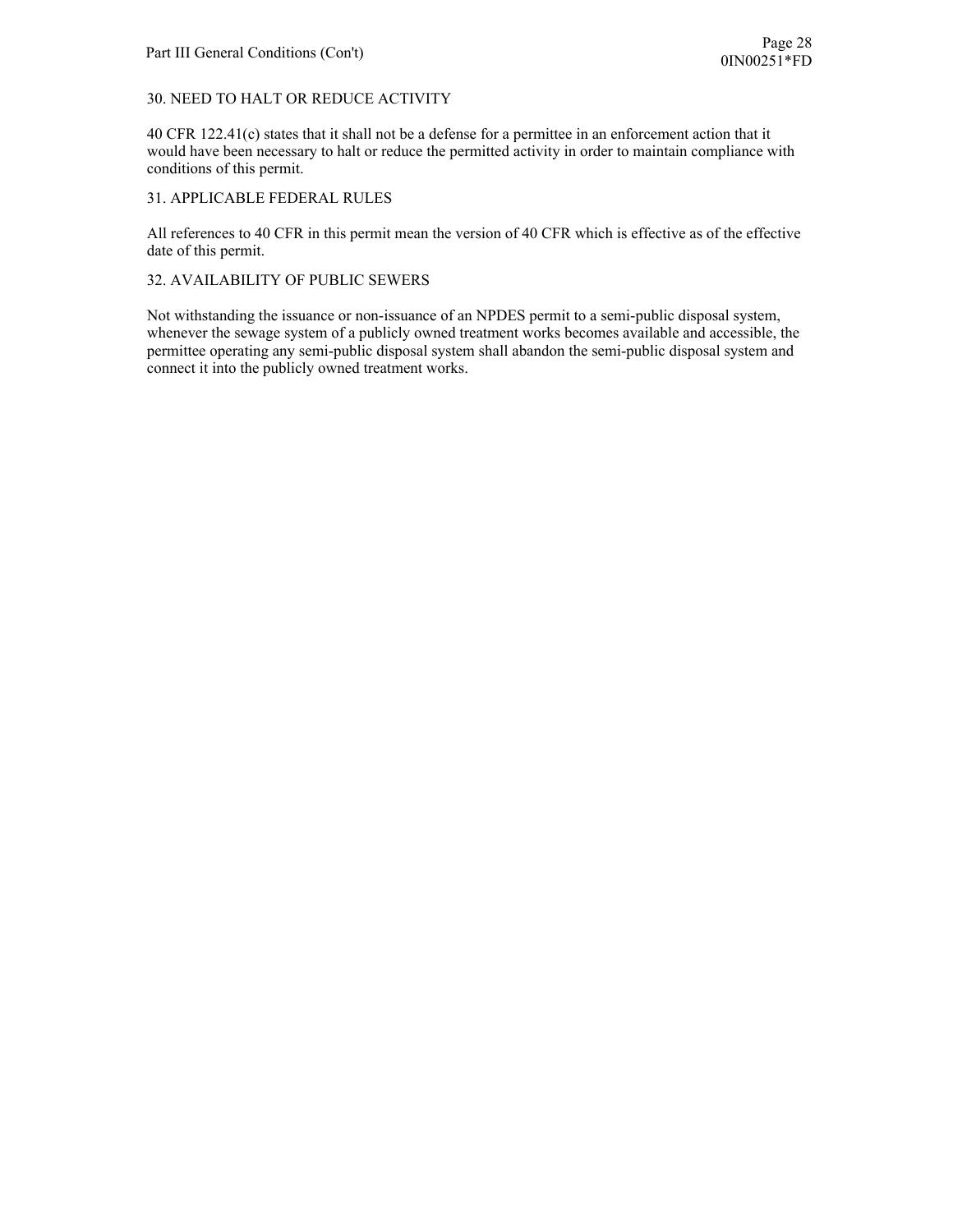## **Part IV. Storm Water Control Measures and Pollution Prevention Programs**

In Part IV.A and in Part VI, the term "minimize" means reduce and/or eliminate to the extent achievable using control measures (including best management practices) that are technologically available and economically practicable and achievable in light of best industry practice.

## **A. Control Measures.**

You shall select, design, install, and implement control measures (including best management practices) to address the selection and design considerations in Part IV.B, and meet the control measures/best management practices in Part IV.C and any applicable numeric effluent limits in Part I.The selection, design, installation, and implementation of these control measures shall be in accordance with good engineering practices and manufacturer's specifications. Note that you may deviate from such manufacturer's specifications where you provide justification for such deviation and include documentation of your rationale in the part of your SWPPP that describes your control measures, consistent with Part IV.J.3. If you find that your control measures are not achieving their intended effect of minimizing pollutant discharges, you shall modify these control measures as expeditiously as practicable. Regulated storm water discharges from your facility include storm water run-on that commingles with storm water discharges associated with industrial activity at your facility.

## **B. Control Measure Selection and Design Considerations.**

You shall consider the following when selecting and designing control measures:

- 1. Preventing storm water from coming into contact with polluting materials is generally more effective, and less costly, than trying to remove pollutants from storm water;
- 2. Using control measures in combination is more effective than using control measures in isolation for minimizing pollutants in your storm water discharge;
- 3. Assessing the type and quantity of pollutants, including their potential to impact receiving water quality, is critical to designing effective control measures that will achieve the limits in this permit;
- 4. Minimizing impervious areas at your facility and infiltrating runoff onsite (including bioretention cells, green roofs, and pervious pavement, among other approaches) can reduce runoff and improve groundwater recharge and stream base flows in local streams, although care shall be taken to avoid ground water contamination;
- 5. Attenuating flow using open vegetated swales and natural depressions can reduce in-stream impacts of erosive flows;
- 6. Conserving and/or restoring of riparian buffers will help protect streams from storm water runoff and improve water quality; and
- 7. Using treatment interceptors (e.g., swirl separators and sand filters) may be appropriate in some instances to minimize the discharge of pollutants.

## **C. Control Measures/Best Management Practices (BMPs)**

1. Minimize Exposure. You shall minimize the exposure of manufacturing, processing, and material storage areas (including loading and unloading, storage, disposal, cleaning, maintenance, and fueling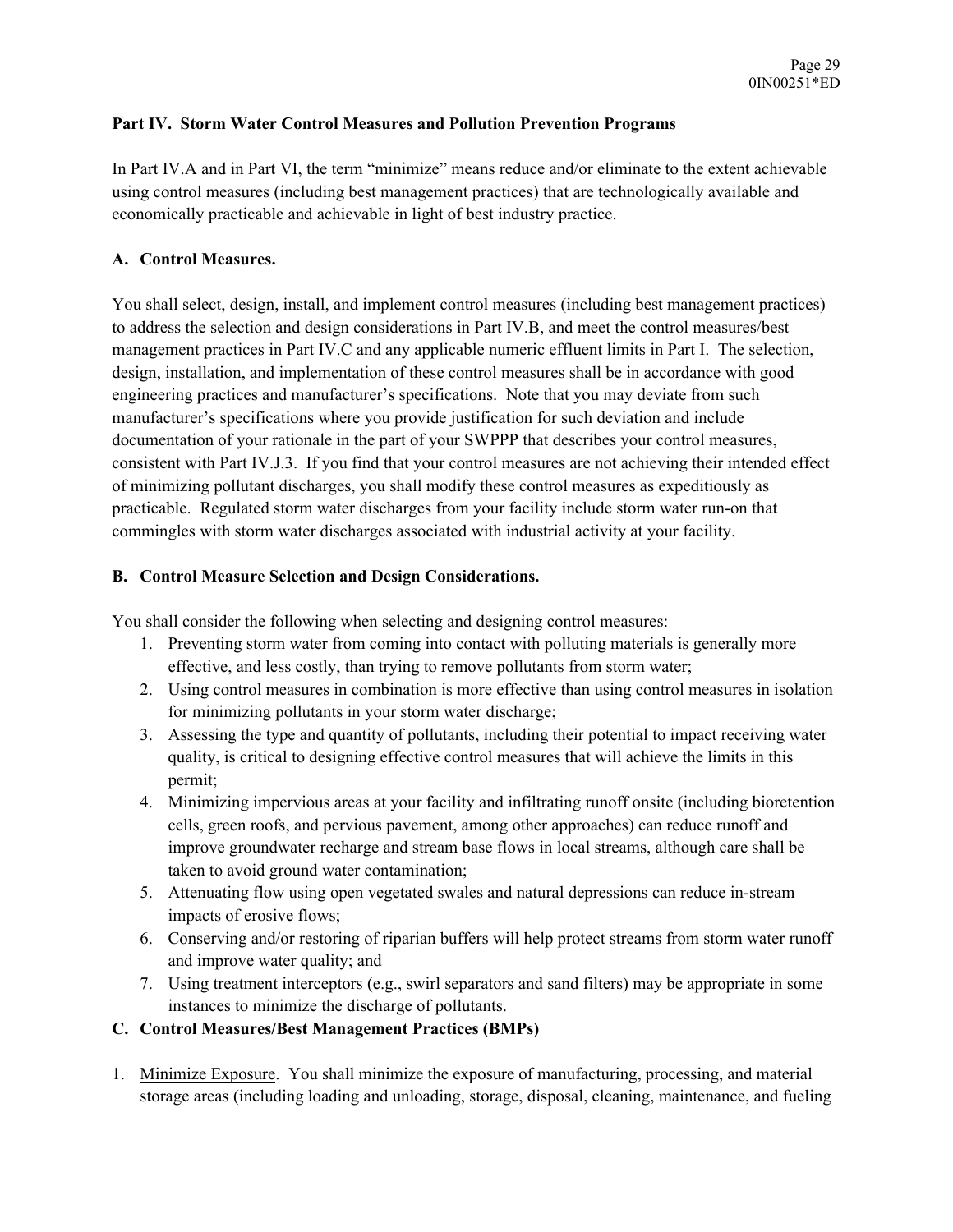operations) to rain, snow, snowmelt, and runoff by either locating these industrial materials and activities inside or protecting them with storm resistant coverings (although significant enlargement of impervious surface area is not recommended). In minimizing exposure, you should pay particular attention to the following:

- a. Use grading, berming, or curbing to prevent runoff of contaminated flows and divert run-on away from these areas;
- b. Locate materials, equipment, and activities so that leaks are contained in existing containment and diversion systems (confine the storage of leaky or leak-prone vehicles and equipment awaiting maintenance to protected areas);
- c. Clean up spills and leaks promptly using dry methods (e.g., absorbents) to prevent the discharge of pollutants;
- d. Use drip pans and absorbents under or around leaky vehicles and equipment or store indoors where feasible;
- e. Use spill/overflow protection equipment;
- f. Drain fluids from equipment and vehicles prior to on-site storage or disposal;
- g. Perform all cleaning operations indoors, under cover, or in bermed areas that prevent runoff and run-on and also that capture any overspray; and
- h. Ensure that all washwater drains to a proper collection system (i.e., not the storm water drainage system).
- 2. Good Housekeeping. You shall keep clean all exposed areas that are potential sources of pollutants, using such measures as sweeping at regular intervals, keeping materials orderly and labeled, and storing materials in appropriate containers.
- 3. Maintenance. You shall regularly inspect, test, maintain, and repair all industrial equipment and systems to avoid situations that may result in leaks, spills, and other releases of pollutants in storm water discharged to receiving waters. You shall maintain all control measures that are used to achieve the control measures/best management practices (BMPs) required by this permit in effective operating condition. Nonstructural control measures shall also be diligently maintained (e.g., spill response supplies available, personnel appropriately trained). If you find that your control measures need to be replaced or repaired, you shall make the necessary repairs or modifications as expeditiously as practicable.
- 4. Spill Prevention and Response Procedures. You shall minimize the potential for leaks, spills and other releases that may be exposed to storm water and develop plans for effective response to such spills if or when they occur. At a minimum, you shall implement:
	- a. Procedures for plainly labeling containers (e.g., "Used Oil," "Spent Solvents," "Fertilizers and Pesticides," etc.) that could be susceptible to spillage or leakage to encourage proper handling and facilitate rapid response if spills or leaks occur;
	- b. Preventative measures such as barriers between material storage and traffic areas, secondary containment provisions, and procedures for material storage and handling;
	- c. Procedures for expeditiously stopping, containing, and cleaning up leaks, spills, and other releases. Employees who may cause, detect, or respond to a spill or leak shall be trained in these procedures and have necessary spill response equipment available. If possible, one of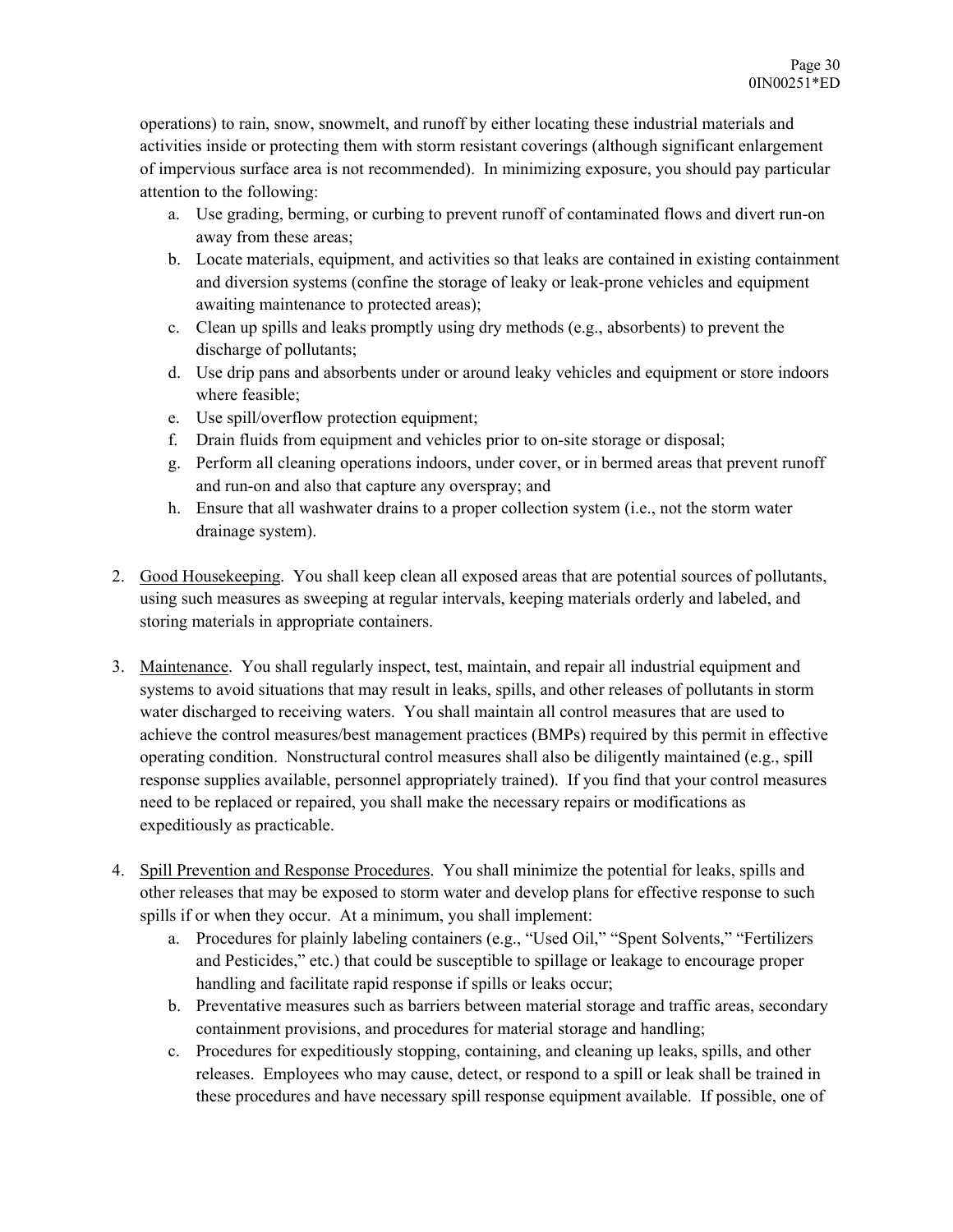these individuals should be a member of your storm water pollution prevention team (Part V.D.1); and

- d. Where a leak, spill or other release containing a hazardous substance or oil in an amount equal to or in excess of a reportable quantity established under either 40 CFR Part 110, 40 CFR Part 117, or 40 CFR Part 302, occurs during a 24-hour period, you shall notify the Ohio EPA in accordance with the requirements of Part III Item 12 of this permit.
- 5. Erosion and Sediment Controls. You shall stabilize exposed areas and contain runoff using structural and/or non-structural control measures to minimize onsite erosion and sedimentation, and the resulting discharge of pollutants. Among other actions you shall take to meet this limit, you shall place flow velocity dissipation devices at discharge locations and within outfall channels where necessary to reduce erosion and/or settle out pollutants. In selecting, designing, installing, and implementing appropriate control measures, you are encouraged to consult with the Ohio Department of Natural Resources (ODNR) Division of Soil and Water Conservation's Rainwater and Land Development manual (http://www.dnr.state.oh.us/tabid/9186/Default.aspx), U.S. EPA's internetbased resources relating to BMPs for erosion and sedimentation, including the sector-specific *Industrial Storm Water Fact Sheet Series*, (www.epa.gov/npdes/stormwater/msgp), *National Menu of Storm Water BMPs* (www.epa.gov/npdes/stormwater/menuofbmps)*,* and *National Management Measures to Control Nonpoint Source Pollution from Urban Areas*  (www.epa.gov/owow/nps/urbanmm/index.html).
- 6. Management of Runoff. You shall divert, infiltrate, reuse, contain, or otherwise reduce storm water runoff, to minimize pollutants in your discharges. In selecting, designing, installing, and implementing appropriate control measures, you are encouraged to consult with the Ohio Department of Natural Resources (ODNR) Division of Soil and Water Conservation's Rainwater and Land Development manual (http://www.dnr.state.oh.us/tabid/9186/Default.aspx), U.S. EPA's internetbased resources relating to runoff management, including the sector-specific *Industrial Storm Water Fact Sheet Series*, (www.epa.gov/npdes/stormwater/msgp), *National Menu of Storm Water BMPs*  (www.epa.gov/npdes/stormwater/menuofbmps), and *National Management Measures to Control Nonpoint Source Pollution from Urban Areas* (www.epa.gov/owow/nps/urbanmm/index.html).
- 7. ( Reserved )
- 8. Sector Specific Control Measures/Best Management Practices (BMPs). You shall achieve any additional control measures/best management practices (BMPs) stipulated in the relevant sectorspecific section(s) of Part IV.K. of this permit.
- 9. Employee Training. You shall train all employees who work in areas where industrial materials or activities are exposed to storm water, or who are responsible for implementing activities necessary to meet the conditions of this permit (e.g., inspectors, maintenance personnel), including all members of your Pollution Prevention Team. Training shall cover both the specific control measures used to achieve the conditions in this Part, and monitoring, inspection, planning, reporting, and documentation requirements in other parts of this permit. Ohio EPA requires that training be conducted at least annually (or more often if employee turnover is high).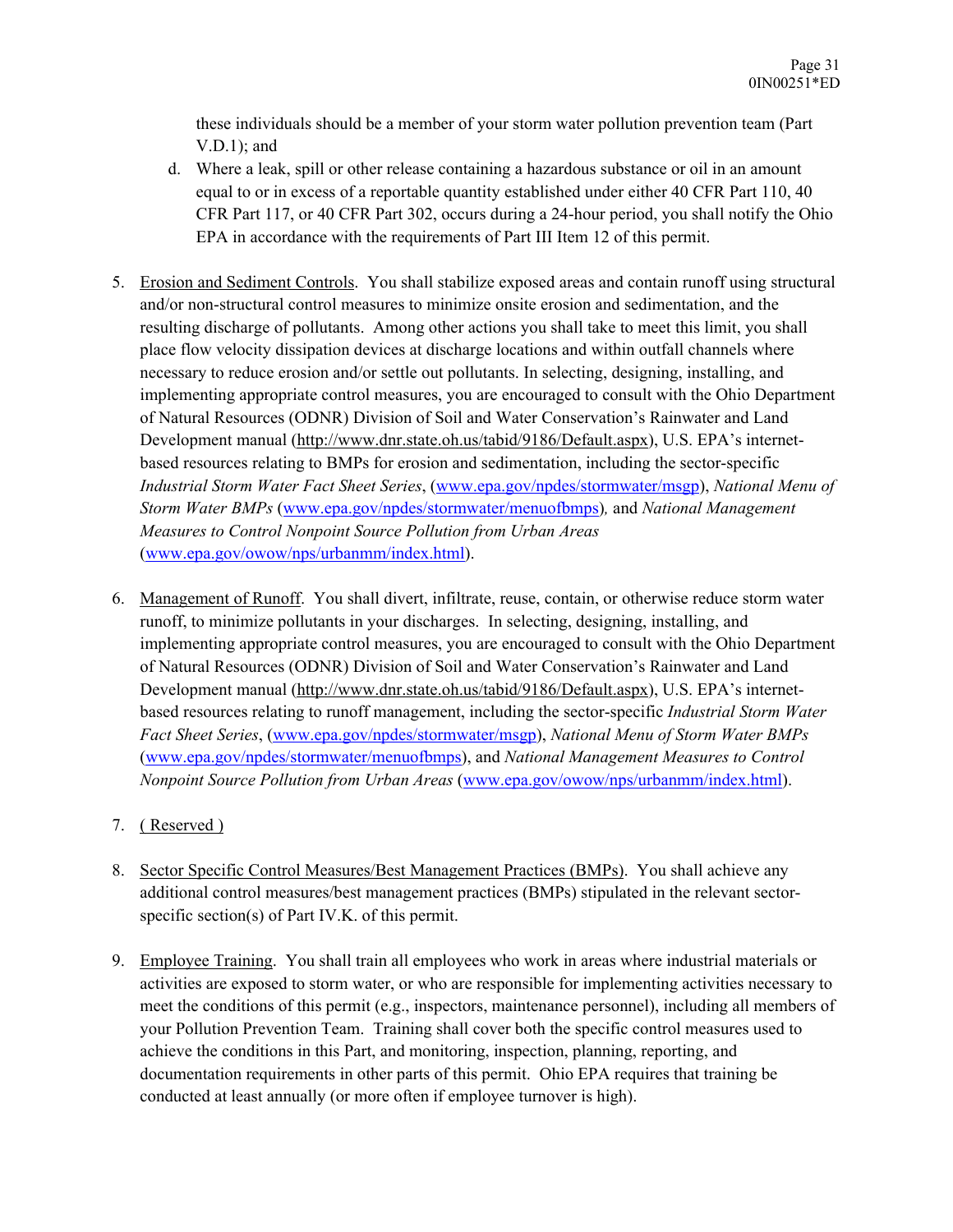- 10. Non-Storm Water Discharges. You shall eliminate non-storm water discharges not authorized by an NPDES permit. The following are the non-storm water discharges authorized under this permit:
	- a. Discharges from fire-fighting activities (not planned excercises);
	- b. Fire hydrant flushings;
	- c. Potable water, including water line flushings;
	- d. Uncontaminated condensate from air conditioners, coolers, and other compressors and from the outside storage of refrigerated gases or liquids;
	- e. Irrigation drainage;
	- f. Landscape watering provided all pesticides, herbicides; and fertilizer have been applied in accordance with the approved labeling;
	- g. Pavement wash waters where no detergents are used and no spills or leaks of toxic or hazardous materials have occurred (unless all spilled material has been removed);
	- h. Routine external building washdown that does not use detergents;
	- i. Uncontaminated ground water or spring water;
	- j. Foundation or footing drains where flows are not contaminated with process materials; and
	- k. Incidental windblown mist from cooling towers that collects on rooftops or adjacent portions of your facility, but not intentional discharges from the cooling tower (e.g., "piped" cooling tower blowdown or drains).
- 11. Waste, Garbage and Floatable Debris. You shall ensure that waste, garbage, and floatable debris are not discharged to receiving waters by keeping exposed areas free of such materials or by intercepting them before they are discharged.
- 12. Dust Generation and Vehicle Tracking of Industrial Materials. You shall minimize generation of dust and off-site tracking of raw, final, or waste materials.

## **D. Corrective Actions**

- 1. Conditions Requiring Review and Revision to Eliminate Problem. If any of the following conditions occur, you shall review and revise the selection, design, installation, and implementation of your control measures to ensure that the condition is eliminated and will not be repeated in the future:
	- a. An unauthorized release or discharge (e.g., spill, leak, or discharge of non-storm water not authorized by this or another NPDES permit) occurs at your facility;
	- b. A discharge violates a numeric effluent limit;
	- c. You become aware, or Ohio EPA determines, that your control measures are not stringent enough for the discharge to meet applicable water quality standards;
	- d. An inspection or evaluation of your facility by an Ohio EPA official or local MS4 operator determines that modifications to the control measures are necessary to meet the control measures/best management practices (BMPs) in this permit; or
	- e. You find in your routine facility inspection, quarterly visual assessment, or comprehensive site inspection that your control measures are not being properly operated and maintained.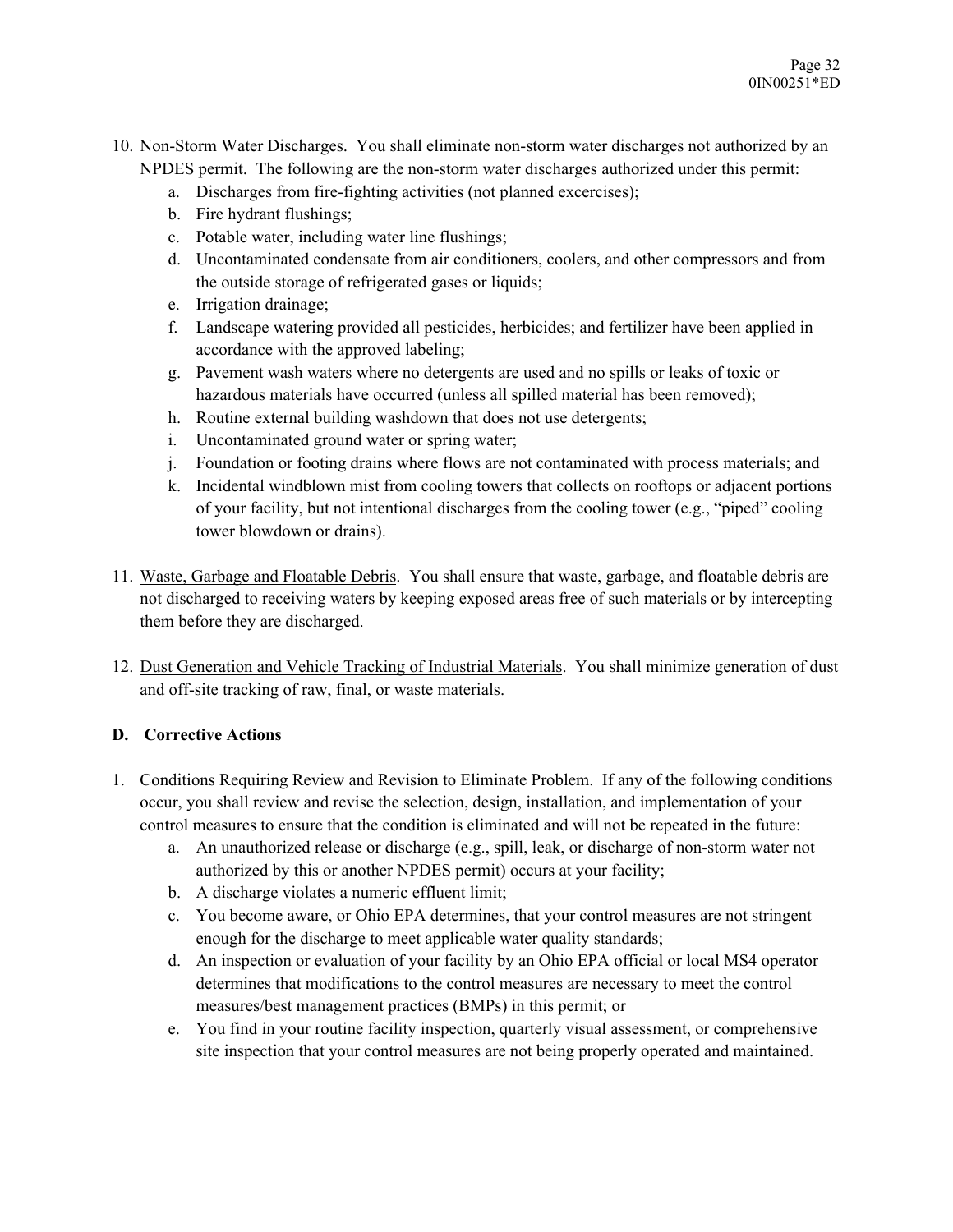- 2. Conditions Requiring Review to Determine if Modifications Are Necessary. If any of the following conditions occur, you shall review the selection, design, installation, and implementation of your control measures to determine if modifications are necessary to meet the Part IV.A conditions in this permit:
	- a. Construction or a change in design, operation, or maintenance at your facility significantly changes the nature of pollutants discharged in storm water from your facility, or significantly increases the quantity of pollutants discharged; or
	- b. Sampling results exceeds an applicable benchmark.
- 3. Corrective Action Deadlines. You shall document your discovery of any of the conditions listed in Part IV.D.1 and Part IV.D.2 within 24 hours of making such discovery. Subsequently, within 30 days of such discovery, you shall document any corrective action(s) to be taken to eliminate or further investigate the deficiency, or if no corrective action is needed, the basis for that determination. Specific documentation required within 24 hours and 30 days is detailed in Part IV.D.4. If you determine that changes are necessary following your review, any modifications to your control measures shall be made before the next storm event if possible, or as soon as practicable following that storm event. These time intervals are not grace periods, but are schedules considered reasonable for documenting your findings and for making repairs and improvements. They are included in this permit to ensure that the conditions prompting the need for these repairs and improvements are not allowed to persist indefinitely.
- 4. Corrective Action Report. Within 24 hours of discovery of any condition listed in Part IV.D.1 and Part IV.D.2, you shall document the following information (i.e., questions 3-5 of the Corrective Actions section in the Annual Reporting Form, available at

http://www.epa.state.oh.us/portals/35/permits/IndustrialStormWater\_Final\_GP\_AppI\_dec11.pdf):

- Identification of the condition triggering the need for corrective action review;
- Description of the problem identified; and
- Date the problem was identified.

Within 30 days of discovery of any condition listed in Part IV.D.1 and Part IV.D.2, you shall document the following information (i.e., questions 7-11 of the Corrective Actions section in the Annual Reporting Form):

- Summary of corrective action taken or to be taken (or, for triggering events identified in Part IV.D.2 where you determine that corrective action is not necessary, the basis for this determination);
- Notice of whether SWPPP modifications are required as a result of this discovery or corrective action;
- Date corrective action initiated: and
- Date corrective action completed or expected to be completed.

You shall include this documentation in an annual report as required in Part V. B..2 and retain onsite with your SWPPP.

5. Effect of Corrective Action. If the event triggering the review is a permit violation (e.g., noncompliance with an effluent limit), correcting it does not remove the original violation. Additionally, failing to take corrective action in accordance with this section is an additional permit violation. Ohio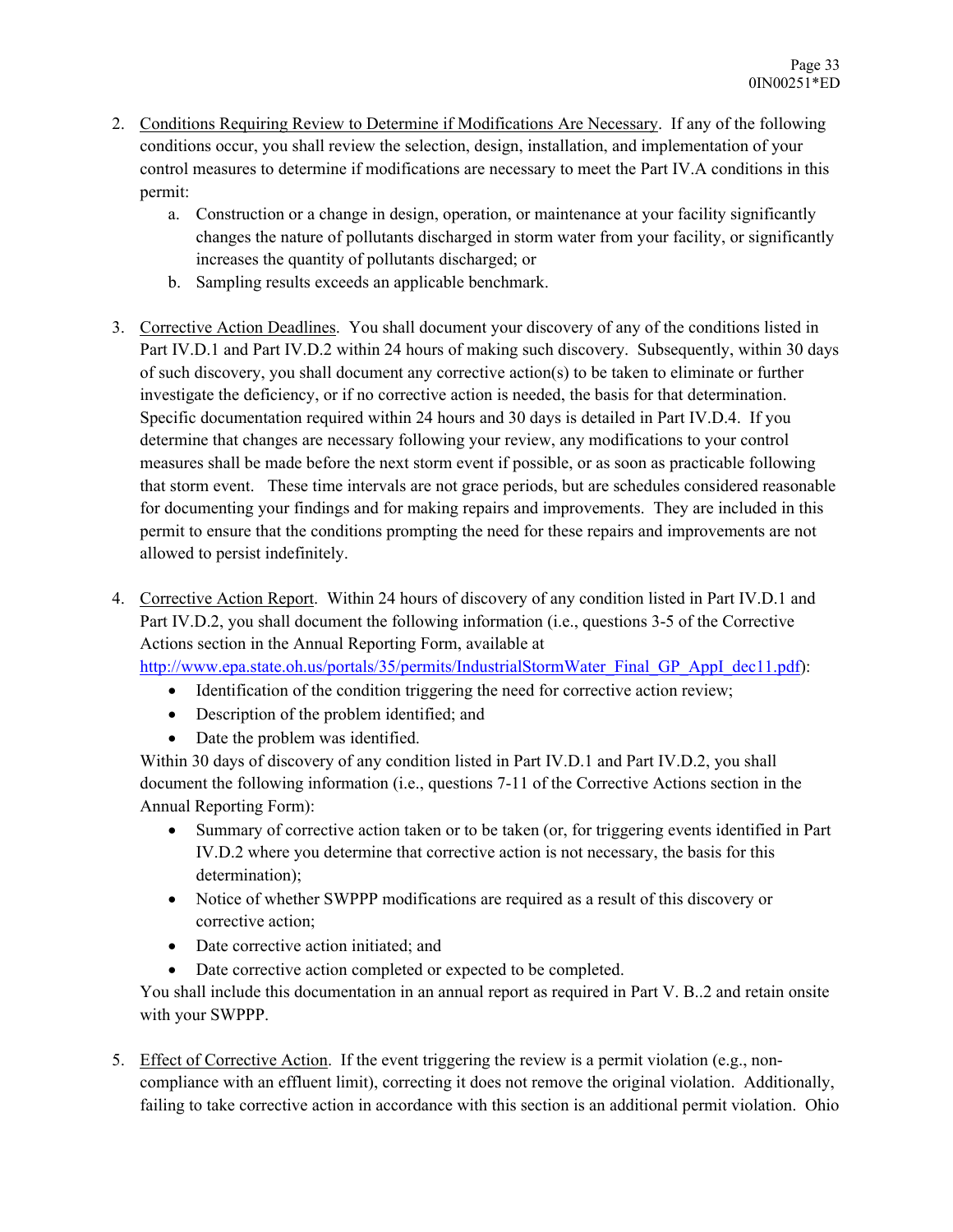EPA will consider the appropriateness and promptness of corrective action in determining enforcement responses to permit violations.

6. Substantially Identical Outfalls. If the event triggering corrective action is linked to an outfall that represents other substantially identical outfalls, your review shall assess the need for corrective action for each outfall represented by the outfall that triggered the review. Any necessary changes to control measures that affect these other outfalls shall also be made before the next storm event if possible, or as soon as practicable following that storm event.

## **E. Inspections**

Beginning on the effective date of this permit, you shall conduct the inspections in Part IV.E.1, Part IV.E.2, and Part IV.E.3 at your facility.

1. Routine Facility Inspections. Conduct routine facility inspections of all areas of the facility where industrial materials or activities are exposed to storm water, and of all storm water control measures used to comply with Part IV. Items A-C conditions contained in this permit. Routine facility inspections shall be conducted at least quarterly (i.e., once each calendar quarter) although in many instances, more frequent inspection (e.g., monthly) may be appropriate for some types of equipment, processes, and control measures or areas of the facility with significant activities and materials exposed to storm water. Perform these inspections during periods when the facility is in operation. You shall specify the relevant inspection schedules in your SWPPP document as required in Part IV. Items A-C. These routine inspections shall be performed by qualified personnel (for definition see VI - Definitions) with at least one member of your storm water pollution prevention team participating. At least once each calendar year, the routine facility inspection shall be conducted during a period when a storm water discharge is occurring.

You shall document the findings of each routine facility inspection performed and maintain this documentation onsite with your SWPPP. You are not required to submit your routine facility inspection findings to Ohio EPA, unless specifically requested to do so. At a minimum, your documentation of each routine facility inspection shall include:

- a. The inspection date and time;
- b. The name(s) and signature(s) of the inspector(s);
- c. Weather information and a description of any discharges occurring at the time of the inspection;
- d. Any previously unidentified discharges of pollutants from the site;
- e. Any control measures needing maintenance or repairs;
- f. Any failed control measures that need replacement;
- g. Any incidents of noncompliance observed; and
- h. Any additional control measures needed to comply with the permit requirements.

Any corrective action required as a result of a routine facility inspection shall be performed consistent with Part IV.D of this permit.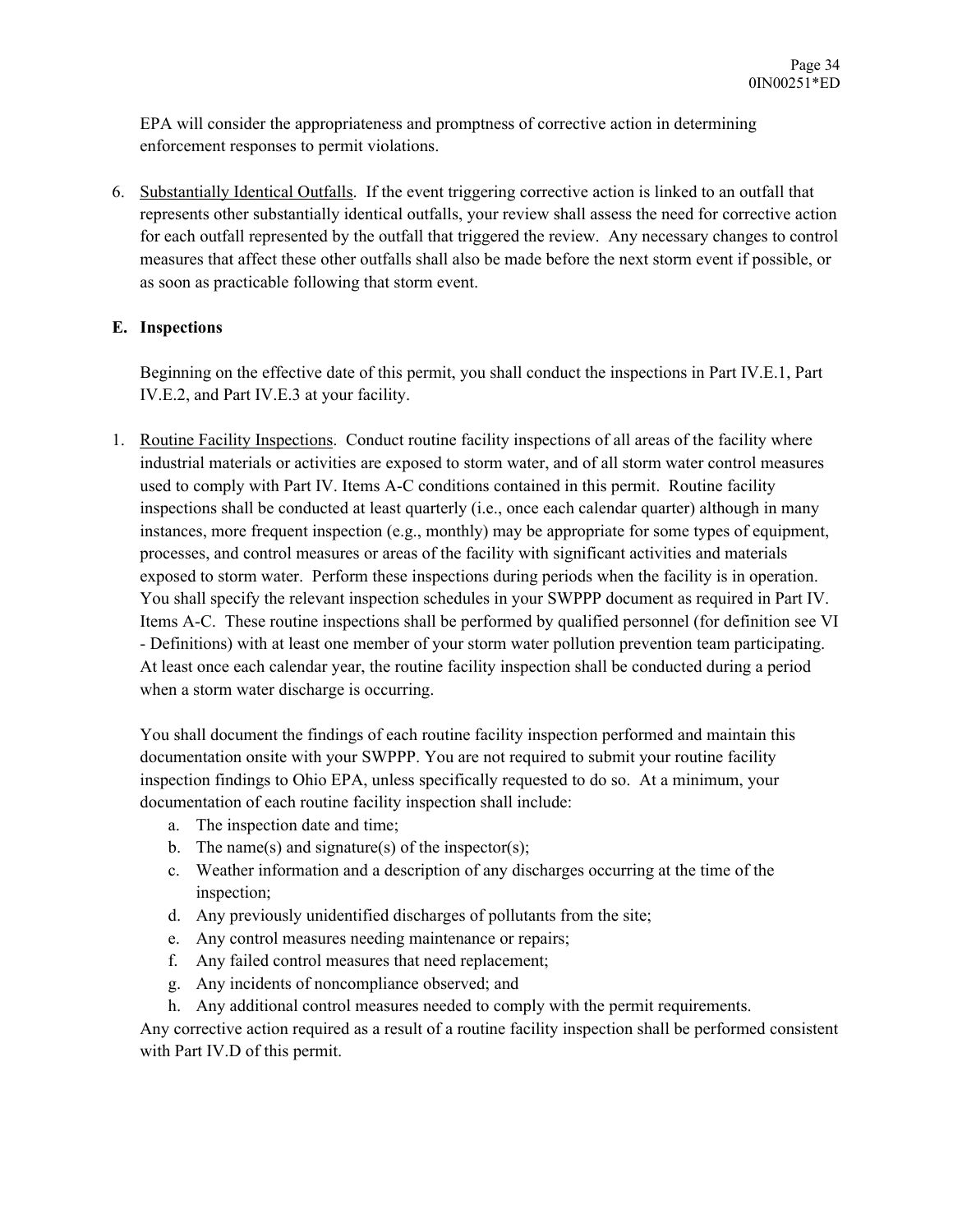- 2. Quarterly Visual Assessment of Storm Water Discharges. Once each calendar quarter for the entire permit term, you shall collect a storm water sample from each outfall, except for outfalls 001 that requires sampling under this permit and conduct a visual assessment of each of these samples. These samples are not required to be collected consistent with 40 CFR Part 136 procedures but should be collected in such a manner that the samples are representative of the storm water discharge. The visual assessment shall be made:
	- Of a sample in a clean, clear glass, or plastic container, and examined in a well-lit area;
	- On samples collected within the first 30 minutes of an actual discharge from a storm event. If it is not possible to collect the sample within the first 30 minutes of discharge, the sample shall be collected as soon as practicable after the first 30 minutes and you shall document why it was not possible to take samples within the first 30 minutes. In the case of snowmelt, samples shall be taken during a period with a measurable discharge from your site; and
	- For storm events, on discharges that occur at least 72 hours (3 days) from the previous discharge. The 72-hour (3-day) storm interval does not apply if you document that less than a 72-hour (3-day) interval is representative for local storm events during the sampling period. If it is not possible to collect the sample on discharges that occur at least 72 hours (3 days) from the previous discharge, the sample shall be collected as close to this storm interval as practicable and you shall document why it was not possible to take samples from a 72 hour (3 day) storm interval.
	- Areas Subject to Snow: In areas subject to snow, at least one quarterly visual assessment shall capture snowmelt discharge.
	- For the following water quality characteristics: color, odor, clarity, floating solids, settled solids, suspended solids, foam, oil sheen, and other obvious indicators of storm water pollution.

You shall document the results of your visual assessments and maintain this documentation onsite with your SWPPP. You are not required to submit your visual assessment findings to Ohio EPA, unless specifically requested to do so. At a minimum, your documentation of the visual assessment shall include:

- Sample location(s);
- Sample collection date and time, and visual assessment date and time for each sample;
- Personnel collecting the sample and performing visual assessment, and their signatures;
- Nature of the discharge (i.e., runoff or snowmelt);
- Results of observations of the storm water discharge;
- Probable sources of any observed storm water contamination; and
- If applicable, why it was not possible to take samples within the first 30 minutes and/or from a 72 hour (3 day) storm interval.

Any corrective action required as a result of a quarterly visual assessment shall be performed consistent with Part IV.D of this permit.

The following are exceptions to quarterly visual assessments:

 Adverse Weather Conditions: When adverse weather conditions prevent the collection of samples during the quarter, you shall take a substitute sample during the next qualifying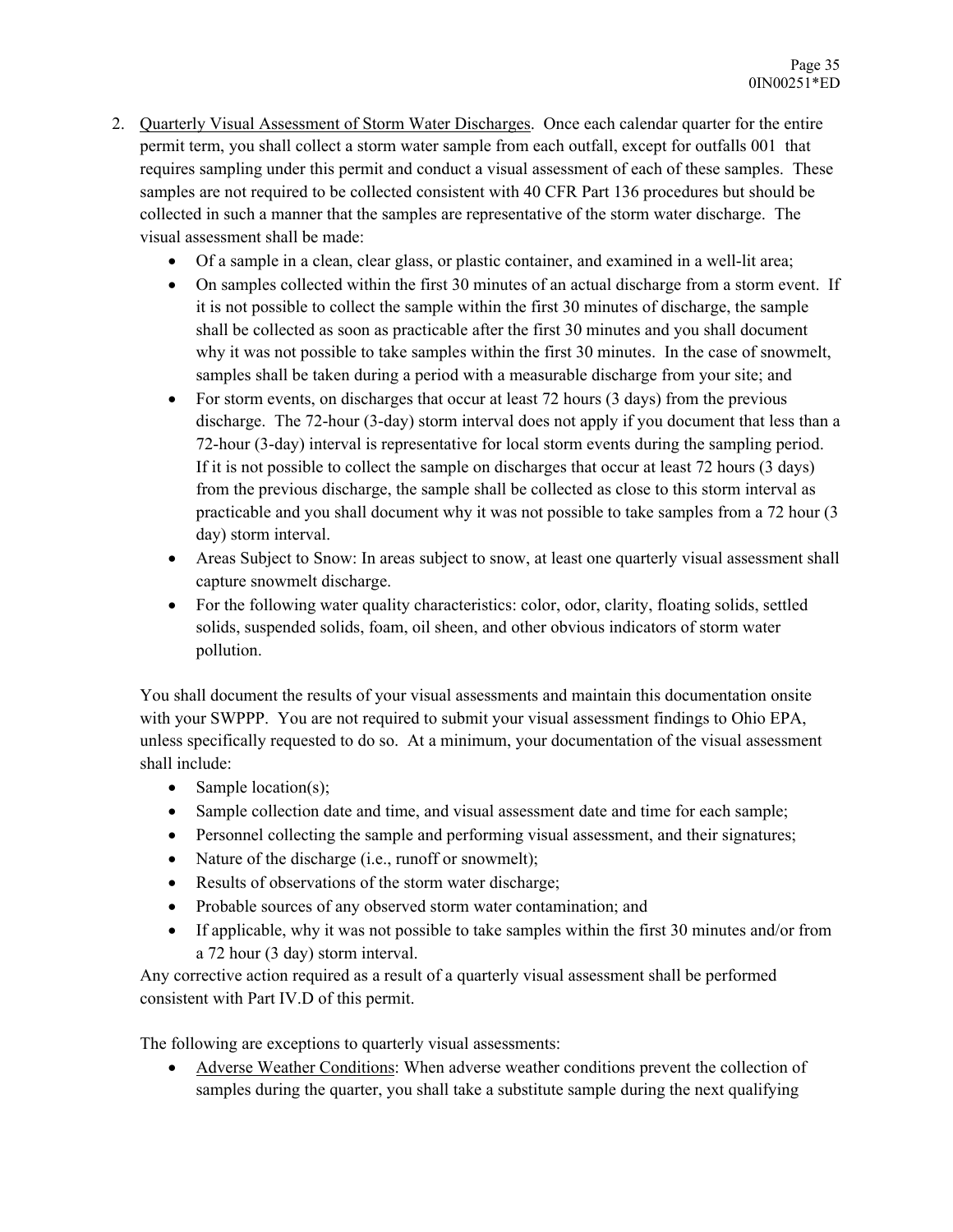storm event. Documentation of the rationale for no visual assessment for the quarter shall be included with your SWPPP records. Adverse conditions are those that are dangerous or create inaccessibility for personnel, such as local flooding, high winds, or electrical storms, or situations that otherwise make sampling impractical, such as drought or extended frozen conditions.

- Inactive and unstaffed sites: The requirement for a quarterly visual assessment does not apply at a facility that is inactive and unstaffed, as long as there are no industrial materials or activities exposed to storm water. To invoke this exception, you shall maintain a statement in your SWPPP indicating that the site is inactive and unstaffed, and that there are no industrial materials or activities exposed to precipitation, in accordance with the substantive requirements in 40 CFR  $122.26(g)(4)(iii)$ . The statement shall be signed and certified in accordance with Part III.28 of this permit. If circumstances change and industrial materials or activities become exposed to storm water or your facility becomes active and/or staffed, this exception no longer applies and you shall immediately resume quarterly visual assessments. If you are not qualified for this exception at the time you are authorized under this permit, but during the permit term you become qualified because your facility is inactive and unstaffed, and there are no industrial materials or activities that are exposed to storm water, then you shall include the same signed and certified statement as above and retain it with your records.
- 3. Comprehensive Site Inspections. You shall conduct annual comprehensive site inspections while you are covered under this permit. The annual period to conduct the comprehensive site inspections begins on the date Ohio EPA has granted your authorization to discharge under this permit. Should your coverage be administratively continued after the expiration date of this permit, you shall continue to perform these inspections annually until you are no longer covered. Comprehensive site inspections shall be conducted by qualified personnel with at least one member of your storm water pollution prevention team participating in the comprehensive site inspections. Your comprehensive site inspections shall cover all areas of the facility affected by the requirements in this permit, including the areas identified in the SWPPP as potential pollutant sources (see Part IV.J..2) where industrial materials or activities are exposed to storm water, any areas where control measures are used to comply with the conditions in Part IV. Items A-C, and areas where spills and leaks have occurred in the past 3 years. The inspections shall also include a review of monitoring data collected in accordance with Part V. A. Inspectors shall consider the results of the past year's visual and analytical monitoring when planning and conducting inspections. Inspectors shall examine the following:
	- Industrial materials, residue, or trash that may have or could come into contact with storm water;
	- Leaks or spills from industrial equipment, drums, tanks, and other containers;
	- Offsite tracking of industrial or waste materials, or sediment where vehicles enter or exit the site;
	- Tracking or blowing of raw, final, or waste materials from areas of no exposure to exposed areas; and
	- Control measures needing replacement, maintenance, or repair.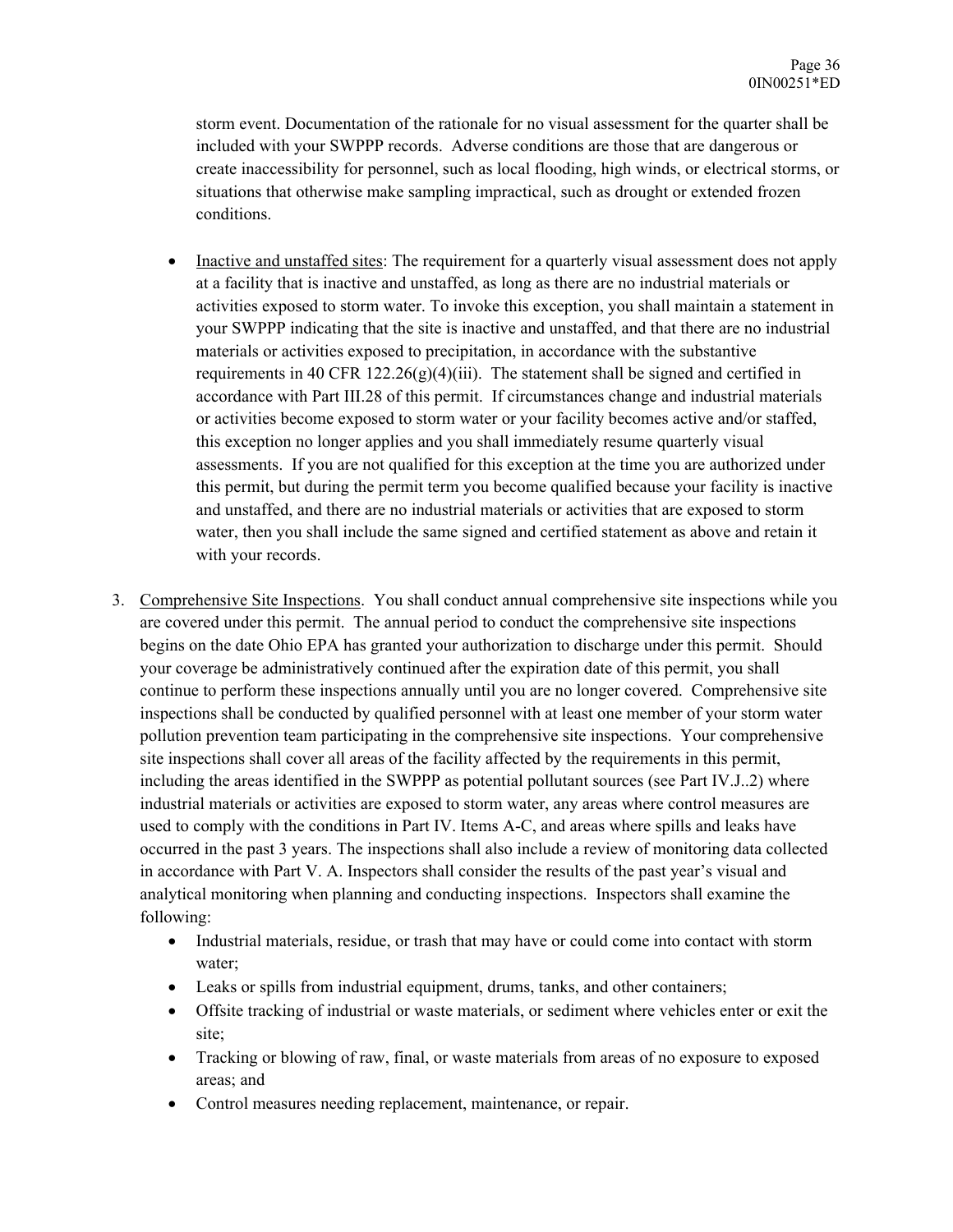Storm water control measures required by this permit shall be observed to ensure that they are functioning correctly. If discharge locations are inaccessible, nearby downstream locations shall be inspected. Your annual comprehensive site inspection may also be used as one of the routine inspections, as long as all components of both types of inspections are included.

You shall document the findings of each comprehensive site inspection and maintain this documentation onsite with your SWPPP. In addition, you shall include this documentation in an annual report as required in Part V.B.2. At a minimum, your documentation of the comprehensive site inspection shall include (see the Annual Reporting Form at

http://www.epa.state.oh.us/portals/35/permits/IndustrialStormWater\_Final\_GP\_AppI\_dec11.pdf):

- The date of the inspection;
- The name(s) and title(s) of the personnel making the inspection;
- Findings from the examination of areas of your facility identified in Part IV.E.3;
- All observations relating to the implementation of your control measures including:
	- o Previously unidentified discharges from the site;
	- o Previously unidentified pollutants in existing discharges;
	- o Evidence of, or the potential for, pollutants entering the drainage system;
	- o Evidence of pollutants discharging to receiving waters at all facility outfall(s), and the condition of and around the outfall, including flow dissipation measures to prevent scouring, and
	- o Additional control measures needed to address any conditions requiring corrective action identified during the inspection.
- Any required revisions to the SWPPP resulting from the inspection;
- Any incidents of noncompliance observed or a certification stating the facility is in compliance with this permit (if there is no noncompliance); and
- A statement signed and certified in accordance with Part III.28 of the permit.

Any corrective action required as a result of the comprehensive site inspection shall be performed consistent with Part IV.D of this permit.

## **F. Storm Water Pollution Prevention Plan (SWPPP)**

A storm water pollution prevention plan (SWPPP) shall be developed to address each outfall that discharges to waters of the state that contains storm water associated with industrial activity. Storm water pollution prevention plans shall be prepared in accordance with good engineering practices. The SWPPP shall identify potential sources of pollution which may reasonably be expected to affect the quality of storm water discharges associated with industrial activity from the facility. The SWPPP shall describe and ensure the implementation of practices which are to be used to reduce the pollutants in storm water discharges associated with industrial activity at the facility and to assure compliance with the terms and conditions of this permit. Facilities must implement the provisions of the storm water pollution prevention plan required under this part as a condition of this permit.

The SWPPP does not contain effluent limitations; the limitations are contained in Parts I and IV Items A-C of this permit. The SWPPP is intended to document the selection, design, and installation of control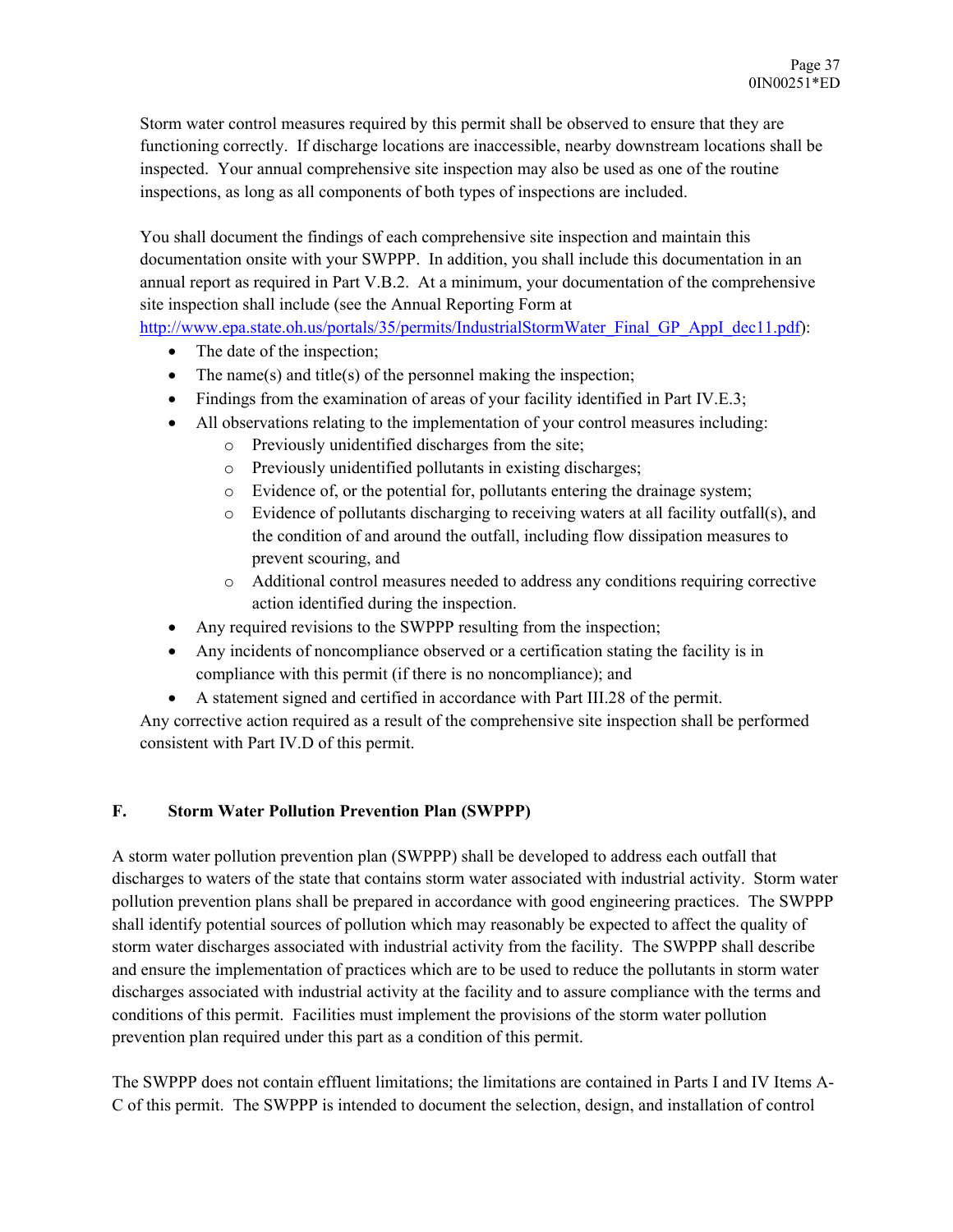measures. As distinct from the SWPPP, the documentation requirements are intended to document the implementation (including inspection, maintenance, monitoring, and corrective action) of the permit requirements.

## **G. Deadlines for SWPPP Preparation and Compliance.**

- 1. The plan for a storm water discharge associated with industrial activity:
	- a. Shall be prepared within six months of the effective date of this permit (and updated based on facility or materials handling changes as specified in Part IV, Item I);
	- b. Shall provide for implementation and compliance with the terms of the plan within twelve months of the effective date of this permit.
- 2. Upon showing of good cause, the Director may establish a later date for preparing and compliance with a plan for a storm water discharge associated with industrial activity.

## **H. Signature and Plan Review.**

- 1. The plan shall be signed and dated in accordance with Part III, Item 28, and be retained on-site at the facility which generates the storm water discharge.
- 2. The permittee shall make plans immediately available upon request to the Ohio EPA Director, or authorized representative, or Regional Administrator of U.S. EPA, a local agency approving storm water management plans, or in the case of a storm water discharge associated with industrial activity which discharges through a municipal separate storm sewer system, to the operator of the municipal system.
- 3. The Director may notify the permittee at any time that the plan does not meet one or more of the minimum requirements of this Part. Within 30 days of such notification from the Director, the permittee shall make the required changes to the plan and shall submit to the Director a written certification that the requested changes have been made.
- 4. All storm water pollution prevention plans required under this permit are considered reports that shall be available to the public under Section 308(b) of the Act. Confidential Business Information (CBI) may be withheld from the public, but may not be withheld from those staff cleared for CBI review within Ohio EPA. An interested party wishing a copy of a discharger's SWPPP will have to contact the Ohio EPA to obtain a copy.

## **I. Keeping SWPPP Current**

The permittee shall modify the plan whenever necessary to address any of the triggering conditions for corrective action in Part IV.D and to ensure that they do not reoccur, or to reflect changes implemented when a review following the triggering conditions in Part IV.D.2 indicates that changes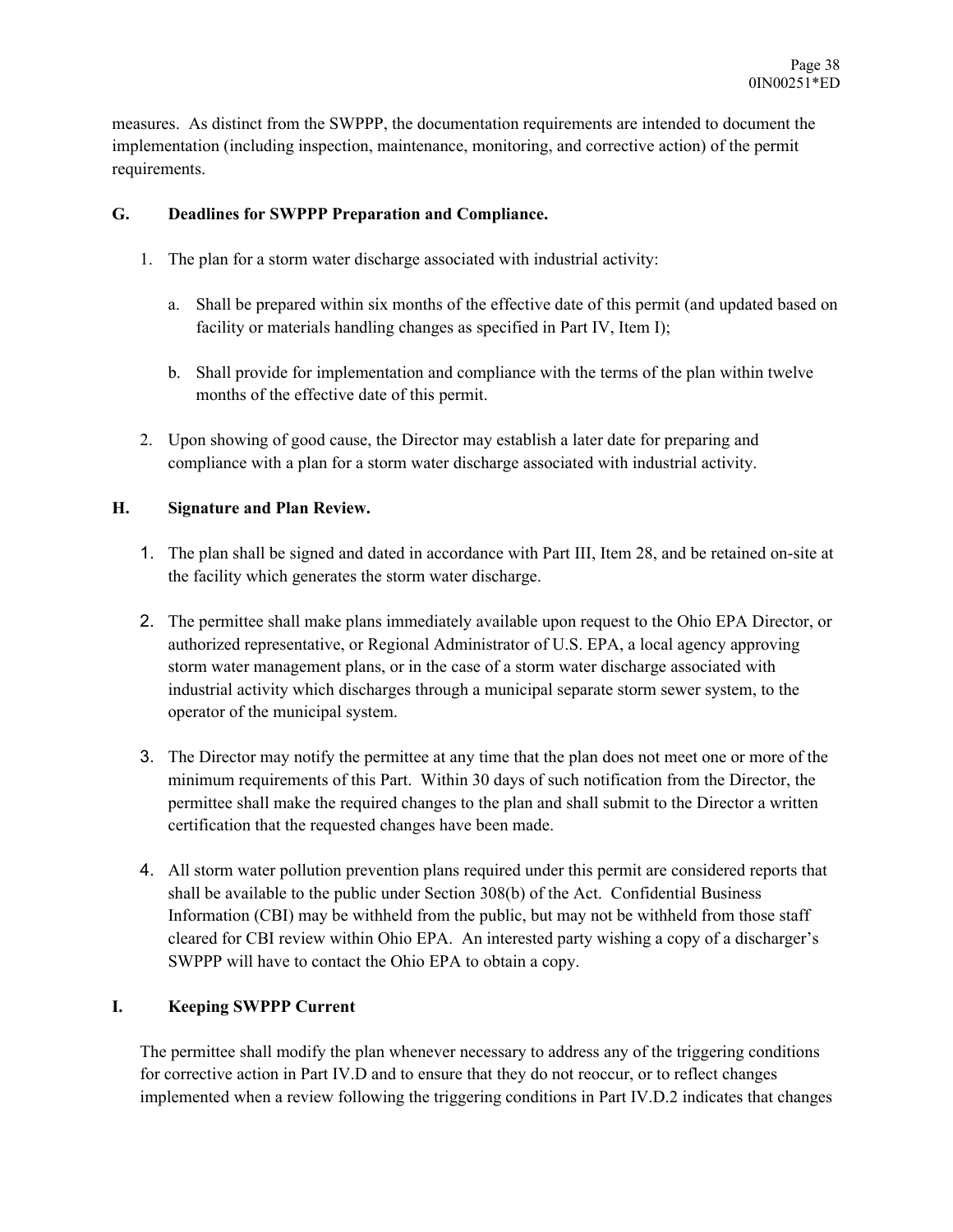to your control measures are necessary to meet the control measures/best management practices (BMPs) in this permit. Changes to your SWPPP document shall be made in accordance with the corrective action deadlines in Part IV.D.3 and Part IV.D.4.

Amendments to the plan may be reviewed by Ohio EPA in the same manner as Part IV.H above.

- **J. Contents of SWPPP**. The plan shall include, at a minimum, the following items:
- 1. Pollution Prevention Team. You shall identify the staff members (by name or title) that comprise the facility's storm water pollution prevention team as well as their individual responsibilities. Your storm water pollution prevention team is responsible for assisting the facility manager in developing and revising the facility's SWPPP as well as maintaining control measures and taking corrective actions where required. Each member of the storm water pollution prevention team shall have ready access to either an electronic or paper copy of applicable portions of this permit and your SWPPP.
- 2. Description of Potential Pollutant Sources. You shall document at your facility where industrial materials or activities are exposed to storm water and from which allowable non-storm water discharges are released. Industrial materials or activites, include, but are not limited to: material handling equipment or activities; industrial machinery; raw materials; industrial production and processes: and intermediate products, by-products, final product or waste product. For each area identified, the description shall include, at a minimum:
	- a. Site Description. Your SWPPP shall include:
		- i. A description of the industrial activities at your facilitiy;
		- ii. A general location map (e.g. U.S. Geologic Survey (USGS) quadrangle map) with enough detail to identify the location of your facility and all receiving waters for your storm water discharges.
	- iii. A site map showing
		- The size of the property in acres;
		- The location and extent of significant structures and impervious surfaces;
		- Directions of storm water flow (use arrows);
		- Locations of all existing structural control measures;
		- Locations of all receiving waters in the immediate vicinity of your facility;
		- Locations of all storm water conveyances including ditches, pipes and swales;
		- Locations of potential pollutant sources identified under Part IV J. 2.b;
		- Locations where significant spills or leaks identified under Part IV J. 2.b. have occurred;
		- Locations of all storm water monitoring points;
		- Locations of storm water inlets and outfalls, with a unique identification code for each outfall (e.g. Outfall 001, Outfall 002, etc), indicating any outfalls that are considered substantially identical to another outfall, and an approximate outline of the areas draining to each outfall;
		- Municipal separate storm sewer systems, where your storm water discharges to them;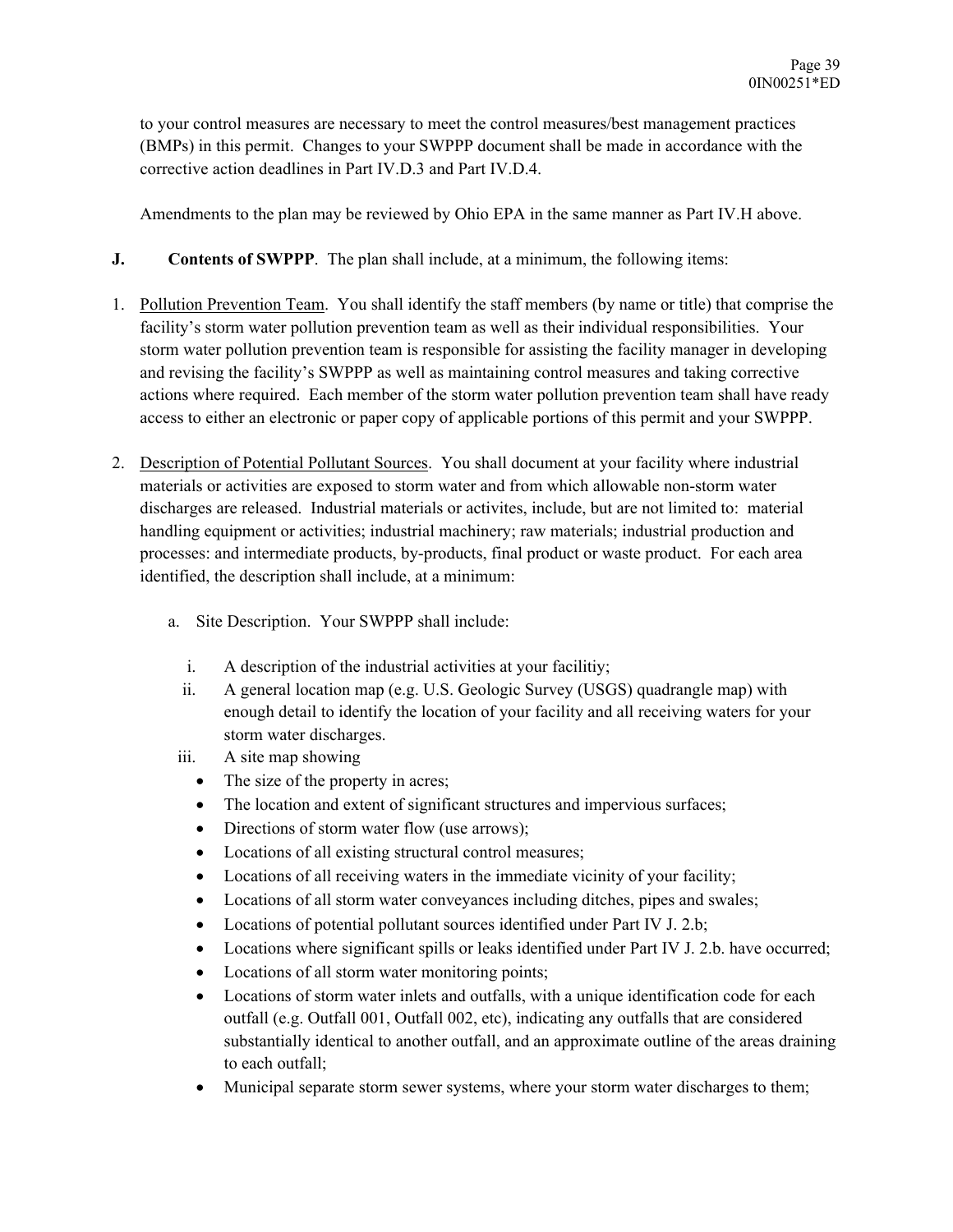- Locations and descriptions of all non-storm water discharges identified under Part IV. C. 10;
- Locations of the following activities where such activities are exposed to precipitation
	- o Fueling stations;
	- o Vehicle and equipment maintenance and/or cleaning areas;
	- o Loading/unloading areas;
	- o Immediate access roads and rail lines used or traveled by carriers of raw materials, manufactured products, waste material, or by-products used or created by the facility;
	- o Transfer areas for substances in bulk;
	- o Machinery; and
- Locations and sources of run-on to your site from adjacent property that contains significant quantities of pollutants.
- b. Inventory of Exposed Materials. This includes a list of industrial activities exposed to storm water (e.g., material storage; equipment fueling, maintenance, and cleaning; cutting steel beams). This also includes a list of the pollutant(s) or pollutant constituents (e.g, crankcase oil, zinc, sulfuric acid, and cleaning solvents) associated with each identified activity. The pollutant list shall include all significant materials that have been handled, treated, stored, or disposed, and that have been exposed to storm water in the three years prior to the data you prepare of amend your SWPPP.
- c. Spills and Leaks. You shall document where potential spills and leaks could occur that could contribute pollutants to storm water discharges, and the corresponding outfall(s) that would be affected by such spills and leaks. You shall document all significant spills and leaks of oil or toxic or hazardous pollutants that actually occurred at exposed areas, or that drained to a storm water conveyance, in the three years prior to the date you prepare or amend your SWPPP. Note that significant spills and leaks include, but are not limited to, releases of oil or hazardous substances in excess of quantities that are reportable under CWA Section 311 (see 40 CFR 110.6 and 40 CFR 117.21) or Section 102 of the Comprehensive Environmental Response, Compensation and Liability Act (CERCLA), 42 USC Section 9602. This permit does not relieve you of the reporting requirements of 40 CFR 110, 40 CFR 117, and 40 CFR 302 relating to spills or other releases of oil or hazardous substances.
- d. Sampling Data. A summary of existing discharge sampling data describing pollutants in storm water discharges from the facility.
- e. Non-Storm Water Discharges. You shall document that you have evaluated for the presence of non-storm water discharges and that all unauthorized discharges have been eliminated. Documentation of your evaluation shall include: 1) The date of any evaluation; 2) A description of the evaluation criteria used; 3) A list of the outfalls or onsite drainage points that were directly observed during the evaluation; 4) The different types of non-storm water discharge(s) and source locations; and 5) The action(s) taken, such as a list of control measures used to eliminate unauthorized discharge(s), if any were identified. For example, a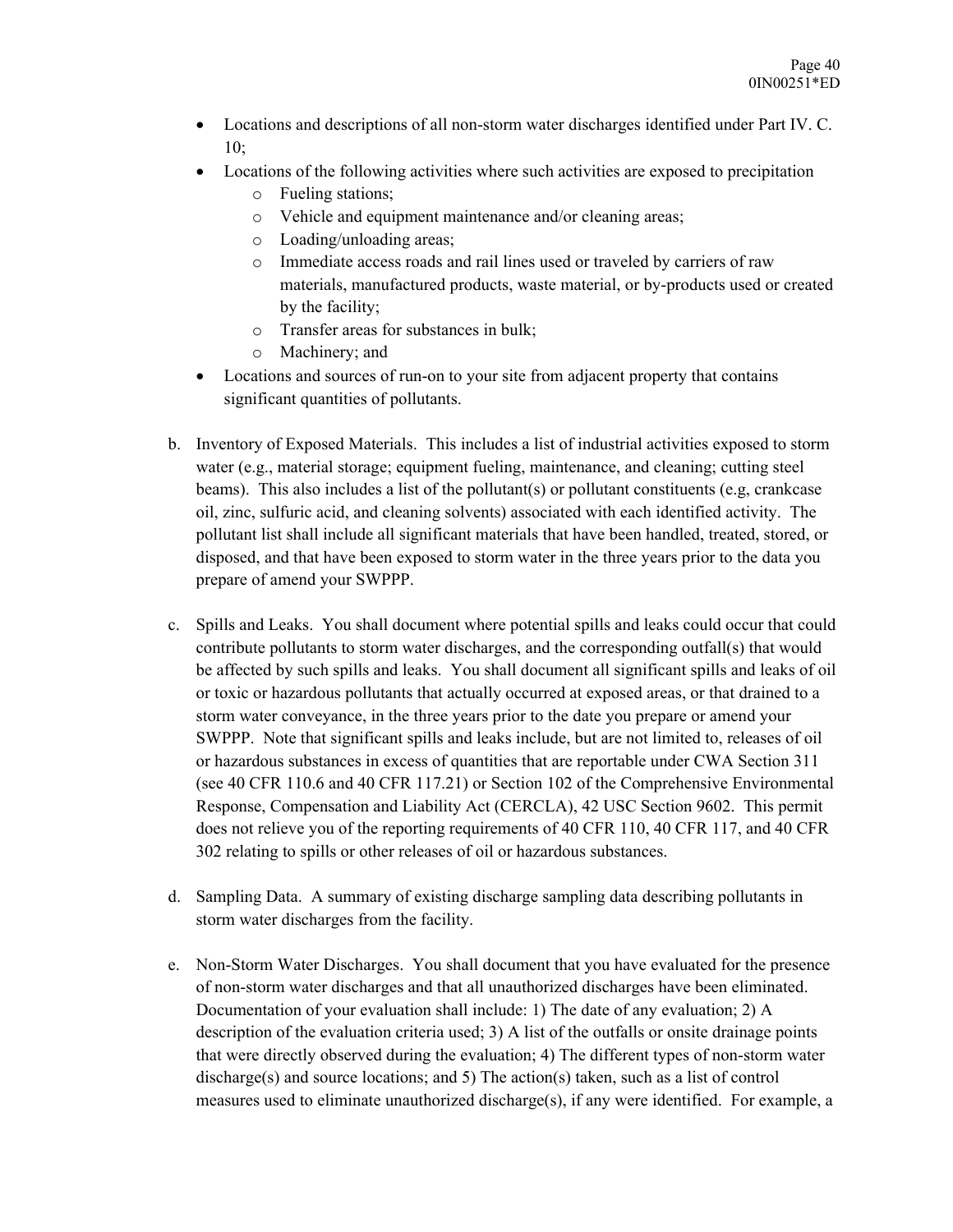floor drain was sealed, a sink drain was re-routed to sanitary, or an NPDES permit application was submitted for an unauthorized cooling water discharge.

- f. (Reserved)
- g. Description of Control Measures. You shall document the location and type of control measures you have installed and implemented at your site to achieve the control measures/best management practices (BMPs) in Part IV.C, and where applicable, in Part IV.K. You shall describe how you addressed the control measure selection and design considerations in Part IV.B. This documentation shall describe how the control measures at your site address both the pollutant sources identified in Part IV.J.2 and any storm water runon that commingles with any discharges covered under this permit.

## 3. Schedules and Procedures.

- a. Pertaining to Control Measures used to Comply with the Control Measures/Best Management Practices (BMPs). The following shall be documented in your SWPPP:
	- i. Good Housekeeping (See Part IV.C.2) A schedule for regular pickup and disposal of waste materials, along with routine inspections for leaks and conditions of drums, tanks and containers.
	- ii. Maintenance (See Part IV.C.3) Preventative maintenance procedures, including regular inspections, testing, maintenance, and repair of all industrial equipment and systems, and control measures, to avoid situations that may result in leaks, spills, and other releases, and any back-up practices in place should a runoff event occur while a control measure is off-line;
- iii. Spill Prevention and Response Procedures (See Part IV.C.4) Procedures for preventing and responding to spills and leaks. You may reference the existence of other plans for Spill Prevention Control and Countermeasure (SPCC) developed for the facility under Section 311 of the CWA or BMP programs otherwise required by an NPDES permit for the facility, provided that you keep a copy of that other plan onsite and make it available for review consistent with Part V.B.4; and
- iv. Employee Training (See Part IV.C.9) A schedule for all types of necessary training.
- b. Pertaining to Monitoring and Inspection. Where applicable, you shall document in your SWPPP your procedures for conducting analytical storm water monitoring. You shall document in your SWPPP your procedures for performing, as appropriate, the three types of inspections specified by this permit, including: 1) Routine facility inspections (See Part IV.E.1), 2) Quarterly visual assessment of storm water discharges (See Part IV.E.2), and 3) Comprehensive site inspections (See Part IV.E.3).
- 5. Documentation Requirements. You are required to keep inspection, monitoring, and certification records with your SWPPP that together keep your records complete and up-to-date, and demonstrate your full compliance with the conditions of this permit.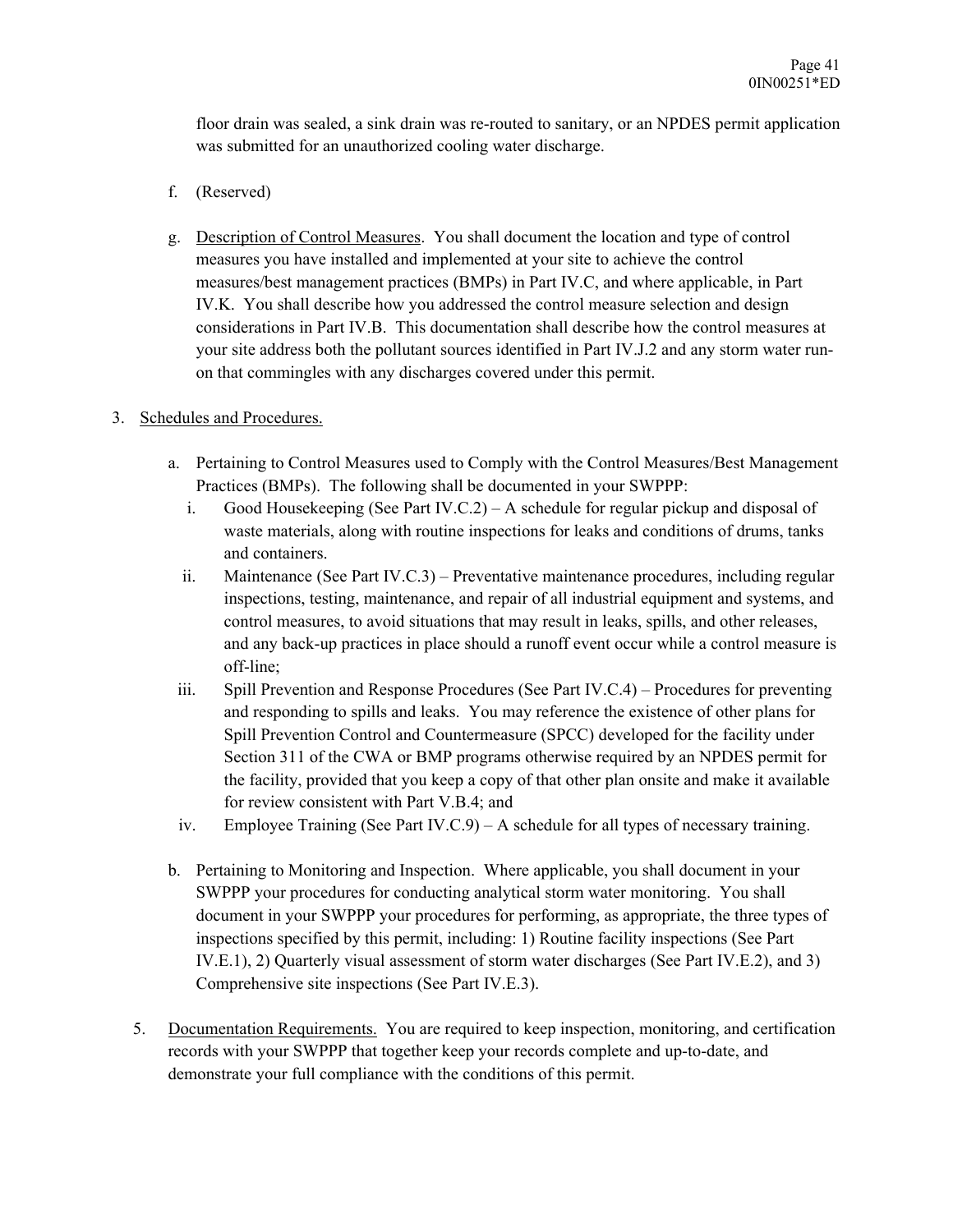## **K. Sector-Specific Requirements For This Facility's SIC Codes: 4953**

You must comply with the following sector-specific requirements associated with your primary industrial activity and any co-located industrial activities, as defined in Part VI. The sector-specific requirements apply to those areas of your facility where those sector-specific activities occur. These sector-specific requirements are in addition to any requirements specified elsewhere in this permit.

## 1. Limitations on Coverage.

 a. Prohibition of Non-Storm Water Discharges. The following discharges are not authorized by this permit: leachate, gas collection condensate, drained free liquids, contaminated ground water, laboratory wastewater, and contact washwater from washing truck and railcar exteriors and surface areas that have come in direct contact with solid waste at the landfill facility.

## 2. Definitions.

 a. Contaminated storm water – storm water that comes into direct contact with landfill wastes, the waste handling and treatment areas, or landfill wastewater. Some areas of a landfill that may produce contaminated storm water include (but are not limited to) the open face of an active landfill with exposed waste (no cover added); the areas around wastewater treatment operations; trucks, equipment, or machinery that has been in direct contact with the waste; and waste dumping areas.

b. Drained free liquids - aqueous wastes drained from waste containers (e.g., drums) prior to landfilling.

 c. Landfill wastewater - as defined in 40 CFR Part 445 (Landfills Point Source Category) all wastewater associated with, or produced by, landfilling activities except for sanitary wastewater, non-contaminated storm water, contaminated groundwater, and wastewater from recovery pumping wells. Landfill process wastewater includes, but is not limited to, leachate; gas collection condensate; drained free liquids; laboratory-derived wastewater; contaminated storm water; and contact washwater from washing truck, equipment, and railcar exteriors and surface areas that have come in direct contact with solid waste at the landfill facility.

 d. Leachate - liquid that has contacted or passed through or emerged from solid waste and contains soluble, suspended, or miscible materials removed from such waste.

 e. Non-contaminated storm water – storm water that does not come into direct contact with landfill wastes, the waste handling and treatment areas, or landfill wastewater. Non-contaminated storm water includes storm water that flows off the cap, cover, intermediate cover, daily cover, and/or final cover of the landfill.

# 3. Additional Control Measures/Best Management Practices (BMPs).

 a. Preventive Maintenance Program. (See also Part IV.C.3.) As part of your preventive maintenance program, maintain the following: all elements of leachate collection and treatment systems, to prevent commingling of leachate with storm water; the integrity and effectiveness of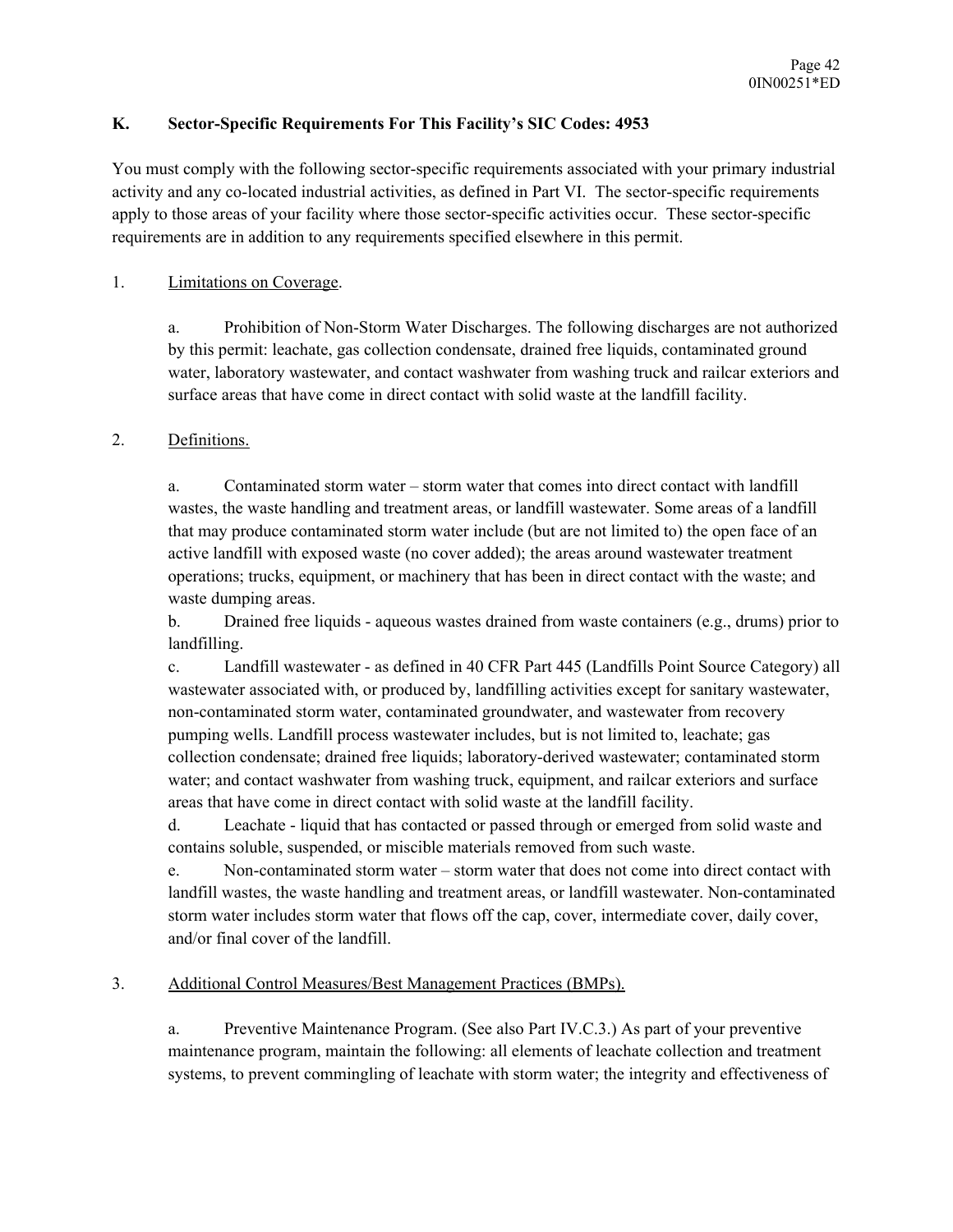any intermediate or final cover (including repairing the cover as necessary), to minimize the effects of settlement, sinking, and erosion.

 b. Erosion and Sedimentation Control. (See also Part IV.C.5.) Provide temporary stabilization (e.g., temporary seeding, mulching, and placing geotextiles on the inactive portions of stockpiles) for the following: materials stockpiled for daily, intermediate, and final cover; inactive areas of the landfill or open dump; landfills or open dump areas that have gotten final covers but where vegetation has yet to establish itself; and land application sites where waste application has been completed but final vegetation has not yet been established.

 c. Unauthorized Discharge Test Certification. (See also Part IV.J.2.f.) The discharge test and certification must also be conducted for the presence of leachate and vehicle washwater.

## 4. Additional SWPPP Requirements.

 a. Drainage Area Site Map. (See also Part IV.J.2.a.) Document in your SWPPP where any of the following may be exposed to precipitation or surface runoff: closed landfill cells or trenches, closed land application areas, locations where open dumping has occurred, locations of any known leachate springs or other areas where uncontrolled leachate may commingle with runoff, and leachate collection and handling systems.

 b. Summary of Potential Pollutant Sources. (See also Part IV.J.2.b.) Document in your SWPPP the following sources and activities that have potential pollutants associated with them: fertilizer, herbicide, and pesticide application; earth and soil moving; waste hauling and loading or unloading; outdoor storage of significant materials, including daily, interim, and final cover material stockpiles as well as temporary waste storage areas; exposure of inactive landfill and land application areas; uncontrolled leachate flows; and failure or leaks from leachate collection and treatment systems.

## 5. Additional Inspection Requirements. (See also Part IV.E.)

 a. Inspections of Inactive Sites. Inspect closed landfills, open dumps, and land application sites at least quarterly. Qualified personnel must inspect landfill (or open dump) stabilization and structural erosion control measures, leachate collection and treatment systems, and all closed land application areas.

## 6. Additional Post-Authorization Documentation Requirements.

 a. Recordkeeping and Internal Reporting. Keep records with your SWPPP of the types of wastes disposed of in each cell or trench of a landfill or open dump. For land application sites, track the types and quantities of wastes applied in specific areas.

## **Part V. Monitoring and Reporting Requirements**

## **A. Reporting and Recordkeeping**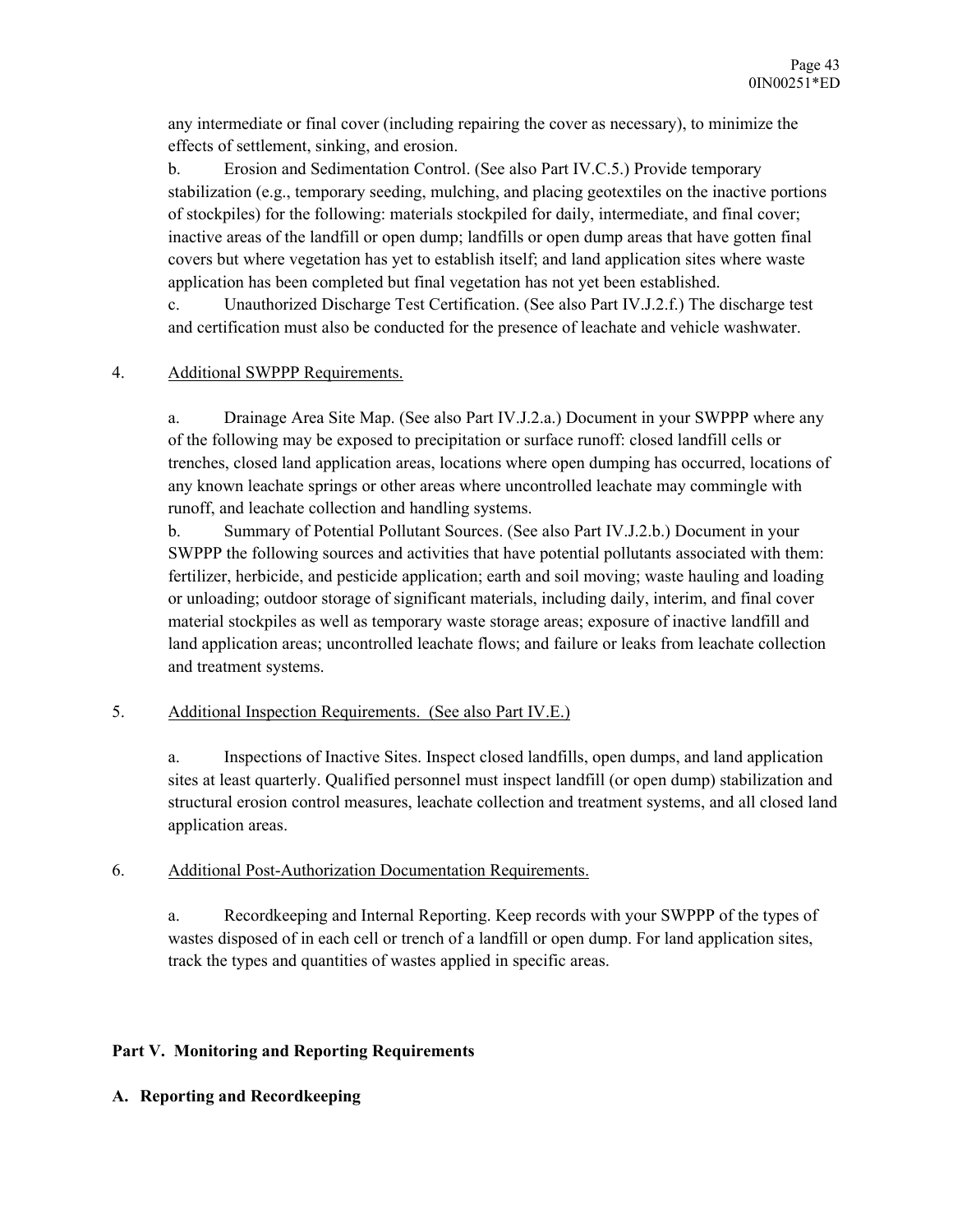- 1. Reporting Benchmark Monitoring Data to Ohio EPA. Benchmark monitoring data shall be submitted to Ohio EPA in accordance with Part III Item 4. of this permit.
- 2. Annual Report. You shall complete an annual report that includes the findings from your Part IV.E.3 comprehensive site inspection and any corrective action documentation as required in Part IV.D.4. If corrective action is not yet completed at the time of completion of this annual report, you shall describe the status of any outstanding corrective action(s). In addition to the information required in Part IV.D.4 (Corrective Action Report) and Part IV.E.3 (Comprehensive Site Inspection Documentation), you shall include the following information with your annual report:
	- a. Facility name
	- b. Ohio EPA Facility permit number
	- c. Facility physical address
	- d. Contact person name, title, and phone number

You shall complete this report using the Annual Reporting Form provided by Ohio EPA at the following: http://www.epa.gov/npdes/pubs/msgp2008 appendixi.pdf. You shall keep the annual report with your SWPPP.

## **B. Storm Water Monitoring Requirements**

"Reserved"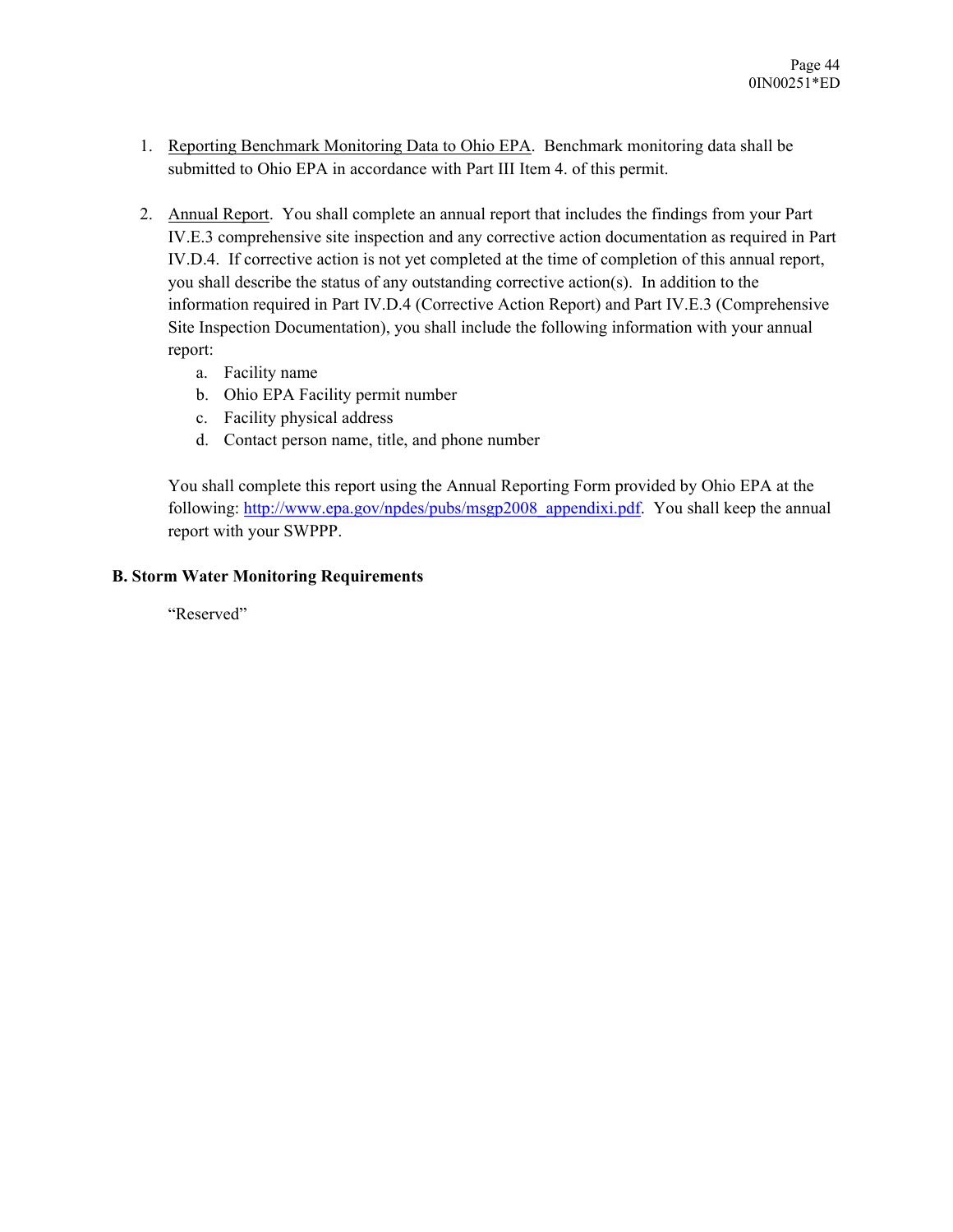#### **Part VI. Definitions and Acronyms**

**Action Area** – all areas to be affected directly or indirectly by the storm water discharges, allowable nonstorm water discharges, and storm water discharge-related activities, and not merely the immediate area involved in these discharges and activities.

**Best Management Practices (BMPs)** – schedules of activities, practices (and prohibitions of practices), structures, vegetation, maintenance procedures, and other management practices to prevent or reduce the discharge of pollutants to surface waters of the State. BMPs also include treatment requirements, operating procedures, and practices to control plant site runoff, spillage or leaks, sludge or waste disposal, or drainage from raw material storage. See 40 CFR 122.2.

**Co-located Industrial Activities** – Any industrial activities, excluding your primary industrial activity(ies), located on-site that are defined by the storm water regulations at 122.26(b)(14)(i)-(ix) and (xi). An activity at a facility is not considered co-located if the activity, when considered separately, does not meet the description of a category of industrial activity covered by the storm water regulations or identified by the SIC code list in Appendix D.

**Control Measure** – refers to any BMP or other method (including effluent limitations) used to prevent or reduce the discharge of pollutants to surface waters of the State.

**Director** – the Director of the Ohio Environmental Protection Agency (Ohio EPA).

**Discharge** – when used without qualification, means the "discharge of a pollutant." See 40 CFR 122.2.

**Discharge of a pollutant** – any addition of any "pollutant" or combination of pollutants to "surface" waters of the State" from any "point source," or any addition of any pollutant or combination of pollutants to the waters of the "contiguous zone" or the ocean from any point source other than a vessel or other floating craft which is being used as a means of transportation. This includes additions of pollutants into surface waters of the State from: surface runoff which is collected or channeled by man; discharges through pipes, sewers, or other conveyances, leading into privately owned treatment works. See 40 CFR 122.2.

**Discharge-related activities** – activities that cause, contribute to, or result in storm water and allowable non-storm water point source discharges, and measures such as the siting, construction and operation of BMPs to control, reduce, or prevent pollution in the discharges.

**Drought-stricken area** – a period of below average water content in streams, reservoirs, ground-water aquifers, lakes and soils.

**U.S. EPA Approved or Established Total Maximum Daily Loads (TMDLs)** – "U.S. EPA Approved TMDLs" are those that are developed by a State and approved by U.S. EPA. "U.S. EPA Established TMDLs" are those that are developed by U.S. EPA.

**Existing Discharger** – an operator applying for coverage under this permit for discharges authorized previously under an NPDES general or individual permit.

**Facility or Activity** – any NPDES "point source" (including land or appurtenances thereto) that is subject to regulation under the NPDES program. See 40 CFR 122.2.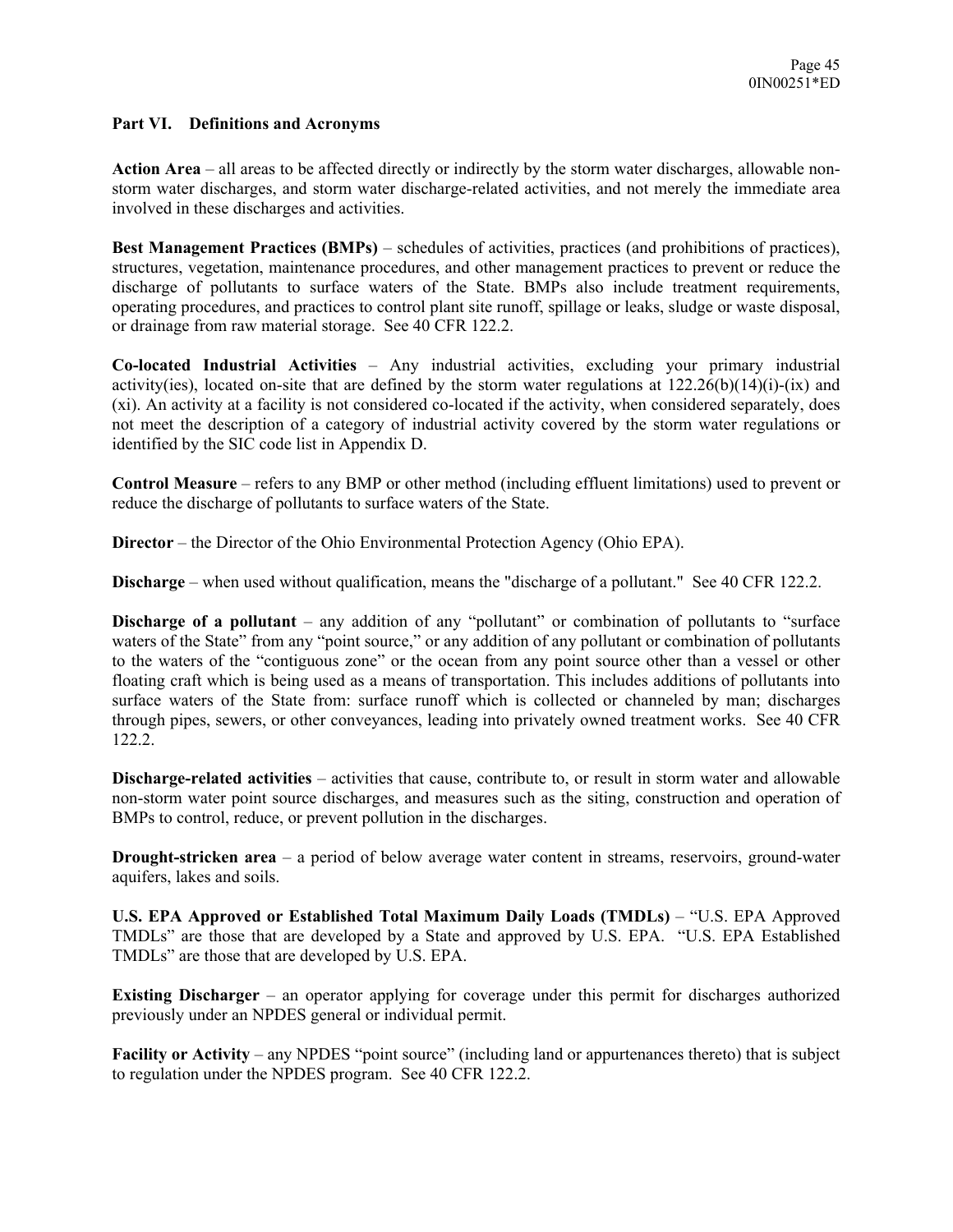**Federal Facility** – any buildings, installations, structures, land, public works, equipment, aircraft, vessels, and other vehicles and property, owned by, or constructed or manufactured for the purpose of leasing to, the federal government.

**Illicit Discharge** – is defined at 40 CFR 122.26(b)(2) and refers to any discharge to a municipal separate storm sewer that is not entirely composed of storm water, except discharges authorized under an NPDES permit (other than the NPDES permit for discharges from the MS4) and discharges resulting from fire fighting activities.

**Impaired Water** (or "Water Quality Impaired Water" or "Water Quality Limited Segment") – A water is impaired for purposes of this permit if it has been identified by a State or U.S. EPA pursuant to Section 303(d) of the Clean Water Act as not meeting applicable State water quality standards (these waters are called "water quality limited segments" under 40 CFR 30.2(j)). Impaired waters include both waters with approved or established TMDLs, and those for which a TMDL has not yet been approved or established.

**Industrial Activity** – the 10 categories of industrial activities included in the definition of "storm water discharges associated with industrial activity" as defined in 40 CFR 122.26(b)(14)(i)-(ix) and (xi).

**Industrial Storm Water** – storm water runoff from industrial activity.

**Municipal Separate Storm Sewer** – a conveyance or system of conveyances (including roads with drainage systems, municipal streets, catch basins, curbs, gutters, ditches, man-made channels, or storm drains):

- (i) Owned or operated by a State, city, town, borough, county, parish, district, association, or other public body (created by or pursuant to State law) having jurisdiction over disposal of sewage, industrial wastes, storm water, or other wastes, including special districts under State law such as a sewer district, flood control district or drainage district, or similar entity, or a designated and approved management agency under section 208 of the CWA that discharges to surface waters of the State;
- (ii) Designed or used for collecting or conveying storm water;
- (iii) Which is not a combined sewer; and
- (iv) Which is not part of a Publicly Owned Treatment Works (POTW) as defined at 40 CFR 122.2. See 40 CFR 122.26(b)(4) and (b)(7).

**New Discharger** – a facility from which there is a discharge, that did not commence the discharge at a particular site prior to August 13, 1979, which is not a new source, and which has never received a finally effective NPDES permit for discharges at that site. See 40 CFR 122.2.

**New Source** – any building, structure, facility, or installation from which there is or may be a "discharge of pollutants," the construction of which commenced:

> after promulgation of standards of performance under section 306 of the CWA which are applicable to such source, or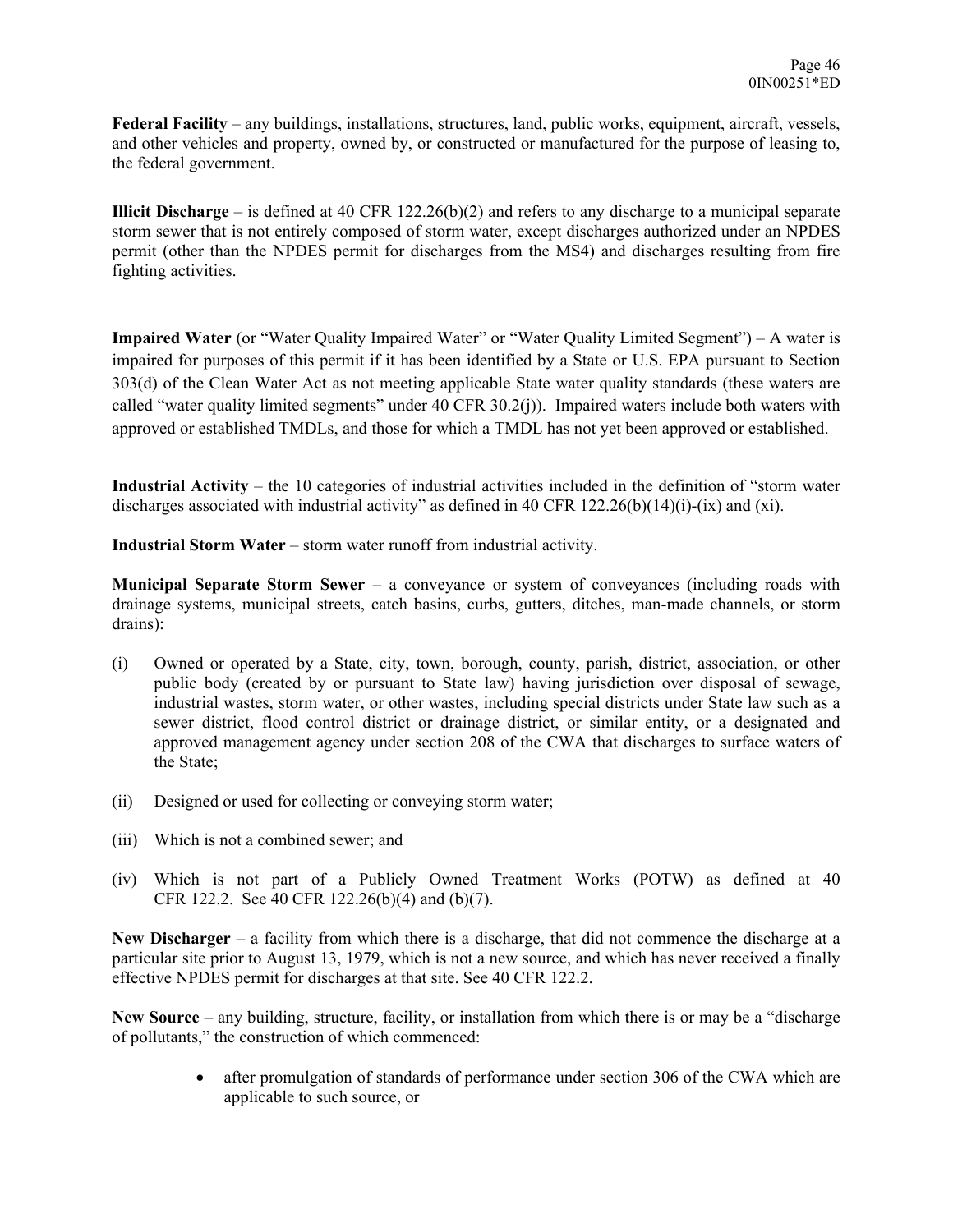after proposal of standards of performance in accordance with section 306 of the CWA which are applicable to such source, but only if the standards are promulgated in accordance with section 306 within 120 days of their proposal. See 40 CFR 122.2.

**New Source Performance Standards (NSPS)** – technology-based standards for facilities that qualify as new sources under 40 CFR 122.2 and 40 CFR 122.29.

**No exposure** – all industrial materials or activities are protected by a storm-resistant shelter to prevent exposure to rain, snow, snowmelt, and/or runoff. See 40 CFR 122.26(g).

**Ohio EPA** – the Ohio Environmental Protection Agency.

**Operator** – any entity with a storm water discharge associated with industrial activity that meets either of the following two criteria:

- (i) The entity has operational control over industrial activities, including the ability to modify those activities; or
- (ii) The entity has day-to-day operational control of activities at a facility necessary to ensure compliance with the permit (e.g., the entity is authorized to direct workers at a facility to carry out activities required by the permit).

**Person** – an individual, association, partnership, corporation, municipality, State or Federal agency, or an agent or employee thereof. See 40 CFR 122.2.

**Point source** – any discernible, confined, and discrete conveyance, including but not limited to any pipe, ditch, channel, tunnel, conduit, well, discrete fissure, container, rolling stock, concentrated animal feeding operation, landfill leachate collection system, vessel, or other floating craft from which pollutants are or may be discharged. This term does not include return flows from irrigated agriculture or agricultural storm water runoff. See 40 CFR 122.2.

**Pollutant** – dredged spoil, solid waste, incinerator residue, filter backwash, sewage, garbage, sewage sludge, munitions, chemical wastes, biological materials, heat, wrecked or discarded equipment, rock, sand, cellar dirt, and industrial, municipal and agricultural waste discharged into water. See 40 CFR 122.2.

**Pollutant of concern** – A pollutant which causes or contributes to a violation of a water quality standard, including a pollutant which is identified as causing an impairment in a state's 303(d) list.

**Primary industrial activity** – includes any activities performed on-site which are (1) identified by the facility's primary SIC code; or (2) included in the narrative descriptions of  $122.26(b)(14)(i)$ , (iv), (v), or (vii), and (ix). [For co-located activities covered by multiple SIC codes, it is recommended that the primary industrial determination be based on the value of receipts or revenues or, if such information is not available for a particular facility, the number of employees or production rate for each process may be compared. The operation that generates the most revenue or employs the most personnel is the operation in which the facility is primarily engaged. In situations where the vast majority of on-site activity falls within one SIC code, that activity may be the primary industrial activity.] Narrative descriptions in 40 CFR 122.26(b)(14) identified above include: (i) activities subject to storm water effluent limitations guidelines, new source performance standards, or toxic pollutant effluent standards; (iv) hazardous waste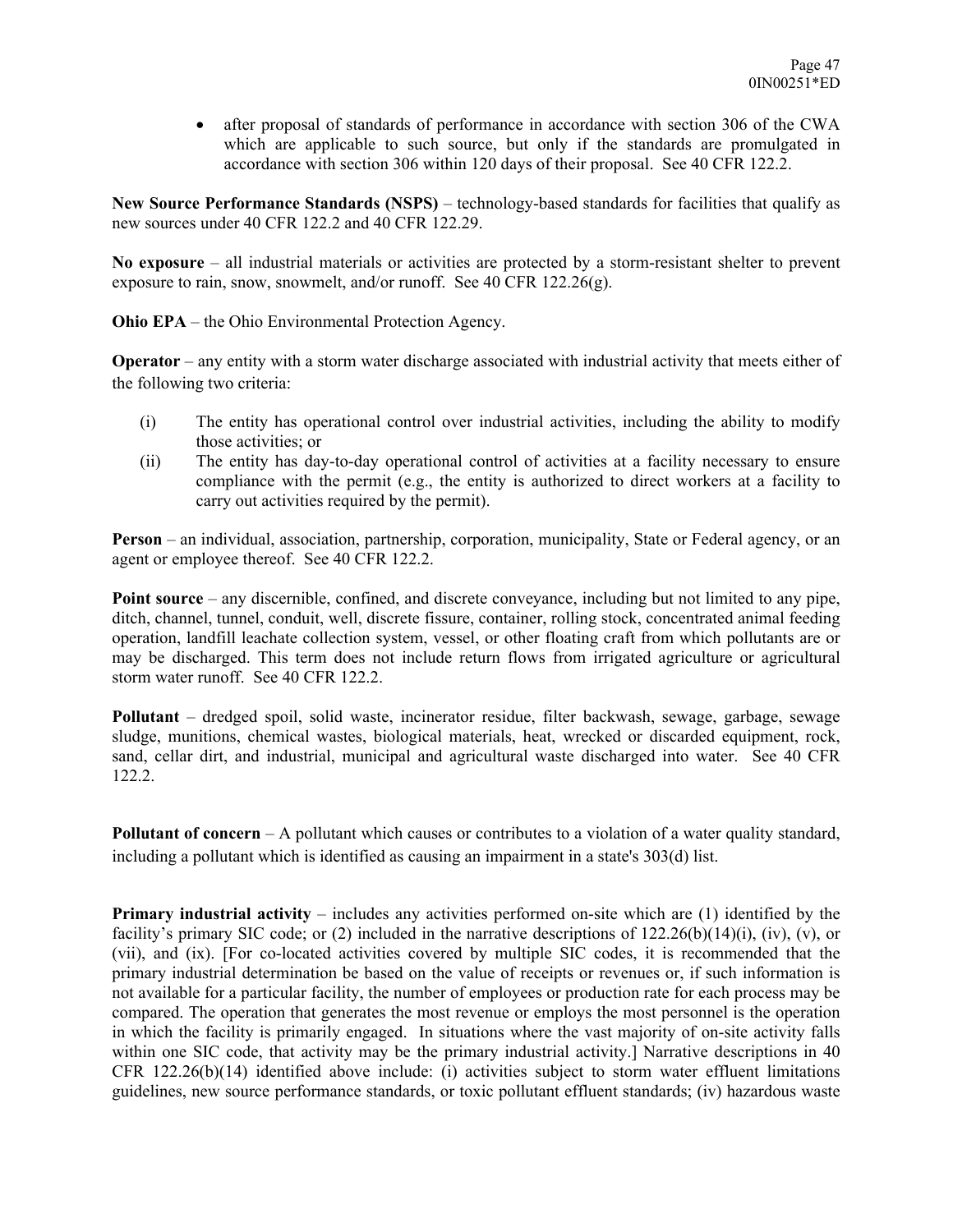treatment storage, or disposal facilities including those that are operating under interim status or a permit under subtitle C of the Resource Conservation and Recovery Act (RCRA); (v) landfills, land application sites and open dumps that receive or have received industrial wastes; (vii) steam electric power generating facilities; and (ix) sewage treatment works with a design flow of 1.0 mgd or more.

**Qualified Personnel** – Qualified personnel are those who possess the knowledge and skills to assess conditions and activities that could impact storm water quality at your facility, and who can also evaluate the effectiveness of control measures.

**Reportable Quantity Release** – a release of a hazardous substance at or above the established legal threshold that requires emergency notification. Refer to 40 CFR Parts 110, 117, and 302 for complete definitions and reportable quantities for which notification is required.

**Runoff coefficient** – the fraction of total rainfall that will appear at the conveyance as runoff. See 40 CFR 122.26(b)(11).

**Semi-Arid Climate –** areas where annual rainfall averages from 10 to 20 inches.

**Significant materials** – includes, but is not limited to: raw materials; fuels; materials such as solvents, detergents, and plastic pellets; finished materials such as metallic products; raw materials used in food processing or production; hazardous substances designated under section 101(14) of CERCLA; any chemical the facility is required to report pursuant to section 313 of Title III of SARA; fertilizers; pesticides; and waste products such as ashes, slag and sludge that have the potential to be released with storm water discharges. See 40 CFR 122.26(b)(12).

**Special Aquatic Sites** – sites identified in 40 CFR 230 Subpart E. These are geographic areas, large or small, possessing special ecological characteristics of productivity, habitat, wildlife protection, or other important and easily disrupted ecological values. These areas are generally recognized as significantly influencing or positively contributing to the general overall environmental health or vitality of the entire ecosystem of a region.

**Storm Water** – storm water runoff, snow melt runoff, and surface runoff and drainage. See 40 CFR 122.26(b)(13).

**Storm Water Discharges Associated with Construction Activity** – a discharge of pollutants in storm water runoff from areas where soil disturbing activities (e.g., clearing, grading, or excavating), construction materials, or equipment storage or maintenance (e.g., fill piles, borrow areas, concrete truck washout, fueling), or other industrial storm water directly related to the construction process (e.g., concrete or asphalt batch plants) are located. See 40 CFR  $122.26(b)(14)(x)$  and 40 CFR  $122.26(b)(15)$ .

**Storm Water Discharges Associated with Industrial Activity** – the discharge from any conveyance that is used for collecting and conveying storm water and that is directly related to manufacturing, processing or raw materials storage areas at an industrial plant. The term does not include discharges from facilities or activities excluded from the NPDES program under Part 122. For the categories of industries identified in this section, the term includes, but is not limited to, storm water discharges from industrial plant yards; immediate access roads and rail lines used or traveled by carriers of raw materials, manufactured products, waste material, or by-products used or created by the facility; material handling sites; refuse sites; sites used for the application or disposal of process waste waters (as defined at part 401 of this chapter); sites used for the storage and maintenance of material handling equipment; sites used for residual treatment, storage, or disposal; shipping and receiving areas; manufacturing buildings; storage areas (including tank farms) for raw materials, and intermediate and final products; and areas where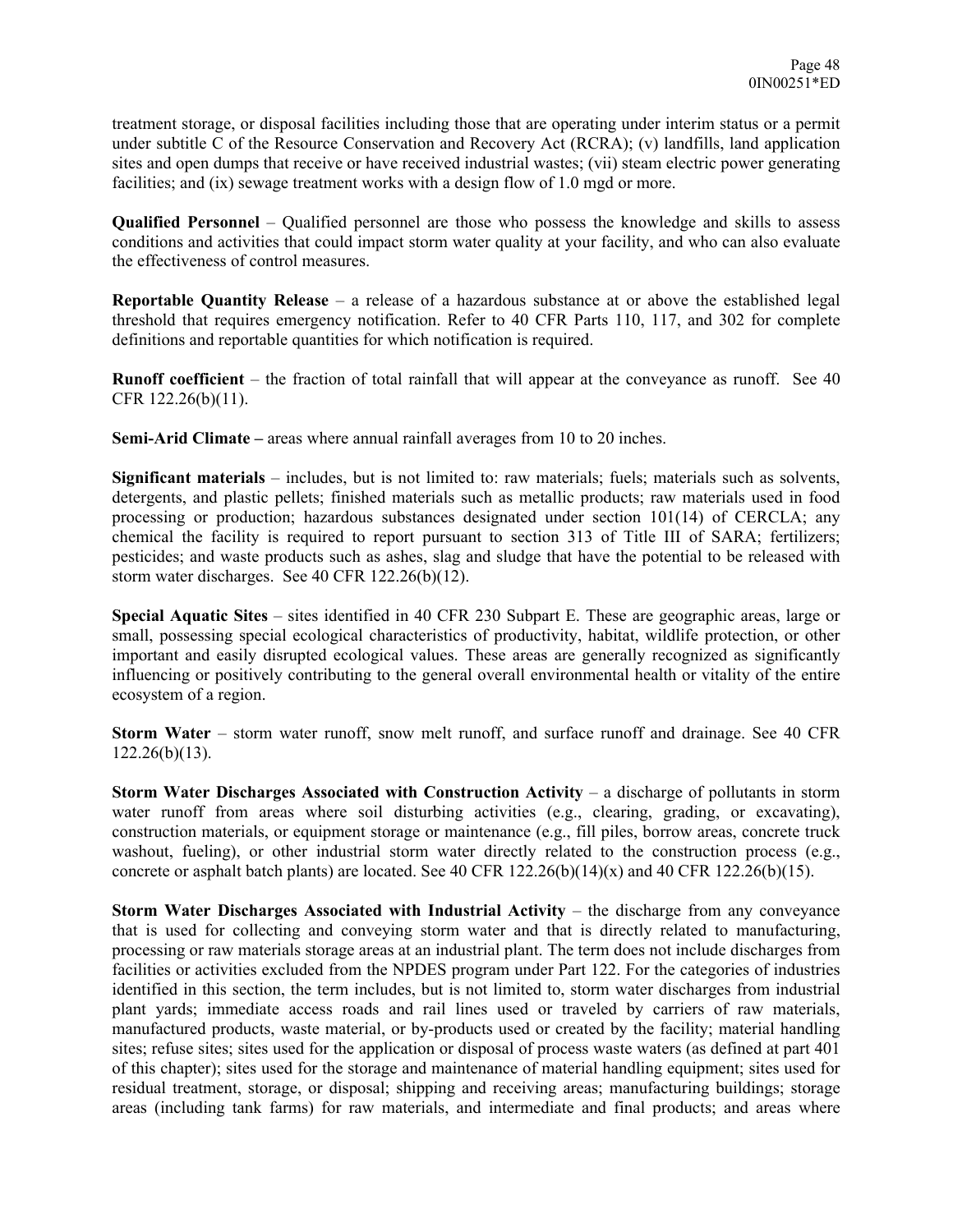industrial activity has taken place in the past and significant materials remain and are exposed to storm water. For the purposes of this paragraph, material handling activities include storage, loading and unloading, transportation, or conveyance of any raw material, intermediate product, final product, byproduct or waste product. The term excludes areas located on plant lands separate from the plant's industrial activities, such as office buildings and accompanying parking lots as long as the drainage from the excluded areas is not mixed with storm water drained from the above described areas. Industrial facilities include those that are federally, State, or municipally owned or operated that meet the description of the facilities listed in 40 CFR 122.26(b)(14).

**Surface Waters of the State -** Means all streams, lakes, ponds, marshes, watercourses, waterways, springs, irrigation systems, drainage systems, and all other bodies or accumulations of surface water, natural or artificial, which are situated wholly or partly within, or border upon, this state, or are within its jurisdiction, except those private waters which do not combine or effect a junction with natural surface waters.

**Total Maximum Daily Loads (TMDLs)** – A TMDL is a calculation of the maximum amount of a pollutant that a waterbody can receive and still meet water quality standards, and an allocation of that amount to the pollutant's sources. A TMDL includes wasteload allocations (WLAs) for point source discharges; load allocations (LAs) for nonpoint sources and/or natural background, and shall include a margin of safety (MOS) and account for seasonal variations. (See section 303(d) of the Clean Water Act and 40 CFR 130.2 and 130.7).

#### **Water Quality Impaired** – See 'Impaired Water'.

**Water Quality Standards** – A water quality standard defines the water quality goals of a water body, or portion thereof, by designating the use or uses to be made of the water and by setting criteria necessary to protect the uses. States and U.S. EPA adopt water quality standards to protect public health or welfare, enhance the quality of water and serve the purposes of the Clean Water Act (See CWA sections 101(a)2 and 303(c)). Water quality standards also include an antidegradation policy. See P.U.D. o. 1 of Jefferson County et al v. Wash Dept of Ecology et al, 511 US 701, 705 (1994).

**"You" and "Your"** – as used in this permit are intended to refer to the permittee, the operator, or the discharger as the context indicates and that party's facility or responsibilities. The use of "you" and "your" refers to a particular facility and not to all facilities operated by a particular entity. For example, "you shall submit" means the permittee shall submit something for that particular facility. Likewise, "all your discharges" would refer only to discharges at that one facility.

#### **ABBREVIATIONS AND ACRONYMS**

BAT – Best Available Technology Economically Achievable

BOD5 – Biochemical Oxygen Demand (5-day test)

BMP – Best Management Practice

BPJ – Best Professional Judgment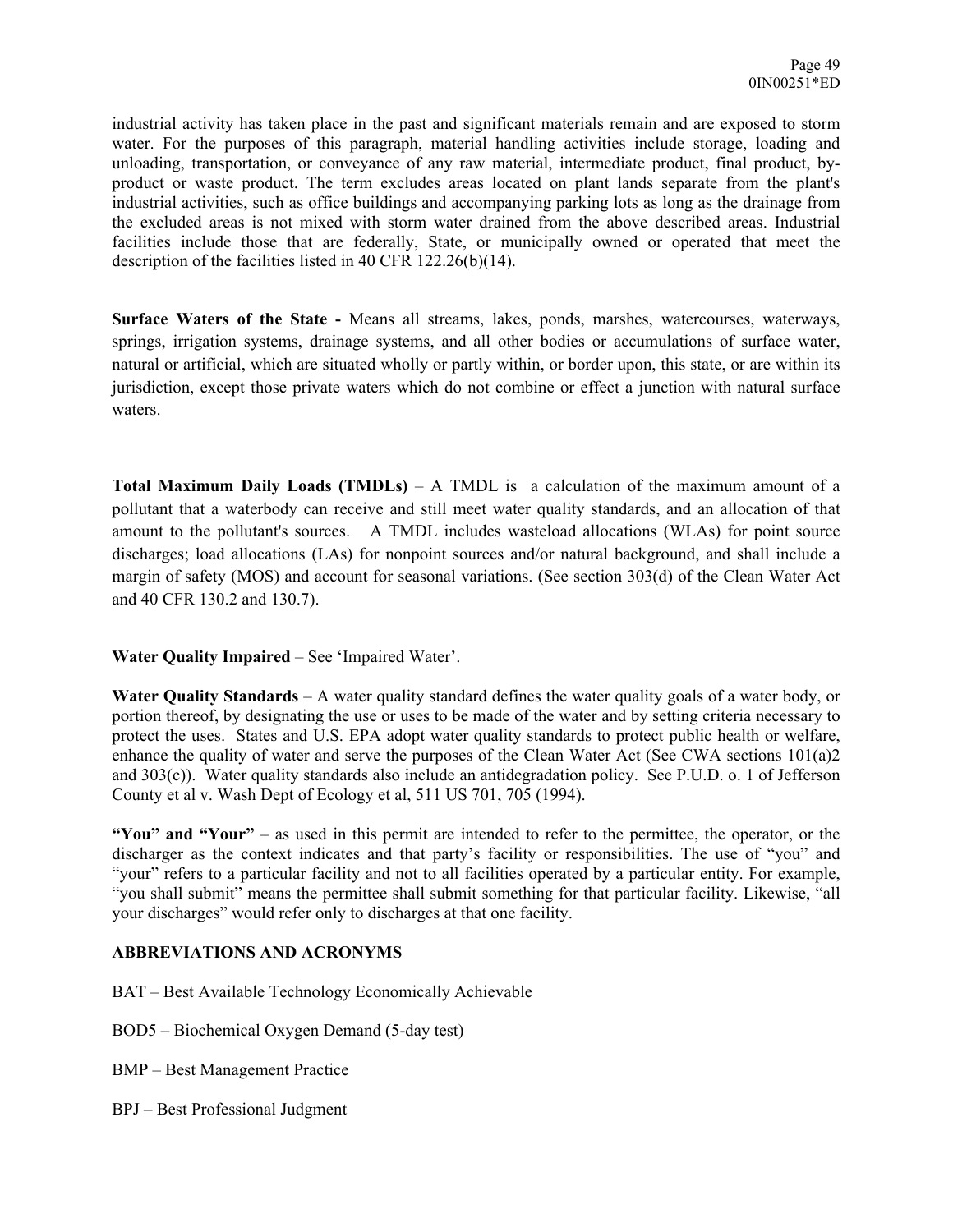- BPT Best Practicable Control Technology Currently Available
- CERCLA Comprehensive Environmental Response, Compensation and Liability Act
- CGP Construction General Permit
- COD Chemical Oxygen Demand
- CWA Clean Water Act (or the Federal Water Pollution Control Act, 33 U.S.C. §1251 *et seq*)
- CWT Centralized Waste Treatment
- DMR Discharge Monitoring Report
- U.S. EPA U. S. Environmental Protection Agency
- FWS U. S. Fish and Wildlife Service
- LA Load Allocations
- MDMR MSGP Discharge Monitoring Report
- MGD Million Gallons per Day
- MOS Margin of Safety
- MS4 Municipal Separate Storm Sewer System
- MSDS Material Safety Data Sheet
- MSGP Multi-Sector General Permit
- NAICS North American Industry Classification System
- NMFS U. S. National Marine Fisheries Service
- NOI Notice of Intent
- NOT Notice of Termination
- NPDES National Pollutant Discharge Elimination System
- NRC National Response Center
- NTU Nephelometric Turbidity Unit
- OMB U. S. Office of Management and Budget
- ORW Outstanding Resource Water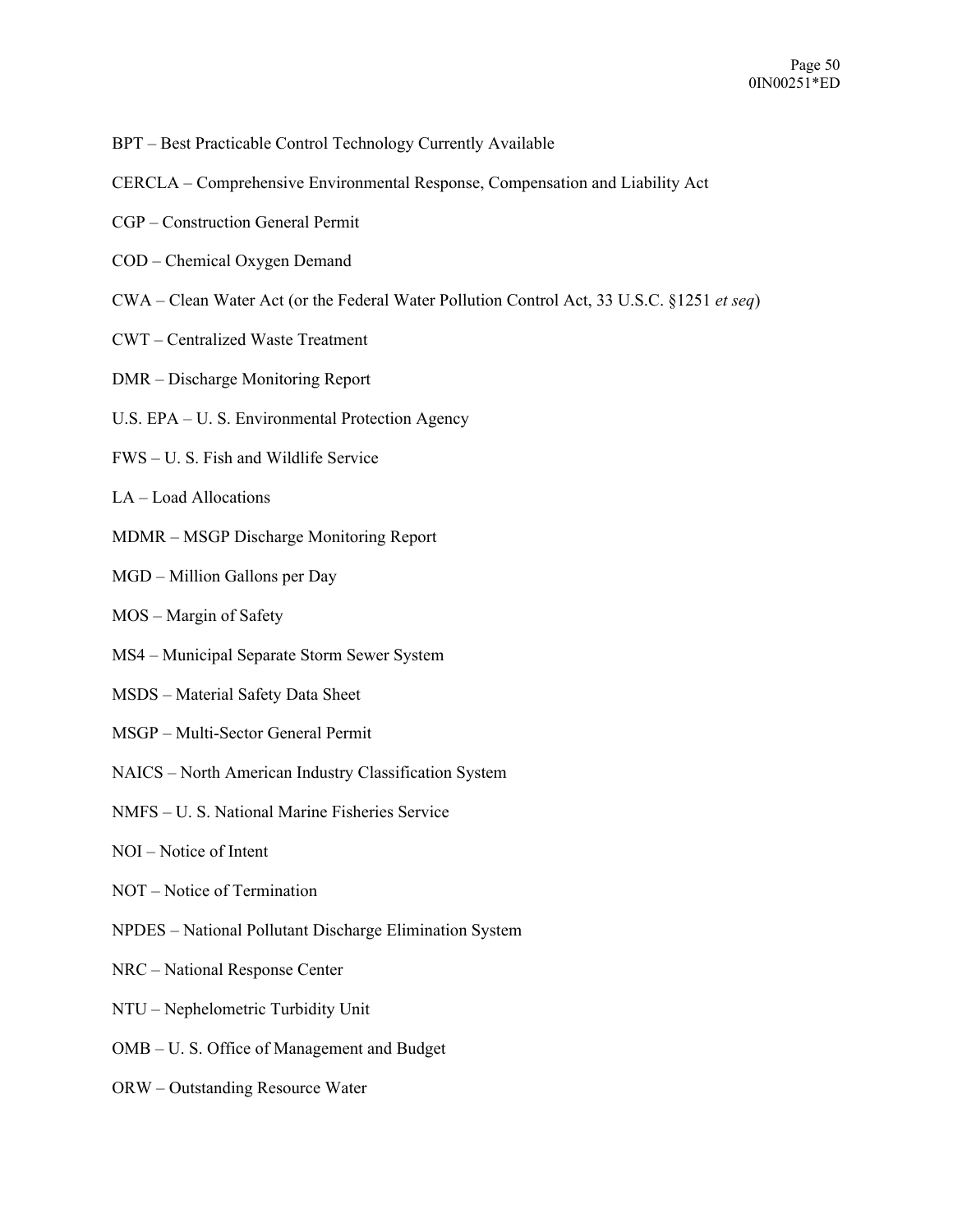- OSM U. S. Office of Surface Mining
- POTW Publicly Owned Treatment Works
- RCRA Resource Conservation and Recovery Act
- RQ Reportable Quantity
- SARA Superfund Amendments and Reauthorization Act
- SIC Standard Industrial Classification
- SMCRA Surface Mining Control and Reclamation Act
- SPCC Spill Prevention, Control, and Countermeasures
- SWPPP Storm Water Pollution Prevention Plan
- TMDL Total Maximum Daily Load
- TSDF Treatment, Storage, or Disposal Facility
- TSS Total Suspended Solids
- USGS United States Geological Survey
- WLA Wasteload Allocation
- WQS Water Quality Standard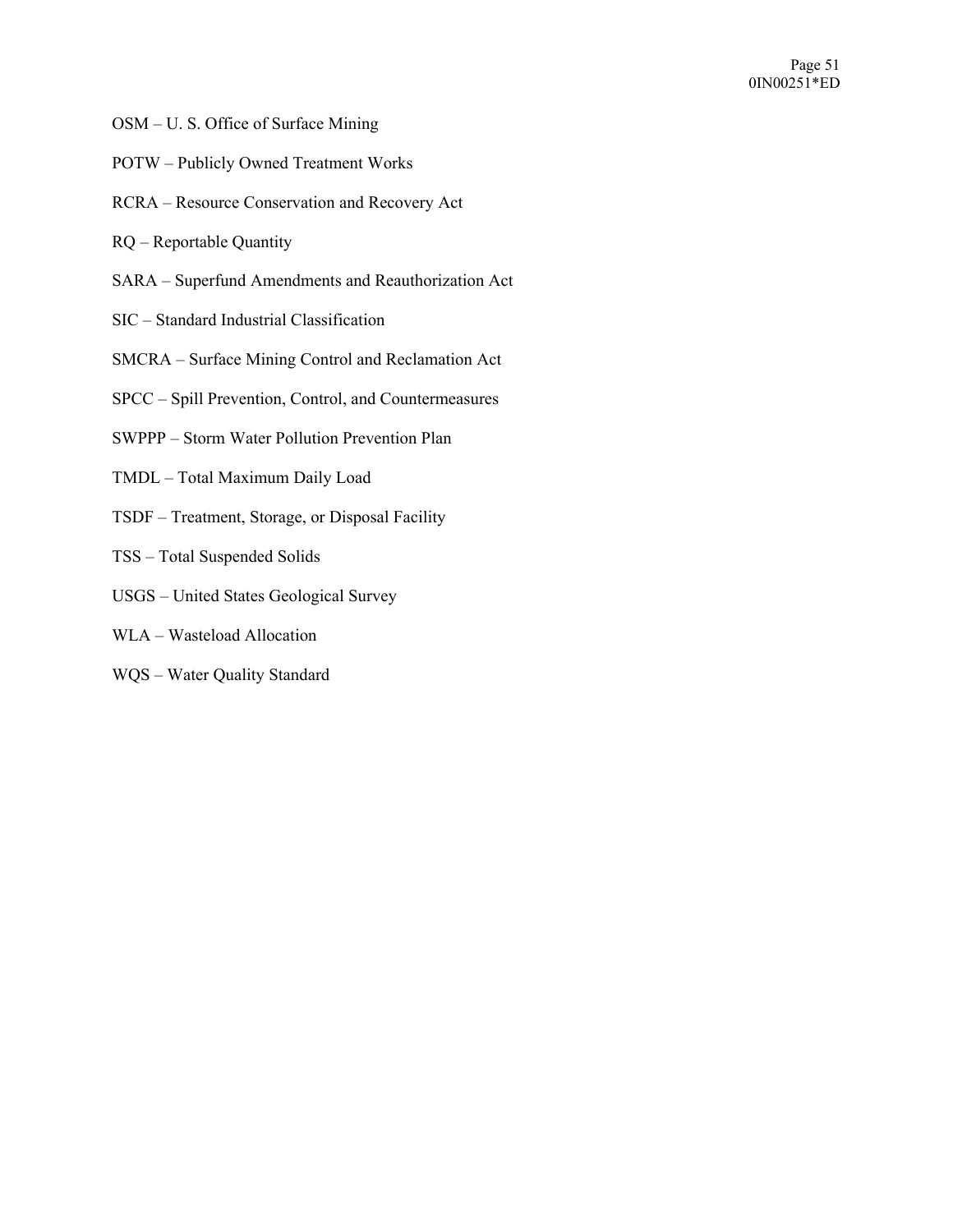# **Part IV. Storm Water Control Measures and Pollution Prevention Programs**

In Part IV.A and in Part VI, the term "minimize" means reduce and/or eliminate to the extent achievable using control measures (including best management practices) that are technologically available and economically practicable and achievable in light of best industry practice.

# **A. Control Measures.**

You shall select, design, install, and implement control measures (including best management practices) to address the selection and design considerations in Part IV.B, and meet the control measures/best management practices in Part IV.C and any applicable numeric effluent limits in Part I.The selection, design, installation, and implementation of these control measures shall be in accordance with good engineering practices and manufacturer's specifications. Note that you may deviate from such manufacturer's specifications where you provide justification for such deviation and include documentation of your rationale in the part of your SWPPP that describes your control measures, consistent with Part IV.J.3. If you find that your control measures are not achieving their intended effect of minimizing pollutant discharges, you shall modify these control measures as expeditiously as practicable. Regulated storm water discharges from your facility include storm water run-on that commingles with storm water discharges associated with industrial activity at your facility.

## **B. Control Measure Selection and Design Considerations.**

You shall consider the following when selecting and designing control measures:

- 1. Preventing storm water from coming into contact with polluting materials is generally more effective, and less costly, than trying to remove pollutants from storm water;
- 2. Using control measures in combination is more effective than using control measures in isolation for minimizing pollutants in your storm water discharge;
- 3. Assessing the type and quantity of pollutants, including their potential to impact receiving water quality, is critical to designing effective control measures that will achieve the limits in this permit;
- 4. Minimizing impervious areas at your facility and infiltrating runoff onsite (including bioretention cells, green roofs, and pervious pavement, among other approaches) can reduce runoff and improve groundwater recharge and stream base flows in local streams, although care shall be taken to avoid ground water contamination;
- 5. Attenuating flow using open vegetated swales and natural depressions can reduce in-stream impacts of erosive flows;
- 6. Conserving and/or restoring of riparian buffers will help protect streams from storm water runoff and improve water quality; and
- 7. Using treatment interceptors (e.g., swirl separators and sand filters) may be appropriate in some instances to minimize the discharge of pollutants.

# **C. Control Measures/Best Management Practices (BMPs)**

1. Minimize Exposure. You shall minimize the exposure of manufacturing, processing, and material storage areas (including loading and unloading, storage, disposal, cleaning, maintenance, and fueling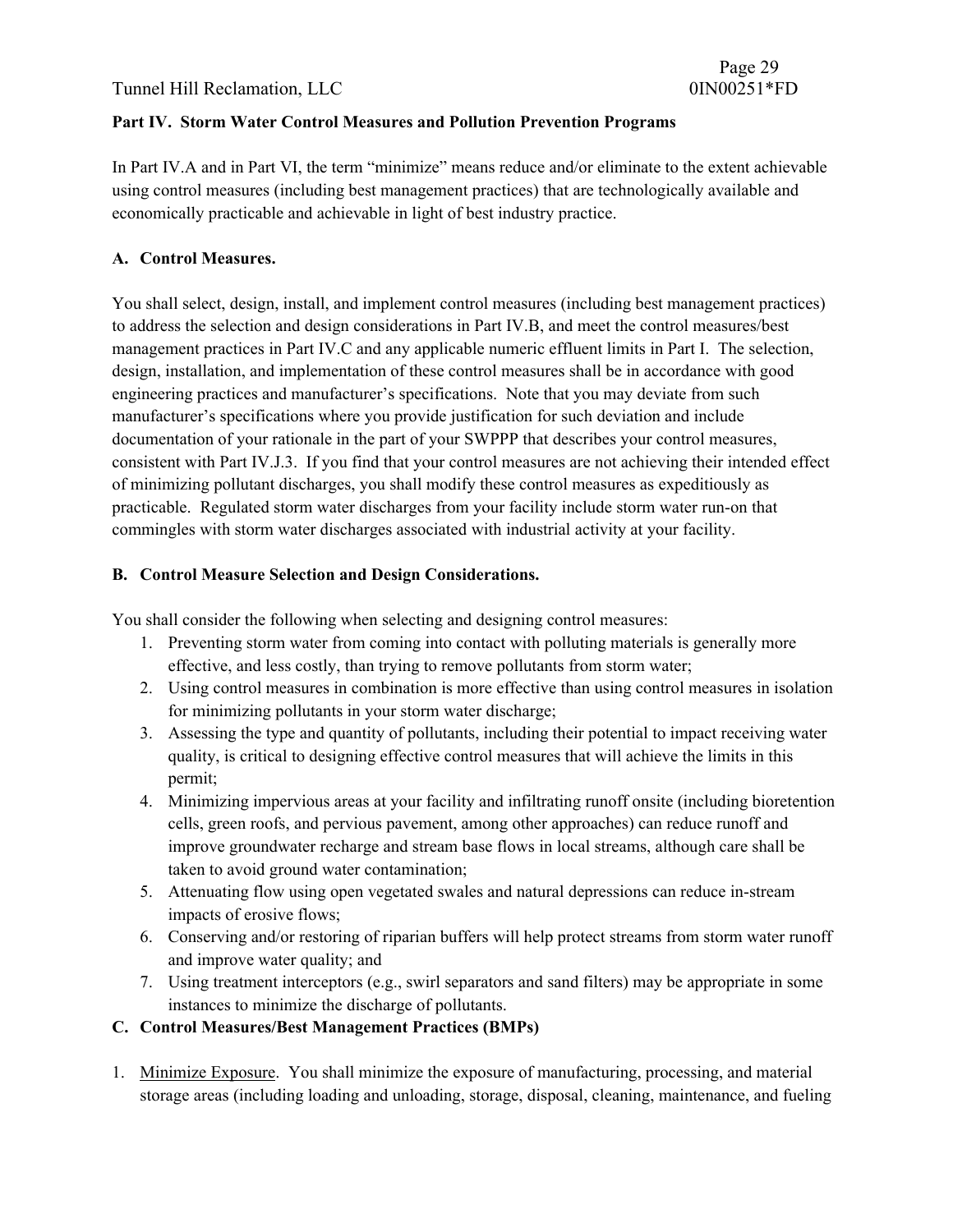operations) to rain, snow, snowmelt, and runoff by either locating these industrial materials and activities inside or protecting them with storm resistant coverings (although significant enlargement of impervious surface area is not recommended). In minimizing exposure, you should pay particular attention to the following:

- a. Use grading, berming, or curbing to prevent runoff of contaminated flows and divert run-on away from these areas;
- b. Locate materials, equipment, and activities so that leaks are contained in existing containment and diversion systems (confine the storage of leaky or leak-prone vehicles and equipment awaiting maintenance to protected areas);
- c. Clean up spills and leaks promptly using dry methods (e.g., absorbents) to prevent the discharge of pollutants;
- d. Use drip pans and absorbents under or around leaky vehicles and equipment or store indoors where feasible;
- e. Use spill/overflow protection equipment;
- f. Drain fluids from equipment and vehicles prior to on-site storage or disposal;
- g. Perform all cleaning operations indoors, under cover, or in bermed areas that prevent runoff and run-on and also that capture any overspray; and
- h. Ensure that all washwater drains to a proper collection system (i.e., not the storm water drainage system).
- 2. Good Housekeeping. You shall keep clean all exposed areas that are potential sources of pollutants, using such measures as sweeping at regular intervals, keeping materials orderly and labeled, and storing materials in appropriate containers.
- 3. Maintenance. You shall regularly inspect, test, maintain, and repair all industrial equipment and systems to avoid situations that may result in leaks, spills, and other releases of pollutants in storm water discharged to receiving waters. You shall maintain all control measures that are used to achieve the control measures/best management practices (BMPs) required by this permit in effective operating condition. Nonstructural control measures shall also be diligently maintained (e.g., spill response supplies available, personnel appropriately trained). If you find that your control measures need to be replaced or repaired, you shall make the necessary repairs or modifications as expeditiously as practicable.
- 4. Spill Prevention and Response Procedures. You shall minimize the potential for leaks, spills and other releases that may be exposed to storm water and develop plans for effective response to such spills if or when they occur. At a minimum, you shall implement:
	- a. Procedures for plainly labeling containers (e.g., "Used Oil," "Spent Solvents," "Fertilizers and Pesticides," etc.) that could be susceptible to spillage or leakage to encourage proper handling and facilitate rapid response if spills or leaks occur;
	- b. Preventative measures such as barriers between material storage and traffic areas, secondary containment provisions, and procedures for material storage and handling;
	- c. Procedures for expeditiously stopping, containing, and cleaning up leaks, spills, and other releases. Employees who may cause, detect, or respond to a spill or leak shall be trained in these procedures and have necessary spill response equipment available. If possible, one of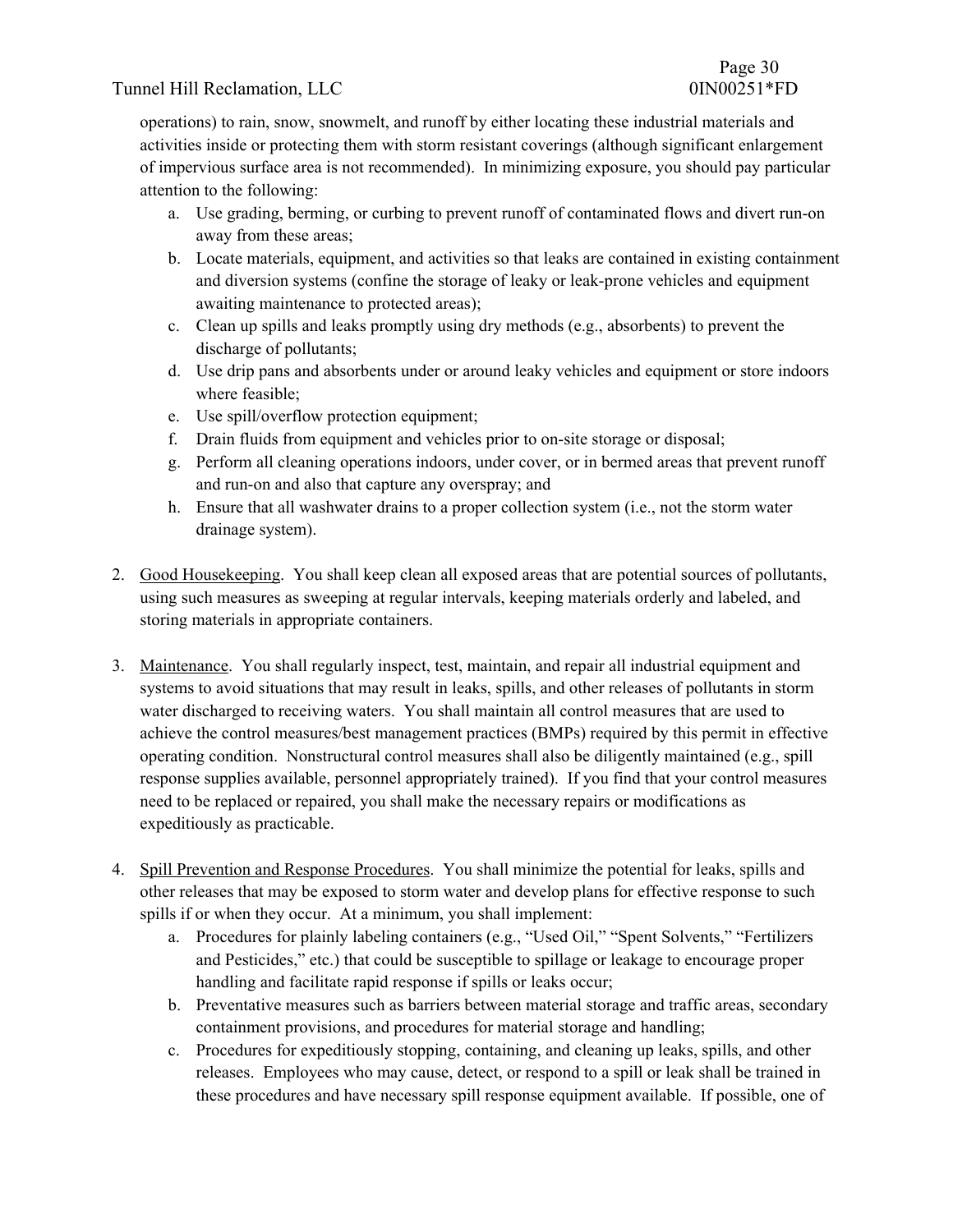these individuals should be a member of your storm water pollution prevention team (Part V.D.1); and

- d. Where a leak, spill or other release containing a hazardous substance or oil in an amount equal to or in excess of a reportable quantity established under either 40 CFR Part 110, 40 CFR Part 117, or 40 CFR Part 302, occurs during a 24-hour period, you shall notify the Ohio EPA in accordance with the requirements of Part III Item 12 of this permit.
- 5. Erosion and Sediment Controls. You shall stabilize exposed areas and contain runoff using structural and/or non-structural control measures to minimize onsite erosion and sedimentation, and the resulting discharge of pollutants. Among other actions you shall take to meet this limit, you shall place flow velocity dissipation devices at discharge locations and within outfall channels where necessary to reduce erosion and/or settle out pollutants. In selecting, designing, installing, and implementing appropriate control measures, you are encouraged to consult with the Ohio Department of Natural Resources (ODNR) Division of Soil and Water Conservation's Rainwater and Land Development manual (http://www.dnr.state.oh.us/tabid/9186/Default.aspx), U.S. EPA's internetbased resources relating to BMPs for erosion and sedimentation, including the sector-specific *Industrial Storm Water Fact Sheet Series*, (www.epa.gov/npdes/stormwater/msgp), *National Menu of Storm Water BMPs* (www.epa.gov/npdes/stormwater/menuofbmps)*,* and *National Management Measures to Control Nonpoint Source Pollution from Urban Areas*  (www.epa.gov/owow/nps/urbanmm/index.html).
- 6. Management of Runoff. You shall divert, infiltrate, reuse, contain, or otherwise reduce storm water runoff, to minimize pollutants in your discharges. In selecting, designing, installing, and implementing appropriate control measures, you are encouraged to consult with the Ohio Department of Natural Resources (ODNR) Division of Soil and Water Conservation's Rainwater and Land Development manual (http://www.dnr.state.oh.us/tabid/9186/Default.aspx), U.S. EPA's internetbased resources relating to runoff management, including the sector-specific *Industrial Storm Water Fact Sheet Series*, (www.epa.gov/npdes/stormwater/msgp), *National Menu of Storm Water BMPs*  (www.epa.gov/npdes/stormwater/menuofbmps), and *National Management Measures to Control Nonpoint Source Pollution from Urban Areas* (www.epa.gov/owow/nps/urbanmm/index.html).
- 7. ( Reserved )
- 8. Sector Specific Control Measures/Best Management Practices (BMPs). You shall achieve any additional control measures/best management practices (BMPs) stipulated in the relevant sectorspecific section(s) of Part IV.K. of this permit.
- 9. Employee Training. You shall train all employees who work in areas where industrial materials or activities are exposed to storm water, or who are responsible for implementing activities necessary to meet the conditions of this permit (e.g., inspectors, maintenance personnel), including all members of your Pollution Prevention Team. Training shall cover both the specific control measures used to achieve the conditions in this Part, and monitoring, inspection, planning, reporting, and documentation requirements in other parts of this permit. Ohio EPA requires that training be conducted at least annually (or more often if employee turnover is high).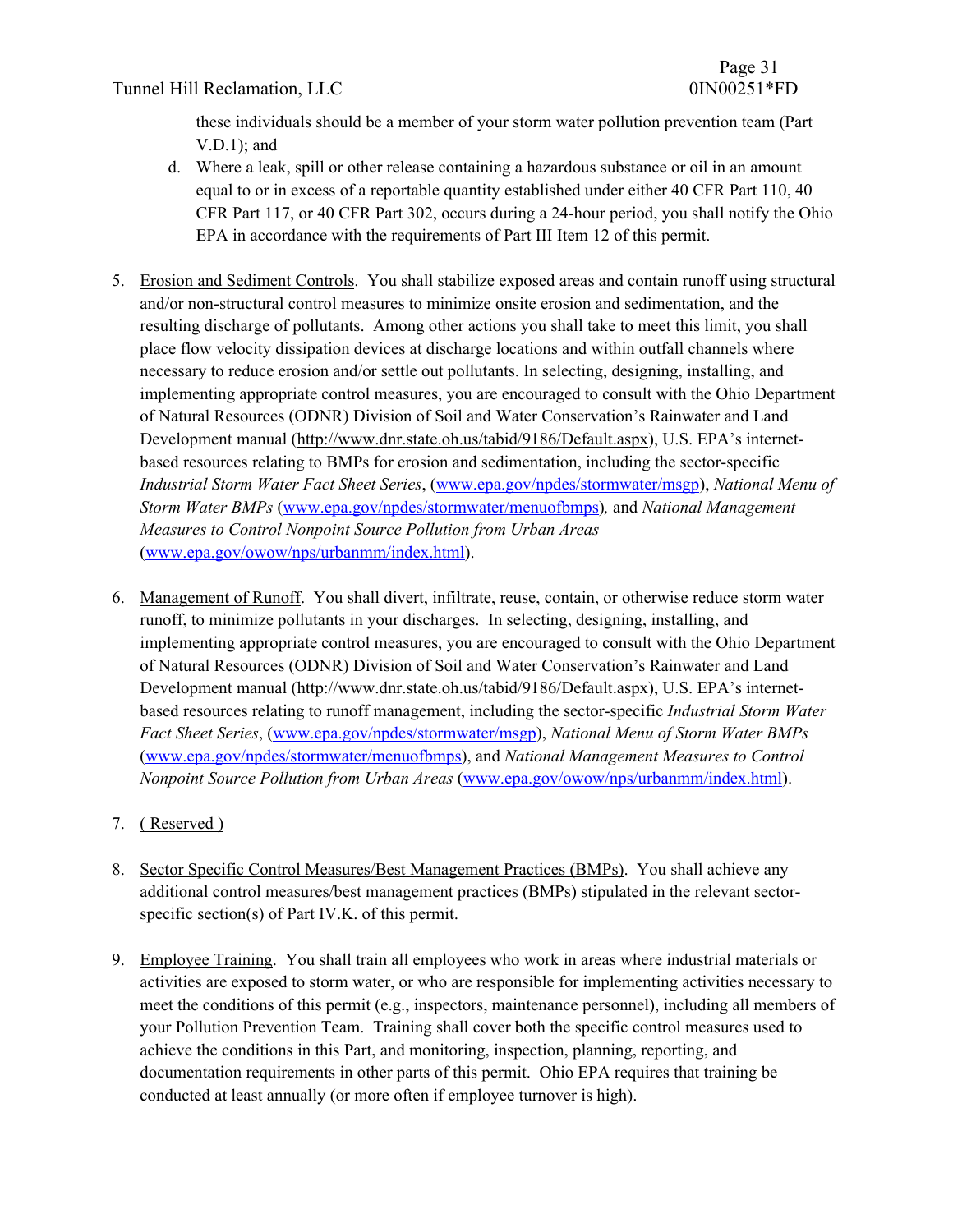- 10. Non-Storm Water Discharges. You shall eliminate non-storm water discharges not authorized by an NPDES permit. The following are the non-storm water discharges authorized under this permit:
	- a. Discharges from fire-fighting activities (not planned excercises);
	- b. Fire hydrant flushings;
	- c. Potable water, including water line flushings;
	- d. Uncontaminated condensate from air conditioners, coolers, and other compressors and from the outside storage of refrigerated gases or liquids;
	- e. Irrigation drainage;
	- f. Landscape watering provided all pesticides, herbicides; and fertilizer have been applied in accordance with the approved labeling;
	- g. Pavement wash waters where no detergents are used and no spills or leaks of toxic or hazardous materials have occurred (unless all spilled material has been removed);
	- h. Routine external building washdown that does not use detergents;
	- i. Uncontaminated ground water or spring water;
	- j. Foundation or footing drains where flows are not contaminated with process materials; and
	- k. Incidental windblown mist from cooling towers that collects on rooftops or adjacent portions of your facility, but not intentional discharges from the cooling tower (e.g., "piped" cooling tower blowdown or drains).
- 11. Waste, Garbage and Floatable Debris. You shall ensure that waste, garbage, and floatable debris are not discharged to receiving waters by keeping exposed areas free of such materials or by intercepting them before they are discharged.
- 12. Dust Generation and Vehicle Tracking of Industrial Materials. You shall minimize generation of dust and off-site tracking of raw, final, or waste materials.

## **D. Corrective Actions**

- 1. Conditions Requiring Review and Revision to Eliminate Problem. If any of the following conditions occur, you shall review and revise the selection, design, installation, and implementation of your control measures to ensure that the condition is eliminated and will not be repeated in the future:
	- a. An unauthorized release or discharge (e.g., spill, leak, or discharge of non-storm water not authorized by this or another NPDES permit) occurs at your facility;
	- b. A discharge violates a numeric effluent limit;
	- c. You become aware, or Ohio EPA determines, that your control measures are not stringent enough for the discharge to meet applicable water quality standards;
	- d. An inspection or evaluation of your facility by an Ohio EPA official or local MS4 operator determines that modifications to the control measures are necessary to meet the control measures/best management practices (BMPs) in this permit; or
	- e. You find in your routine facility inspection, quarterly visual assessment, or comprehensive site inspection that your control measures are not being properly operated and maintained.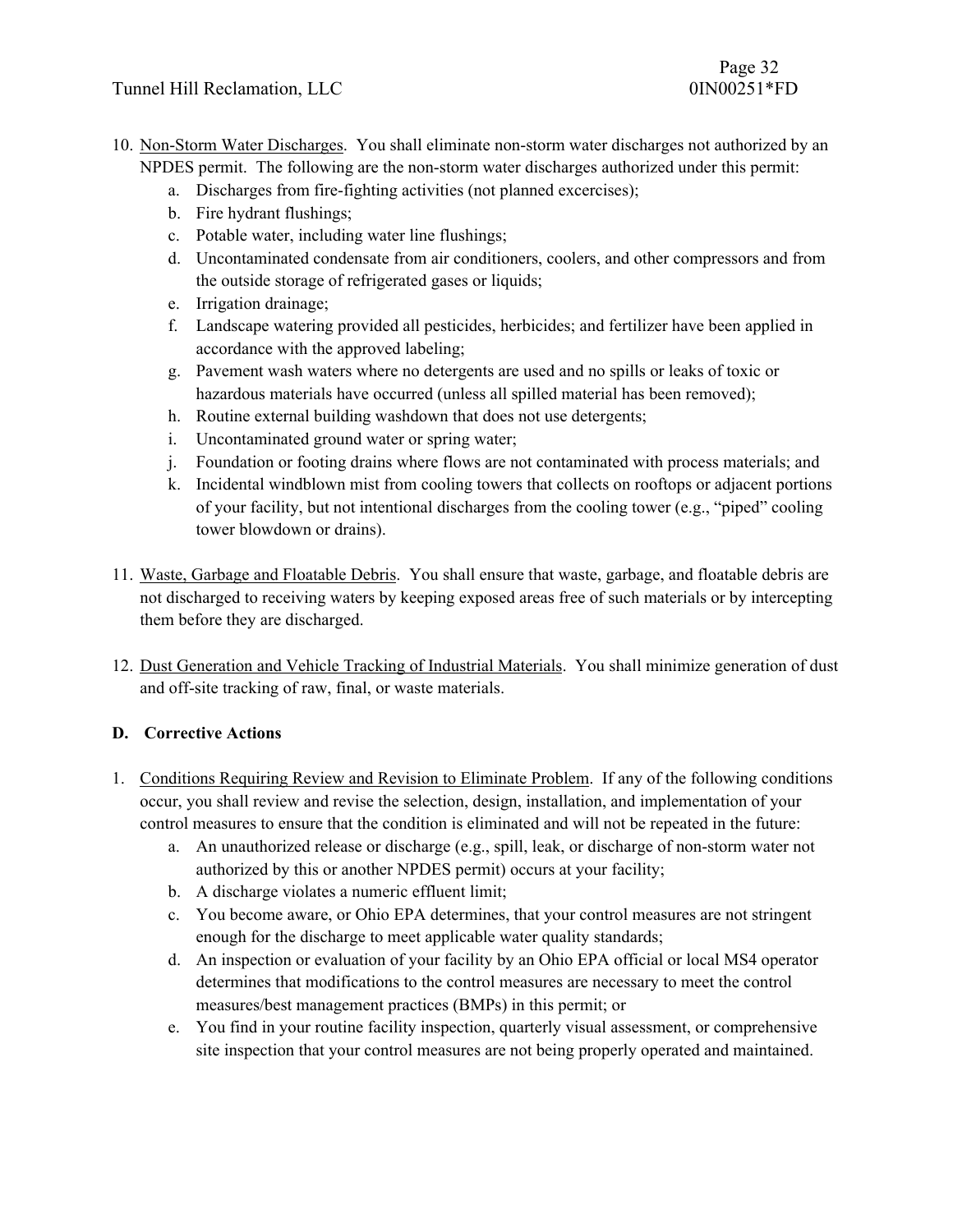- 2. Conditions Requiring Review to Determine if Modifications Are Necessary. If any of the following conditions occur, you shall review the selection, design, installation, and implementation of your control measures to determine if modifications are necessary to meet the Part IV.A conditions in this permit:
	- a. Construction or a change in design, operation, or maintenance at your facility significantly changes the nature of pollutants discharged in storm water from your facility, or significantly increases the quantity of pollutants discharged; or
	- b. Sampling results exceeds an applicable benchmark.
- 3. Corrective Action Deadlines. You shall document your discovery of any of the conditions listed in Part IV.D.1 and Part IV.D.2 within 24 hours of making such discovery. Subsequently, within 30 days of such discovery, you shall document any corrective action(s) to be taken to eliminate or further investigate the deficiency, or if no corrective action is needed, the basis for that determination. Specific documentation required within 24 hours and 30 days is detailed in Part IV.D.4. If you determine that changes are necessary following your review, any modifications to your control measures shall be made before the next storm event if possible, or as soon as practicable following that storm event. These time intervals are not grace periods, but are schedules considered reasonable for documenting your findings and for making repairs and improvements. They are included in this permit to ensure that the conditions prompting the need for these repairs and improvements are not allowed to persist indefinitely.
- 4. Corrective Action Report. Within 24 hours of discovery of any condition listed in Part IV.D.1 and Part IV.D.2, you shall document the following information (i.e., questions 3-5 of the Corrective Actions section in the Annual Reporting Form, available at

http://www.epa.state.oh.us/portals/35/permits/IndustrialStormWater\_Final\_GP\_AppI\_dec11.pdf):

- Identification of the condition triggering the need for corrective action review;
- Description of the problem identified; and
- Date the problem was identified.

Within 30 days of discovery of any condition listed in Part IV.D.1 and Part IV.D.2, you shall document the following information (i.e., questions 7-11 of the Corrective Actions section in the Annual Reporting Form):

- Summary of corrective action taken or to be taken (or, for triggering events identified in Part IV.D.2 where you determine that corrective action is not necessary, the basis for this determination);
- Notice of whether SWPPP modifications are required as a result of this discovery or corrective action;
- Date corrective action initiated; and
- Date corrective action completed or expected to be completed.

You shall include this documentation in an annual report as required in Part V. B..2 and retain onsite with your SWPPP.

5. Effect of Corrective Action. If the event triggering the review is a permit violation (e.g., noncompliance with an effluent limit), correcting it does not remove the original violation. Additionally, failing to take corrective action in accordance with this section is an additional permit violation. Ohio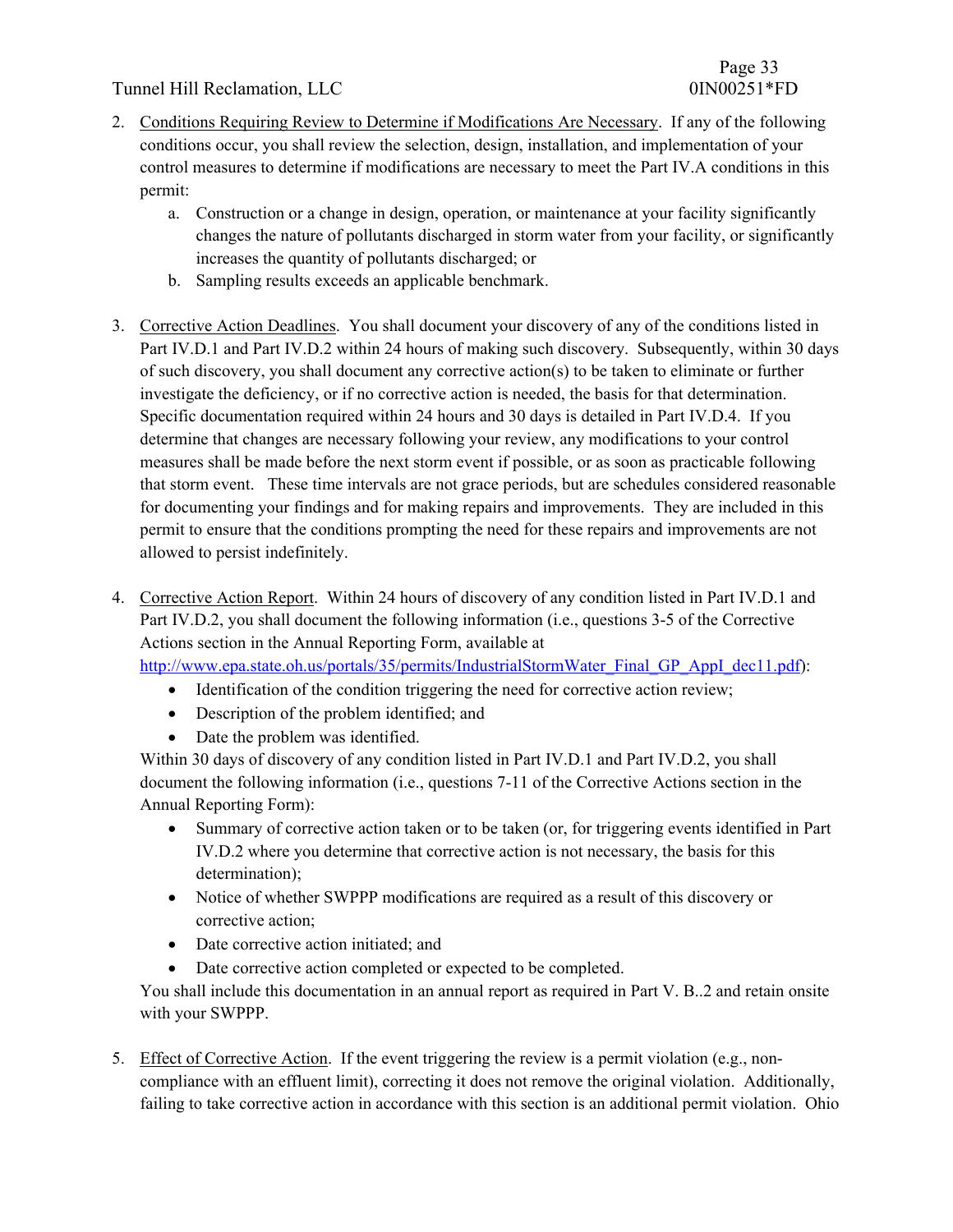EPA will consider the appropriateness and promptness of corrective action in determining enforcement responses to permit violations.

6. Substantially Identical Outfalls. If the event triggering corrective action is linked to an outfall that represents other substantially identical outfalls, your review shall assess the need for corrective action for each outfall represented by the outfall that triggered the review. Any necessary changes to control measures that affect these other outfalls shall also be made before the next storm event if possible, or as soon as practicable following that storm event.

## **E. Inspections**

Beginning on the effective date of this permit, you shall conduct the inspections in Part IV.E.1, Part IV.E.2, and Part IV.E.3 at your facility.

1. Routine Facility Inspections. Conduct routine facility inspections of all areas of the facility where industrial materials or activities are exposed to storm water, and of all storm water control measures used to comply with Part IV. Items A-C conditions contained in this permit. Routine facility inspections shall be conducted at least quarterly (i.e., once each calendar quarter) although in many instances, more frequent inspection (e.g., monthly) may be appropriate for some types of equipment, processes, and control measures or areas of the facility with significant activities and materials exposed to storm water. Perform these inspections during periods when the facility is in operation. You shall specify the relevant inspection schedules in your SWPPP document as required in Part IV. Items A-C. These routine inspections shall be performed by qualified personnel (for definition see VI - Definitions) with at least one member of your storm water pollution prevention team participating. At least once each calendar year, the routine facility inspection shall be conducted during a period when a storm water discharge is occurring.

You shall document the findings of each routine facility inspection performed and maintain this documentation onsite with your SWPPP. You are not required to submit your routine facility inspection findings to Ohio EPA, unless specifically requested to do so. At a minimum, your documentation of each routine facility inspection shall include:

- a. The inspection date and time;
- b. The name(s) and signature(s) of the inspector(s);
- c. Weather information and a description of any discharges occurring at the time of the inspection;
- d. Any previously unidentified discharges of pollutants from the site;
- e. Any control measures needing maintenance or repairs;
- f. Any failed control measures that need replacement;
- g. Any incidents of noncompliance observed; and
- h. Any additional control measures needed to comply with the permit requirements.

Any corrective action required as a result of a routine facility inspection shall be performed consistent with Part IV.D of this permit.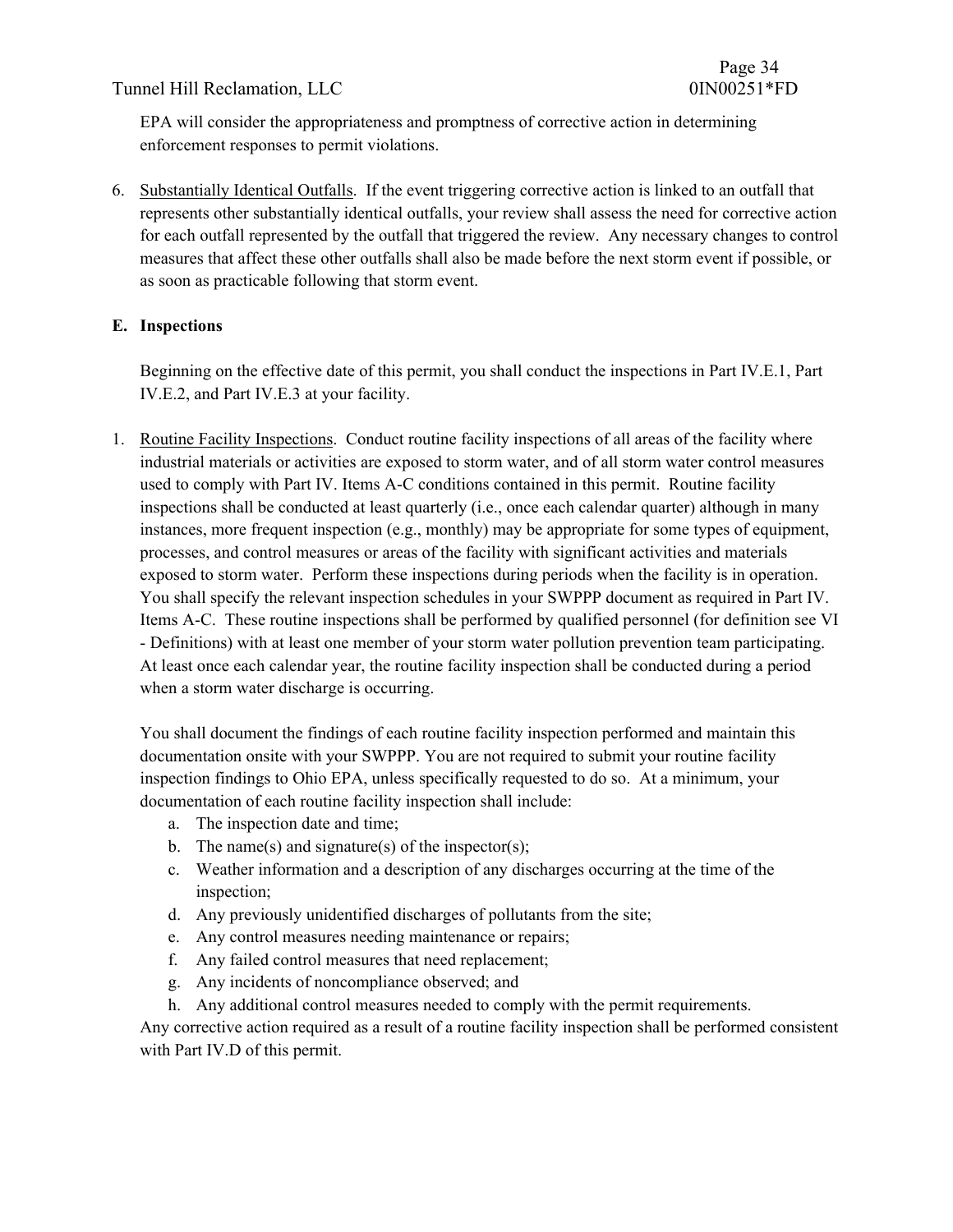- 2. Quarterly Visual Assessment of Storm Water Discharges. Once each calendar quarter for the entire permit term, you shall collect a storm water sample from each outfall, except for outfalls 001 and 002 that requires sampling under this permit and conduct a visual assessment of each of these samples. These samples are not required to be collected consistent with 40 CFR Part 136 procedures but should be collected in such a manner that the samples are representative of the storm water discharge. The visual assessment shall be made:
	- Of a sample in a clean, clear glass, or plastic container, and examined in a well-lit area;
	- On samples collected within the first 30 minutes of an actual discharge from a storm event. If it is not possible to collect the sample within the first 30 minutes of discharge, the sample shall be collected as soon as practicable after the first 30 minutes and you shall document why it was not possible to take samples within the first 30 minutes. In the case of snowmelt, samples shall be taken during a period with a measurable discharge from your site; and
	- For storm events, on discharges that occur at least 72 hours (3 days) from the previous discharge. The 72-hour (3-day) storm interval does not apply if you document that less than a 72-hour (3-day) interval is representative for local storm events during the sampling period. If it is not possible to collect the sample on discharges that occur at least 72 hours (3 days) from the previous discharge, the sample shall be collected as close to this storm interval as practicable and you shall document why it was not possible to take samples from a 72 hour (3 day) storm interval.
	- Areas Subject to Snow: In areas subject to snow, at least one quarterly visual assessment shall capture snowmelt discharge.
	- For the following water quality characteristics: color, odor, clarity, floating solids, settled solids, suspended solids, foam, oil sheen, and other obvious indicators of storm water pollution.

You shall document the results of your visual assessments and maintain this documentation onsite with your SWPPP. You are not required to submit your visual assessment findings to Ohio EPA, unless specifically requested to do so. At a minimum, your documentation of the visual assessment shall include:

- $\bullet$  Sample location(s);
- Sample collection date and time, and visual assessment date and time for each sample;
- Personnel collecting the sample and performing visual assessment, and their signatures;
- Nature of the discharge (i.e., runoff or snowmelt);
- Results of observations of the storm water discharge;
- Probable sources of any observed storm water contamination; and
- If applicable, why it was not possible to take samples within the first 30 minutes and/or from a 72 hour (3 day) storm interval.

Any corrective action required as a result of a quarterly visual assessment shall be performed consistent with Part IV.D of this permit.

The following are exceptions to quarterly visual assessments:

 Adverse Weather Conditions: When adverse weather conditions prevent the collection of samples during the quarter, you shall take a substitute sample during the next qualifying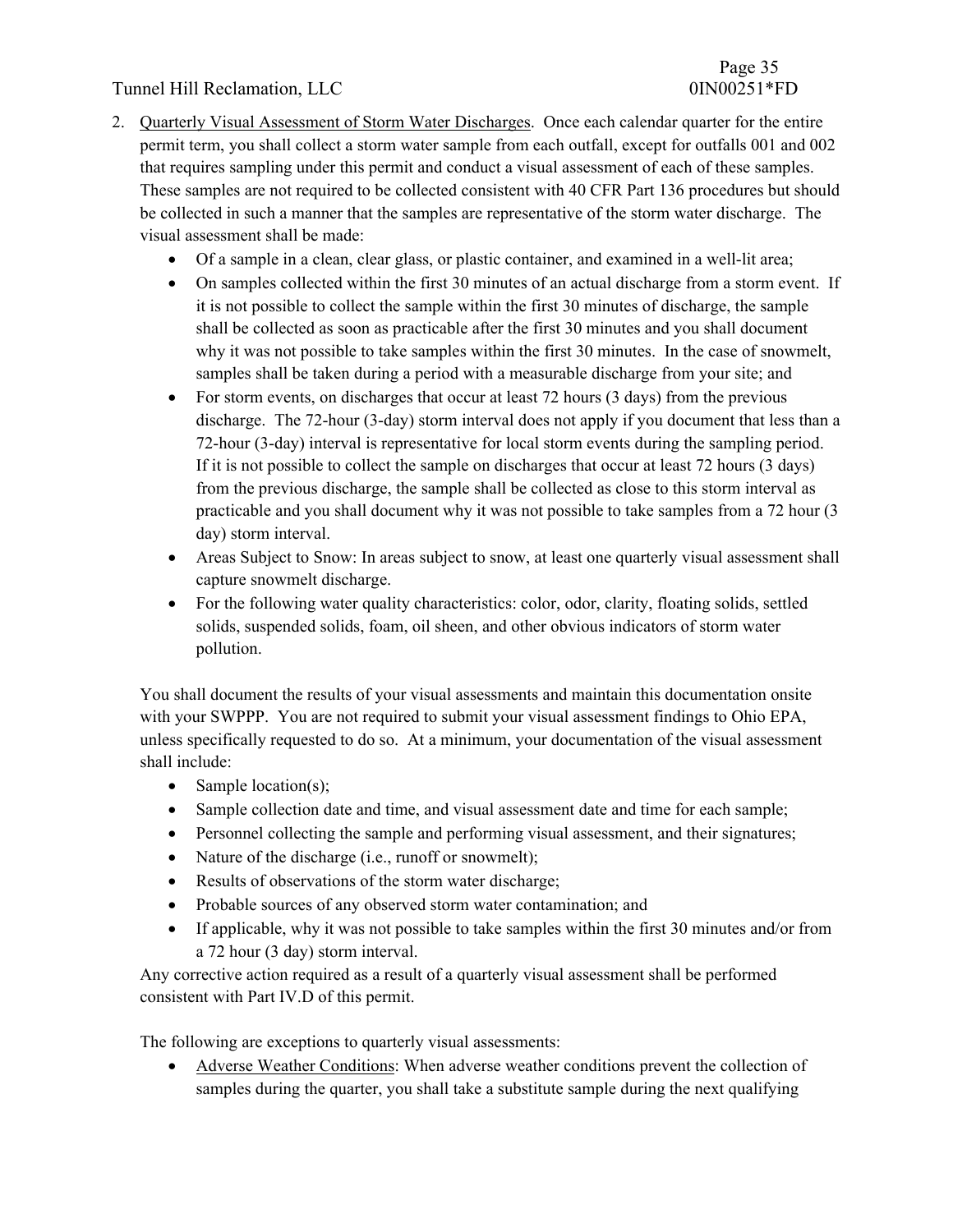storm event. Documentation of the rationale for no visual assessment for the quarter shall be included with your SWPPP records. Adverse conditions are those that are dangerous or create inaccessibility for personnel, such as local flooding, high winds, or electrical storms, or situations that otherwise make sampling impractical, such as drought or extended frozen conditions.

- Inactive and unstaffed sites: The requirement for a quarterly visual assessment does not apply at a facility that is inactive and unstaffed, as long as there are no industrial materials or activities exposed to storm water. To invoke this exception, you shall maintain a statement in your SWPPP indicating that the site is inactive and unstaffed, and that there are no industrial materials or activities exposed to precipitation, in accordance with the substantive requirements in 40 CFR 122.26(g)(4)(iii). The statement shall be signed and certified in accordance with Part III.28 of this permit. If circumstances change and industrial materials or activities become exposed to storm water or your facility becomes active and/or staffed, this exception no longer applies and you shall immediately resume quarterly visual assessments. If you are not qualified for this exception at the time you are authorized under this permit, but during the permit term you become qualified because your facility is inactive and unstaffed, and there are no industrial materials or activities that are exposed to storm water, then you shall include the same signed and certified statement as above and retain it with your records.
- 3. Comprehensive Site Inspections. You shall conduct annual comprehensive site inspections while you are covered under this permit. The annual period to conduct the comprehensive site inspections begins on the date Ohio EPA has granted your authorization to discharge under this permit. Should your coverage be administratively continued after the expiration date of this permit, you shall continue to perform these inspections annually until you are no longer covered. Comprehensive site inspections shall be conducted by qualified personnel with at least one member of your storm water pollution prevention team participating in the comprehensive site inspections. Your comprehensive site inspections shall cover all areas of the facility affected by the requirements in this permit, including the areas identified in the SWPPP as potential pollutant sources (see Part IV.J..2) where industrial materials or activities are exposed to storm water, any areas where control measures are used to comply with the conditions in Part IV. Items A-C, and areas where spills and leaks have occurred in the past 3 years. The inspections shall also include a review of monitoring data collected in accordance with Part V. A. Inspectors shall consider the results of the past year's visual and analytical monitoring when planning and conducting inspections. Inspectors shall examine the following:
	- Industrial materials, residue, or trash that may have or could come into contact with storm water;
	- Leaks or spills from industrial equipment, drums, tanks, and other containers;
	- Offsite tracking of industrial or waste materials, or sediment where vehicles enter or exit the site;
	- Tracking or blowing of raw, final, or waste materials from areas of no exposure to exposed areas; and
	- Control measures needing replacement, maintenance, or repair.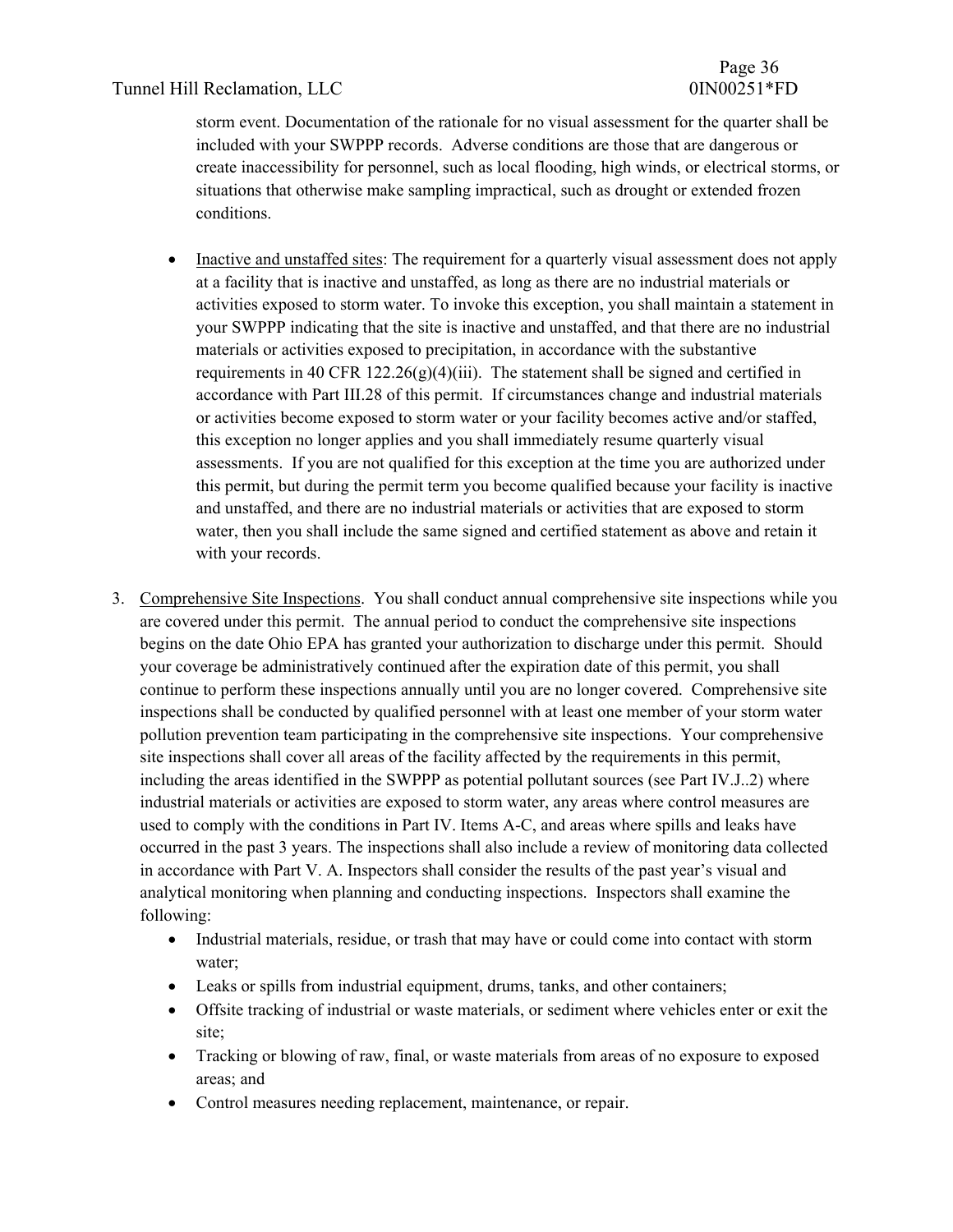Storm water control measures required by this permit shall be observed to ensure that they are functioning correctly. If discharge locations are inaccessible, nearby downstream locations shall be inspected. Your annual comprehensive site inspection may also be used as one of the routine inspections, as long as all components of both types of inspections are included.

You shall document the findings of each comprehensive site inspection and maintain this documentation onsite with your SWPPP. In addition, you shall include this documentation in an annual report as required in Part V.B.2. At a minimum, your documentation of the comprehensive site inspection shall include (see the Annual Reporting Form at

http://www.epa.state.oh.us/portals/35/permits/IndustrialStormWater\_Final\_GP\_AppI\_dec11.pdf):

- The date of the inspection;
- The name(s) and title(s) of the personnel making the inspection;
- Findings from the examination of areas of your facility identified in Part IV.E.3;
- All observations relating to the implementation of your control measures including:
	- o Previously unidentified discharges from the site;
	- o Previously unidentified pollutants in existing discharges;
	- o Evidence of, or the potential for, pollutants entering the drainage system;
	- o Evidence of pollutants discharging to receiving waters at all facility outfall(s), and the condition of and around the outfall, including flow dissipation measures to prevent scouring, and
	- o Additional control measures needed to address any conditions requiring corrective action identified during the inspection.
- Any required revisions to the SWPPP resulting from the inspection;
- Any incidents of noncompliance observed or a certification stating the facility is in compliance with this permit (if there is no noncompliance); and
- A statement signed and certified in accordance with Part III.28 of the permit.

Any corrective action required as a result of the comprehensive site inspection shall be performed consistent with Part IV.D of this permit.

## **F. Storm Water Pollution Prevention Plan (SWPPP)**

A storm water pollution prevention plan (SWPPP) shall be developed to address each outfall that discharges to waters of the state that contains storm water associated with industrial activity. Storm water pollution prevention plans shall be prepared in accordance with good engineering practices. The SWPPP shall identify potential sources of pollution which may reasonably be expected to affect the quality of storm water discharges associated with industrial activity from the facility. The SWPPP shall describe and ensure the implementation of practices which are to be used to reduce the pollutants in storm water discharges associated with industrial activity at the facility and to assure compliance with the terms and conditions of this permit. Facilities must implement the provisions of the storm water pollution prevention plan required under this part as a condition of this permit.

The SWPPP does not contain effluent limitations; the limitations are contained in Parts I and IV Items A-C of this permit. The SWPPP is intended to document the selection, design, and installation of control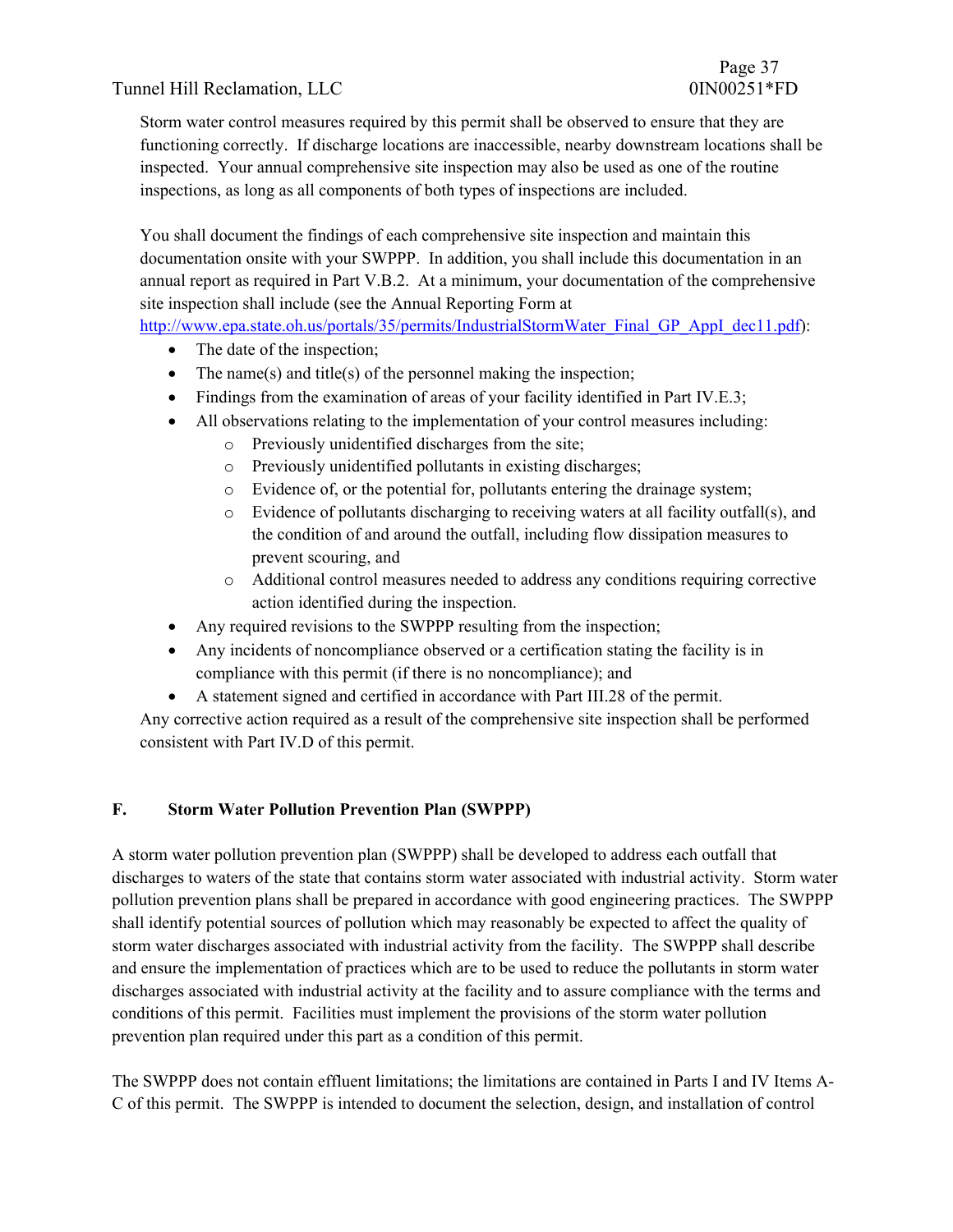measures. As distinct from the SWPPP, the documentation requirements are intended to document the implementation (including inspection, maintenance, monitoring, and corrective action) of the permit requirements.

## **G. Deadlines for SWPPP Preparation and Compliance.**

- 1. The plan for a storm water discharge associated with industrial activity:
	- a. Shall be prepared within six months of the effective date of this permit (and updated based on facility or materials handling changes as specified in Part IV, Item I);
	- b. Shall provide for implementation and compliance with the terms of the plan within twelve months of the effective date of this permit.
- 2. Upon showing of good cause, the Director may establish a later date for preparing and compliance with a plan for a storm water discharge associated with industrial activity.

## **H. Signature and Plan Review.**

- 1. The plan shall be signed and dated in accordance with Part III, Item 28, and be retained on-site at the facility which generates the storm water discharge.
- 2. The permittee shall make plans immediately available upon request to the Ohio EPA Director, or authorized representative, or Regional Administrator of U.S. EPA, a local agency approving storm water management plans, or in the case of a storm water discharge associated with industrial activity which discharges through a municipal separate storm sewer system, to the operator of the municipal system.
- 3. The Director may notify the permittee at any time that the plan does not meet one or more of the minimum requirements of this Part. Within 30 days of such notification from the Director, the permittee shall make the required changes to the plan and shall submit to the Director a written certification that the requested changes have been made.
- 4. All storm water pollution prevention plans required under this permit are considered reports that shall be available to the public under Section 308(b) of the Act. Confidential Business Information (CBI) may be withheld from the public, but may not be withheld from those staff cleared for CBI review within Ohio EPA. An interested party wishing a copy of a discharger's SWPPP will have to contact the Ohio EPA to obtain a copy.

## **I. Keeping SWPPP Current**

The permittee shall modify the plan whenever necessary to address any of the triggering conditions for corrective action in Part IV.D and to ensure that they do not reoccur, or to reflect changes implemented when a review following the triggering conditions in Part IV.D.2 indicates that changes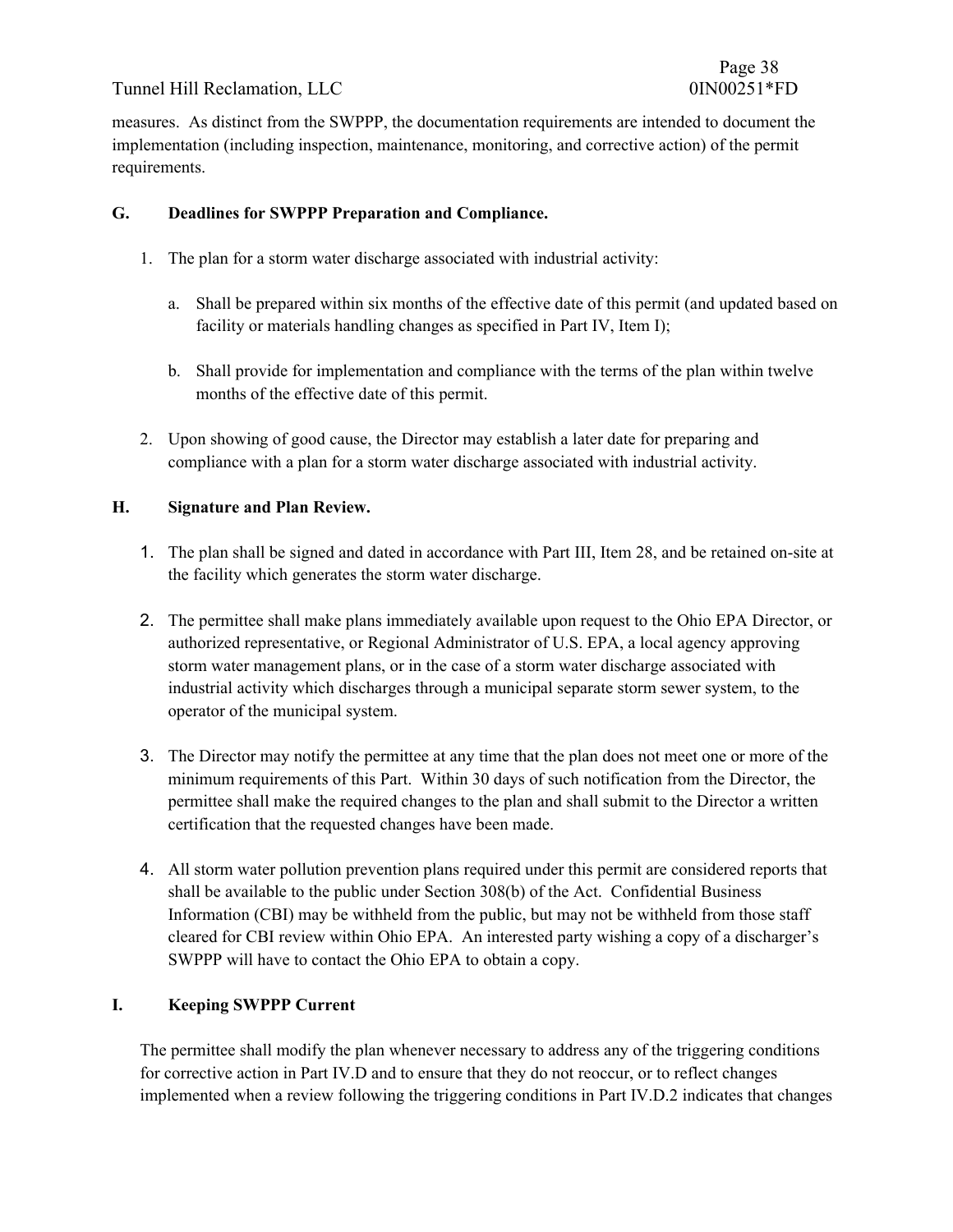to your control measures are necessary to meet the control measures/best management practices (BMPs) in this permit. Changes to your SWPPP document shall be made in accordance with the corrective action deadlines in Part IV.D.3 and Part IV.D.4.

Amendments to the plan may be reviewed by Ohio EPA in the same manner as Part IV.H above.

- **J.** Contents of SWPPP. The plan shall include, at a minimum, the following items:
- 1. Pollution Prevention Team. You shall identify the staff members (by name or title) that comprise the facility's storm water pollution prevention team as well as their individual responsibilities. Your storm water pollution prevention team is responsible for assisting the facility manager in developing and revising the facility's SWPPP as well as maintaining control measures and taking corrective actions where required. Each member of the storm water pollution prevention team shall have ready access to either an electronic or paper copy of applicable portions of this permit and your SWPPP.
- 2. Description of Potential Pollutant Sources. You shall document at your facility where industrial materials or activities are exposed to storm water and from which allowable non-storm water discharges are released. Industrial materials or activites, include, but are not limited to: material handling equipment or activities; industrial machinery; raw materials; industrial production and processes: and intermediate products, by-products, final product or waste product. For each area identified, the description shall include, at a minimum:
	- a. Site Description. Your SWPPP shall include:
		- i. A description of the industrial activities at your facilitiy;
		- ii. A general location map (e.g. U.S. Geologic Survey (USGS) quadrangle map) with enough detail to identify the location of your facility and all receiving waters for your storm water discharges.
	- iii. A site map showing
		- The size of the property in acres;
		- The location and extent of significant structures and impervious surfaces;
		- Directions of storm water flow (use arrows);
		- Locations of all existing structural control measures;
		- Locations of all receiving waters in the immediate vicinity of your facility;
		- Locations of all storm water conveyances including ditches, pipes and swales;
		- Locations of potential pollutant sources identified under Part IV J. 2.b;
		- Locations where significant spills or leaks identified under Part IV J. 2.b. have occurred;
		- Locations of all storm water monitoring points;
		- Locations of storm water inlets and outfalls, with a unique identification code for each outfall (e.g. Outfall 001, Outfall 002, etc), indicating any outfalls that are considered substantially identical to another outfall, and an approximate outline of the areas draining to each outfall;
		- Municipal separate storm sewer systems, where your storm water discharges to them;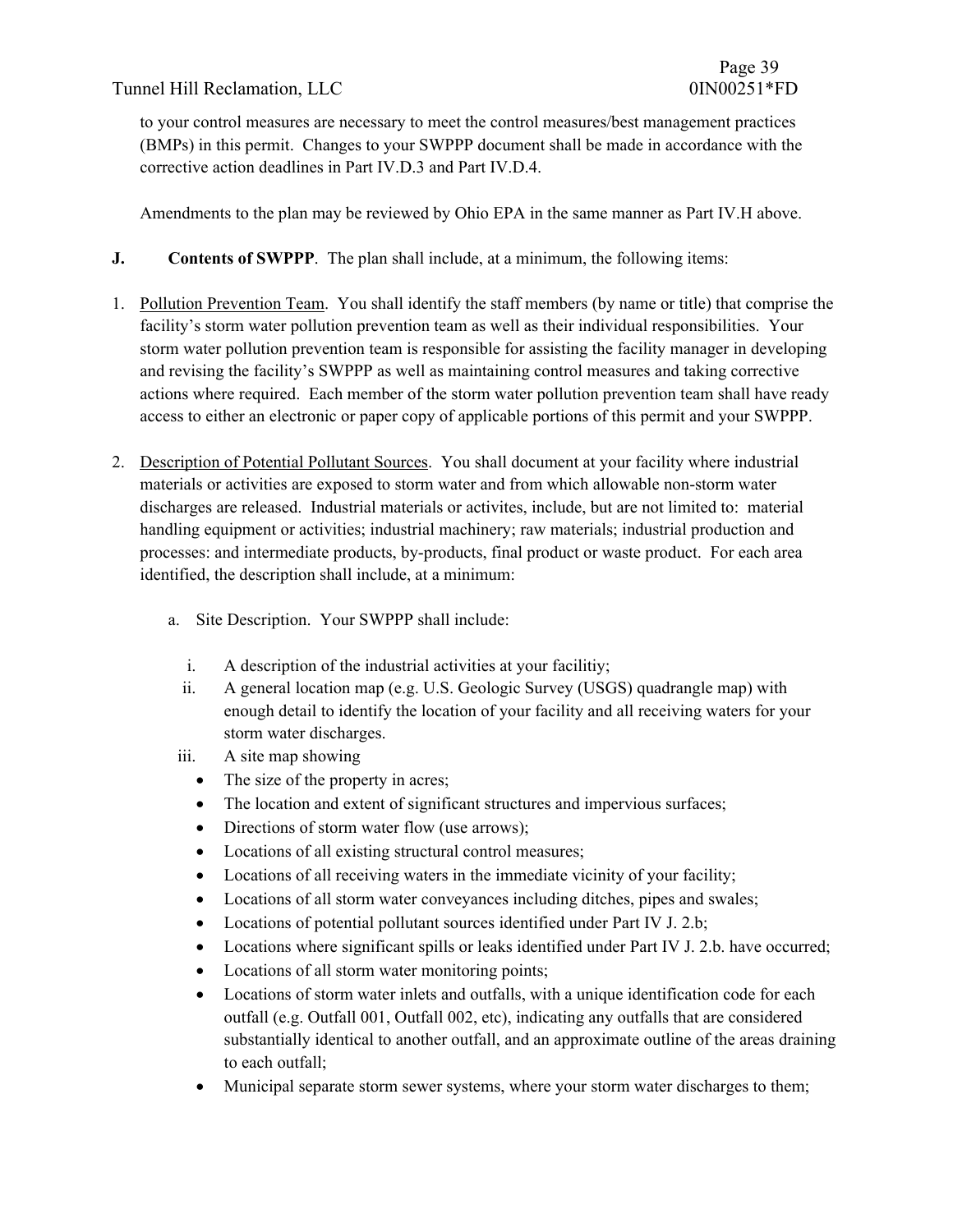# Page 40

- Locations and descriptions of all non-storm water discharges identified under Part IV. C. 10;
- Locations of the following activities where such activities are exposed to precipitation
	- o Fueling stations;
	- o Vehicle and equipment maintenance and/or cleaning areas;
	- o Loading/unloading areas;
	- o Immediate access roads and rail lines used or traveled by carriers of raw materials, manufactured products, waste material, or by-products used or created by the facility;
	- o Transfer areas for substances in bulk;
	- o Machinery; and
- Locations and sources of run-on to your site from adjacent property that contains significant quantities of pollutants.
- b. Inventory of Exposed Materials. This includes a list of industrial activities exposed to storm water (e.g., material storage; equipment fueling, maintenance, and cleaning; cutting steel beams). This also includes a list of the pollutant(s) or pollutant constituents (e.g, crankcase oil, zinc, sulfuric acid, and cleaning solvents) associated with each identified activity. The pollutant list shall include all significant materials that have been handled, treated, stored, or disposed, and that have been exposed to storm water in the three years prior to the data you prepare of amend your SWPPP.
- c. Spills and Leaks. You shall document where potential spills and leaks could occur that could contribute pollutants to storm water discharges, and the corresponding outfall(s) that would be affected by such spills and leaks. You shall document all significant spills and leaks of oil or toxic or hazardous pollutants that actually occurred at exposed areas, or that drained to a storm water conveyance, in the three years prior to the date you prepare or amend your SWPPP. Note that significant spills and leaks include, but are not limited to, releases of oil or hazardous substances in excess of quantities that are reportable under CWA Section 311 (see 40 CFR 110.6 and 40 CFR 117.21) or Section 102 of the Comprehensive Environmental Response, Compensation and Liability Act (CERCLA), 42 USC Section 9602. This permit does not relieve you of the reporting requirements of 40 CFR 110, 40 CFR 117, and 40 CFR 302 relating to spills or other releases of oil or hazardous substances.
- d. Sampling Data. A summary of existing discharge sampling data describing pollutants in storm water discharges from the facility.
- e. Non-Storm Water Discharges. You shall document that you have evaluated for the presence of non-storm water discharges and that all unauthorized discharges have been eliminated. Documentation of your evaluation shall include: 1) The date of any evaluation; 2) A description of the evaluation criteria used; 3) A list of the outfalls or onsite drainage points that were directly observed during the evaluation; 4) The different types of non-storm water discharge(s) and source locations; and 5) The action(s) taken, such as a list of control measures used to eliminate unauthorized discharge(s), if any were identified. For example, a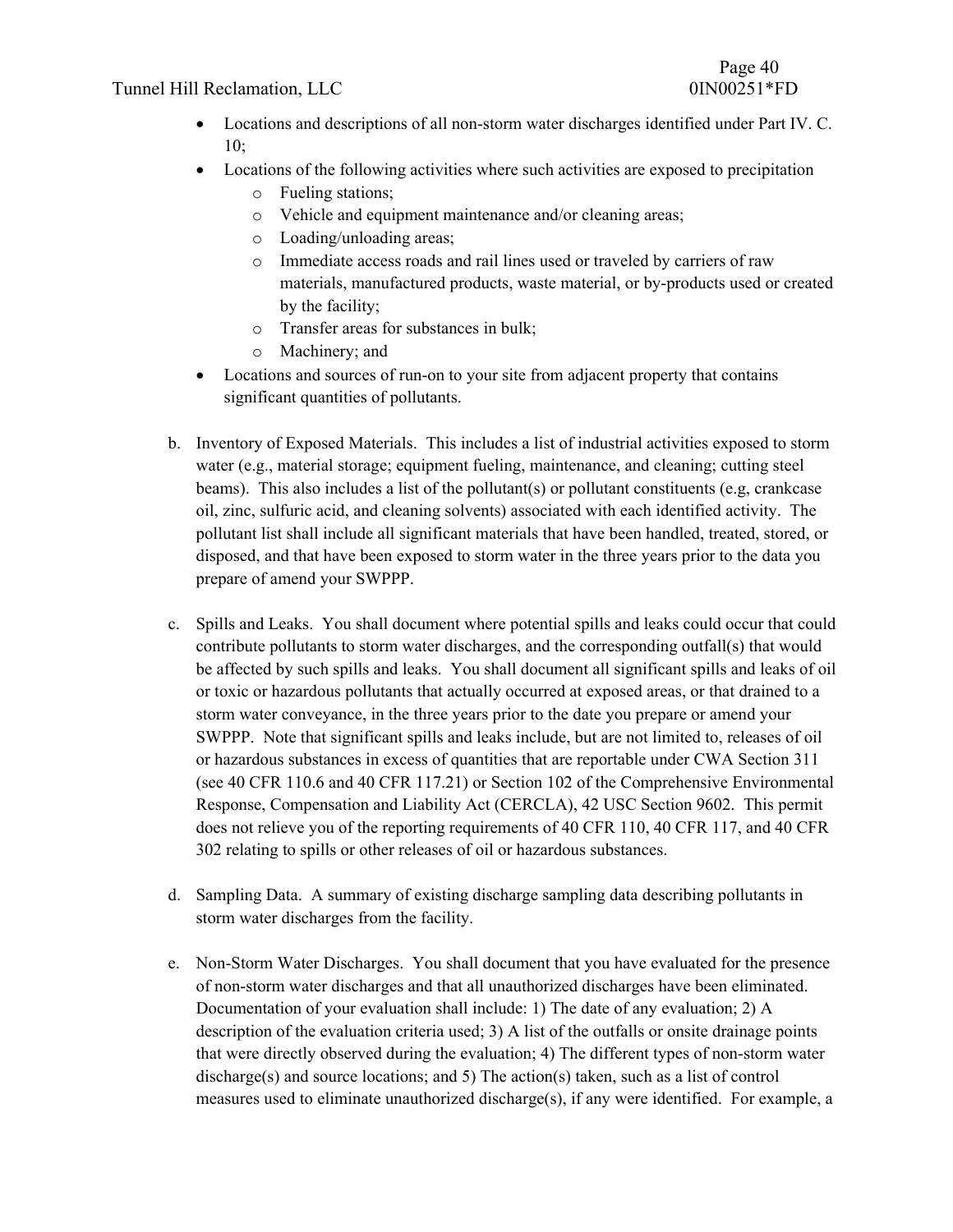## Tunnel Hill Reclamation, LLC 61 and 1 and 1 and 1 and 1 and 1 and 1 and 1 and 1 and 1 and 1 and 1 and 1 and 1 and 1 and 1 and 1 and 1 and 1 and 1 and 1 and 1 and 1 and 1 and 1 and 1 and 1 and 1 and 1 and 1 and 1 and 1 and

floor drain was sealed, a sink drain was re-routed to sanitary, or an NPDES permit application was submitted for an unauthorized cooling water discharge.

- f. (Reserved)
- g. Description of Control Measures. You shall document the location and type of control measures you have installed and implemented at your site to achieve the control measures/best management practices (BMPs) in Part IV.C, and where applicable, in Part IV.K. You shall describe how you addressed the control measure selection and design considerations in Part IV.B. This documentation shall describe how the control measures at your site address both the pollutant sources identified in Part IV.J.2 and any storm water runon that commingles with any discharges covered under this permit.

# 3. Schedules and Procedures.

- a. Pertaining to Control Measures used to Comply with the Control Measures/Best Management Practices (BMPs). The following shall be documented in your SWPPP:
	- i. Good Housekeeping (See Part IV.C.2) A schedule for regular pickup and disposal of waste materials, along with routine inspections for leaks and conditions of drums, tanks and containers.
	- ii. Maintenance (See Part IV.C.3) Preventative maintenance procedures, including regular inspections, testing, maintenance, and repair of all industrial equipment and systems, and control measures, to avoid situations that may result in leaks, spills, and other releases, and any back-up practices in place should a runoff event occur while a control measure is off-line;
- iii. Spill Prevention and Response Procedures (See Part IV.C.4) Procedures for preventing and responding to spills and leaks. You may reference the existence of other plans for Spill Prevention Control and Countermeasure (SPCC) developed for the facility under Section 311 of the CWA or BMP programs otherwise required by an NPDES permit for the facility, provided that you keep a copy of that other plan onsite and make it available for review consistent with Part V.B.4; and
- iv. Employee Training (See Part IV.C.9) A schedule for all types of necessary training.
- b. Pertaining to Monitoring and Inspection. Where applicable, you shall document in your SWPPP your procedures for conducting analytical storm water monitoring. You shall document in your SWPPP your procedures for performing, as appropriate, the three types of inspections specified by this permit, including: 1) Routine facility inspections (See Part IV.E.1), 2) Quarterly visual assessment of storm water discharges (See Part IV.E.2), and 3) Comprehensive site inspections (See Part IV.E.3).
- 5. Documentation Requirements. You are required to keep inspection, monitoring, and certification records with your SWPPP that together keep your records complete and up-to-date, and demonstrate your full compliance with the conditions of this permit.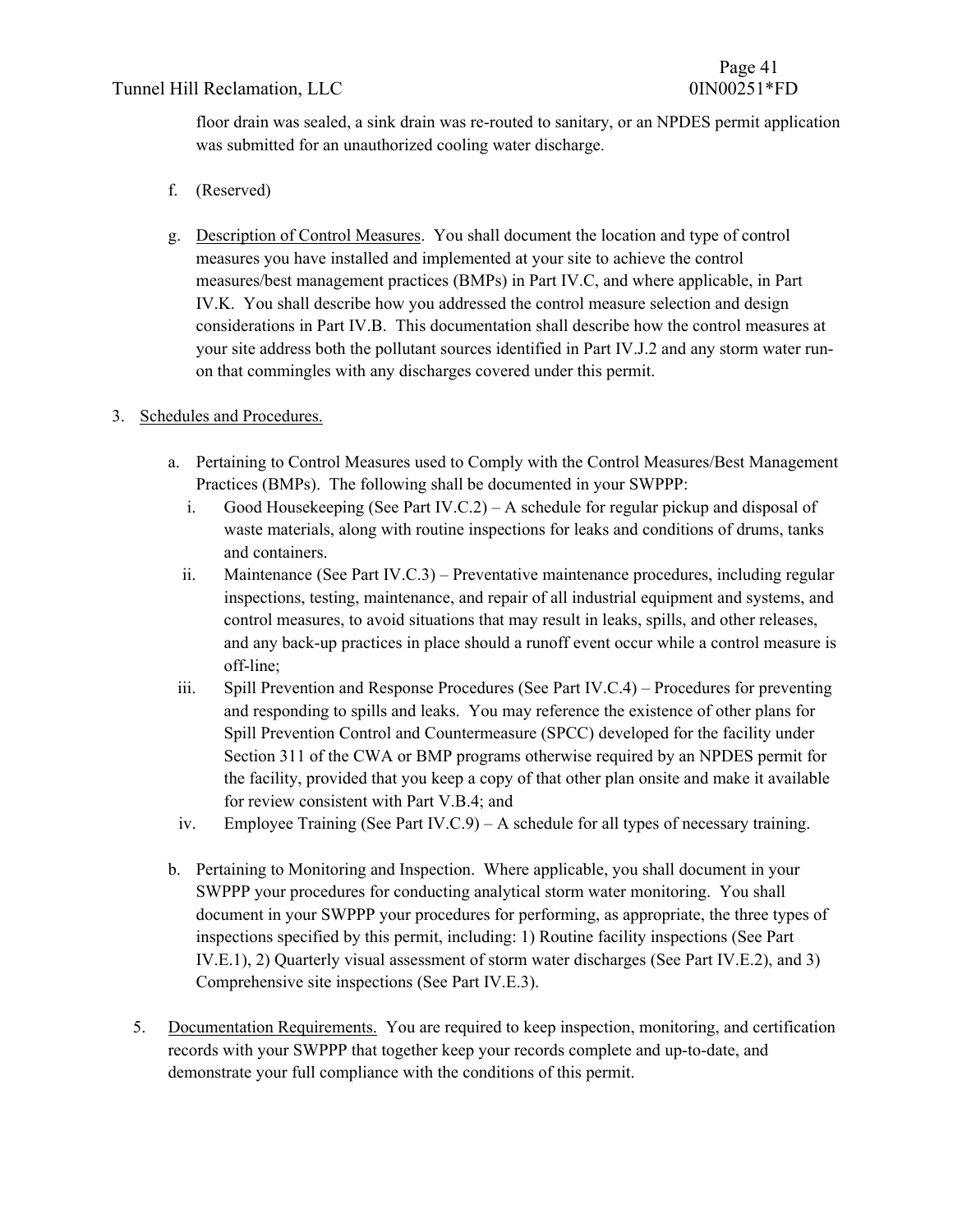# **K. Sector-Specific Requirements For This Facility's SIC Codes: 4953**

You must comply with the following sector-specific requirements associated with your primary industrial activity and any co-located industrial activities, as defined in Part VI. The sector-specific requirements apply to those areas of your facility where those sector-specific activities occur. These sector-specific requirements are in addition to any requirements specified elsewhere in this permit.

## 1. Limitations on Coverage.

 a. Prohibition of Non-Storm Water Discharges. The following discharges are not authorized by this permit: leachate, gas collection condensate, drained free liquids, contaminated ground water, laboratory wastewater, and contact washwater from washing truck and railcar exteriors and surface areas that have come in direct contact with solid waste at the landfill facility.

## 2. Definitions.

 a. Contaminated storm water – storm water that comes into direct contact with landfill wastes, the waste handling and treatment areas, or landfill wastewater. Some areas of a landfill that may produce contaminated storm water include (but are not limited to) the open face of an active landfill with exposed waste (no cover added); the areas around wastewater treatment operations; trucks, equipment, or machinery that has been in direct contact with the waste; and waste dumping areas.

b. Drained free liquids - aqueous wastes drained from waste containers (e.g., drums) prior to landfilling.

 c. Landfill wastewater - as defined in 40 CFR Part 445 (Landfills Point Source Category) all wastewater associated with, or produced by, landfilling activities except for sanitary wastewater, non-contaminated storm water, contaminated groundwater, and wastewater from recovery pumping wells. Landfill process wastewater includes, but is not limited to, leachate; gas collection condensate; drained free liquids; laboratory-derived wastewater; contaminated storm water; and contact washwater from washing truck, equipment, and railcar exteriors and surface areas that have come in direct contact with solid waste at the landfill facility.

 d. Leachate - liquid that has contacted or passed through or emerged from solid waste and contains soluble, suspended, or miscible materials removed from such waste.

 e. Non-contaminated storm water – storm water that does not come into direct contact with landfill wastes, the waste handling and treatment areas, or landfill wastewater. Non-contaminated storm water includes storm water that flows off the cap, cover, intermediate cover, daily cover, and/or final cover of the landfill.

#### 3. Additional Control Measures/Best Management Practices (BMPs).

 a. Preventive Maintenance Program. (See also Part IV.C.3.) As part of your preventive maintenance program, maintain the following: all elements of leachate collection and treatment systems, to prevent commingling of leachate with storm water; the integrity and effectiveness of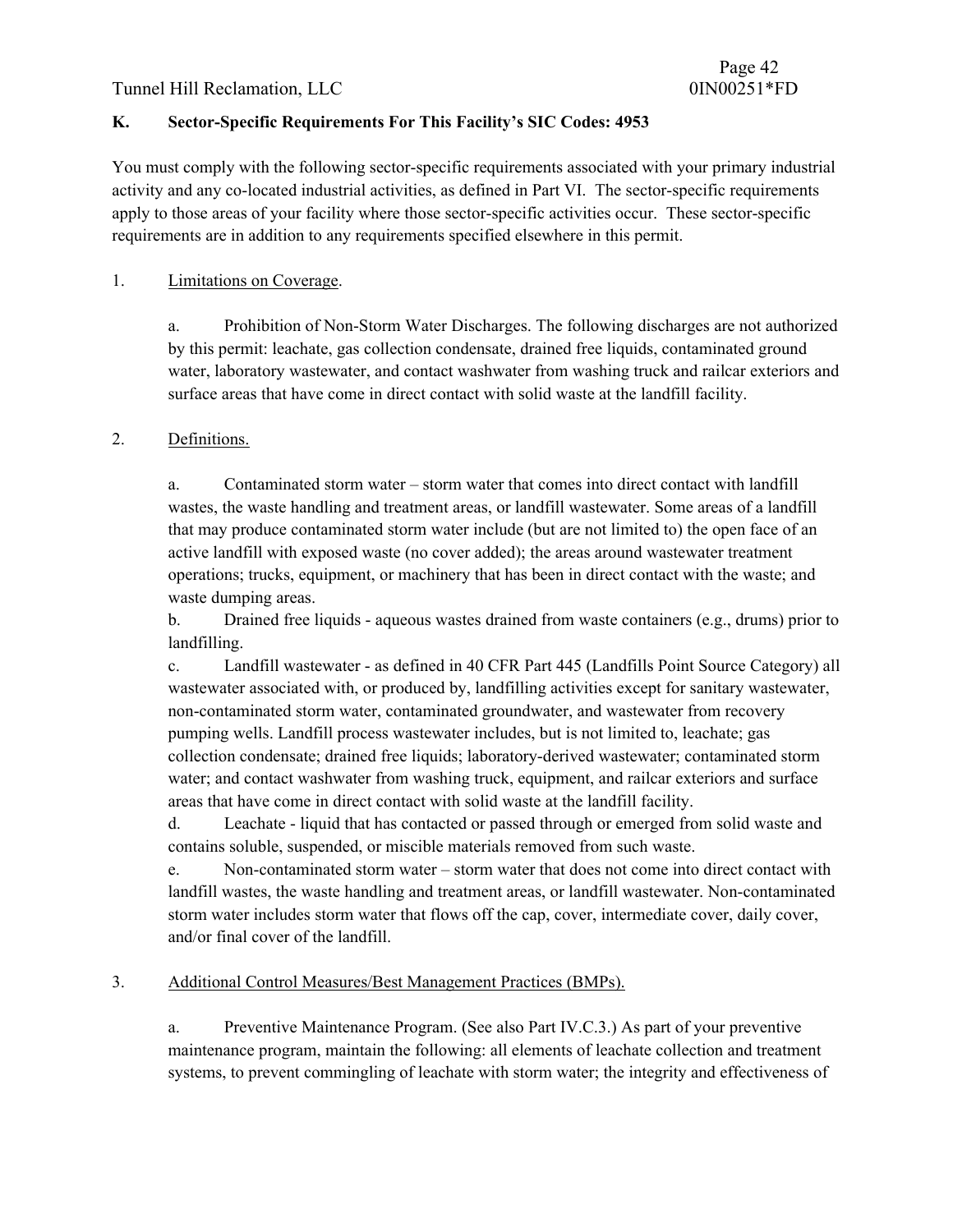any intermediate or final cover (including repairing the cover as necessary), to minimize the effects of settlement, sinking, and erosion.

 b. Erosion and Sedimentation Control. (See also Part IV.C.5.) Provide temporary stabilization (e.g., temporary seeding, mulching, and placing geotextiles on the inactive portions of stockpiles) for the following: materials stockpiled for daily, intermediate, and final cover; inactive areas of the landfill or open dump; landfills or open dump areas that have gotten final covers but where vegetation has yet to establish itself; and land application sites where waste application has been completed but final vegetation has not yet been established.

 c. Unauthorized Discharge Test Certification. (See also Part IV.J.2.f.) The discharge test and certification must also be conducted for the presence of leachate and vehicle washwater.

## 4. Additional SWPPP Requirements.

 a. Drainage Area Site Map. (See also Part IV.J.2.a.) Document in your SWPPP where any of the following may be exposed to precipitation or surface runoff: closed landfill cells or trenches, closed land application areas, locations where open dumping has occurred, locations of any known leachate springs or other areas where uncontrolled leachate may commingle with runoff, and leachate collection and handling systems.

 b. Summary of Potential Pollutant Sources. (See also Part IV.J.2.b.) Document in your SWPPP the following sources and activities that have potential pollutants associated with them: fertilizer, herbicide, and pesticide application; earth and soil moving; waste hauling and loading or unloading; outdoor storage of significant materials, including daily, interim, and final cover material stockpiles as well as temporary waste storage areas; exposure of inactive landfill and land application areas; uncontrolled leachate flows; and failure or leaks from leachate collection and treatment systems.

## 5. Additional Inspection Requirements. (See also Part IV.E.)

 a. Inspections of Inactive Sites. Inspect closed landfills, open dumps, and land application sites at least quarterly. Qualified personnel must inspect landfill (or open dump) stabilization and structural erosion control measures, leachate collection and treatment systems, and all closed land application areas.

## 6. Additional Post-Authorization Documentation Requirements.

 a. Recordkeeping and Internal Reporting. Keep records with your SWPPP of the types of wastes disposed of in each cell or trench of a landfill or open dump. For land application sites, track the types and quantities of wastes applied in specific areas.

## **Part V. Monitoring and Reporting Requirements**

## **A. Reporting and Recordkeeping**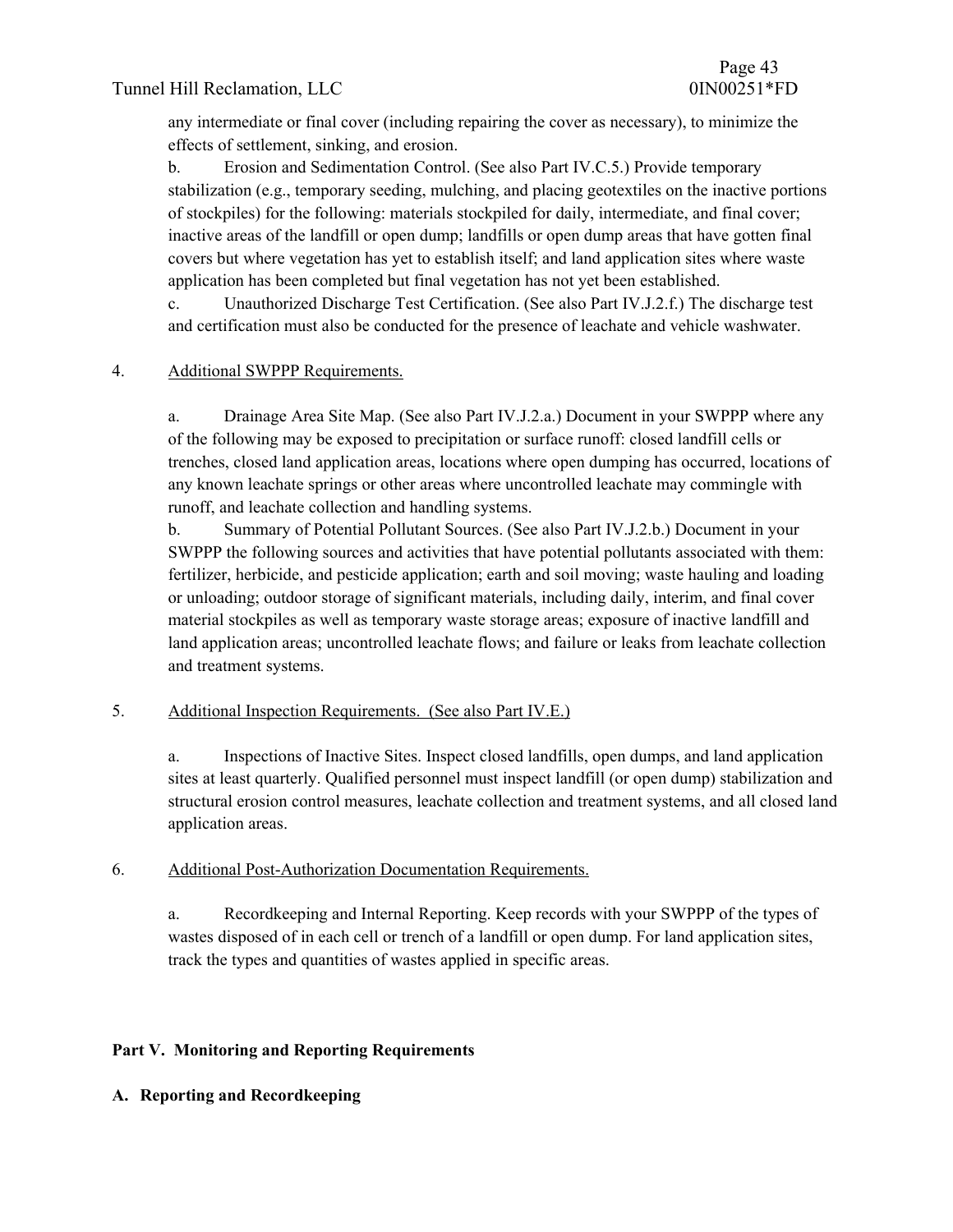- 1. Reporting Benchmark Monitoring Data to Ohio EPA. Benchmark monitoring data shall be submitted to Ohio EPA in accordance with Part III Item 4. of this permit.
- 2. Annual Report. You shall complete an annual report that includes the findings from your Part IV.E.3 comprehensive site inspection and any corrective action documentation as required in Part IV.D.4. If corrective action is not yet completed at the time of completion of this annual report, you shall describe the status of any outstanding corrective action(s). In addition to the information required in Part IV.D.4 (Corrective Action Report) and Part IV.E.3 (Comprehensive Site Inspection Documentation), you shall include the following information with your annual report:
	- a. Facility name
	- b. Ohio EPA Facility permit number
	- c. Facility physical address
	- d. Contact person name, title, and phone number

You shall complete this report using the Annual Reporting Form provided by Ohio EPA at the following: http://www.epa.gov/npdes/pubs/msgp2008\_appendixi.pdf. You shall keep the annual report with your SWPPP.

## **B. Storm Water Monitoring Requirements**

"Reserved"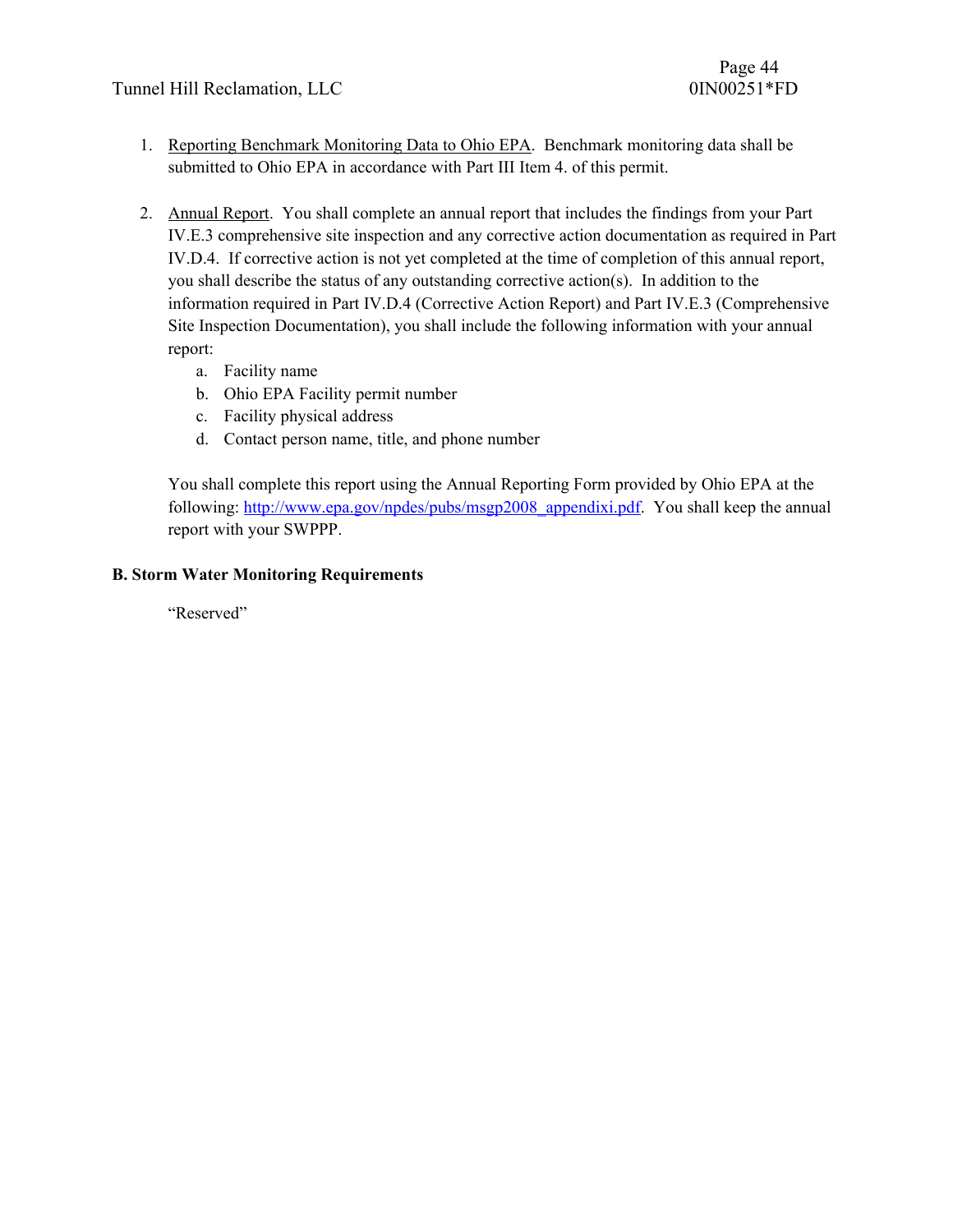#### **Part VI. Definitions and Acronyms**

**Action Area** – all areas to be affected directly or indirectly by the storm water discharges, allowable nonstorm water discharges, and storm water discharge-related activities, and not merely the immediate area involved in these discharges and activities.

**Best Management Practices (BMPs)** – schedules of activities, practices (and prohibitions of practices), structures, vegetation, maintenance procedures, and other management practices to prevent or reduce the discharge of pollutants to surface waters of the State. BMPs also include treatment requirements, operating procedures, and practices to control plant site runoff, spillage or leaks, sludge or waste disposal, or drainage from raw material storage. See 40 CFR 122.2.

**Co-located Industrial Activities** – Any industrial activities, excluding your primary industrial activity(ies), located on-site that are defined by the storm water regulations at 122.26(b)(14)(i)-(ix) and (xi). An activity at a facility is not considered co-located if the activity, when considered separately, does not meet the description of a category of industrial activity covered by the storm water regulations or identified by the SIC code list in Appendix D.

**Control Measure** – refers to any BMP or other method (including effluent limitations) used to prevent or reduce the discharge of pollutants to surface waters of the State.

**Director** – the Director of the Ohio Environmental Protection Agency (Ohio EPA).

**Discharge** – when used without qualification, means the "discharge of a pollutant." See 40 CFR 122.2.

**Discharge of a pollutant** – any addition of any "pollutant" or combination of pollutants to "surface" waters of the State" from any "point source," or any addition of any pollutant or combination of pollutants to the waters of the "contiguous zone" or the ocean from any point source other than a vessel or other floating craft which is being used as a means of transportation. This includes additions of pollutants into surface waters of the State from: surface runoff which is collected or channeled by man; discharges through pipes, sewers, or other conveyances, leading into privately owned treatment works. See 40 CFR 122.2.

**Discharge-related activities** – activities that cause, contribute to, or result in storm water and allowable non-storm water point source discharges, and measures such as the siting, construction and operation of BMPs to control, reduce, or prevent pollution in the discharges.

**Drought-stricken area** – a period of below average water content in streams, reservoirs, ground-water aquifers, lakes and soils.

**U.S. EPA Approved or Established Total Maximum Daily Loads (TMDLs)** – "U.S. EPA Approved TMDLs" are those that are developed by a State and approved by U.S. EPA. "U.S. EPA Established TMDLs" are those that are developed by U.S. EPA.

**Existing Discharger** – an operator applying for coverage under this permit for discharges authorized previously under an NPDES general or individual permit.

**Facility or Activity** – any NPDES "point source" (including land or appurtenances thereto) that is subject to regulation under the NPDES program. See 40 CFR 122.2.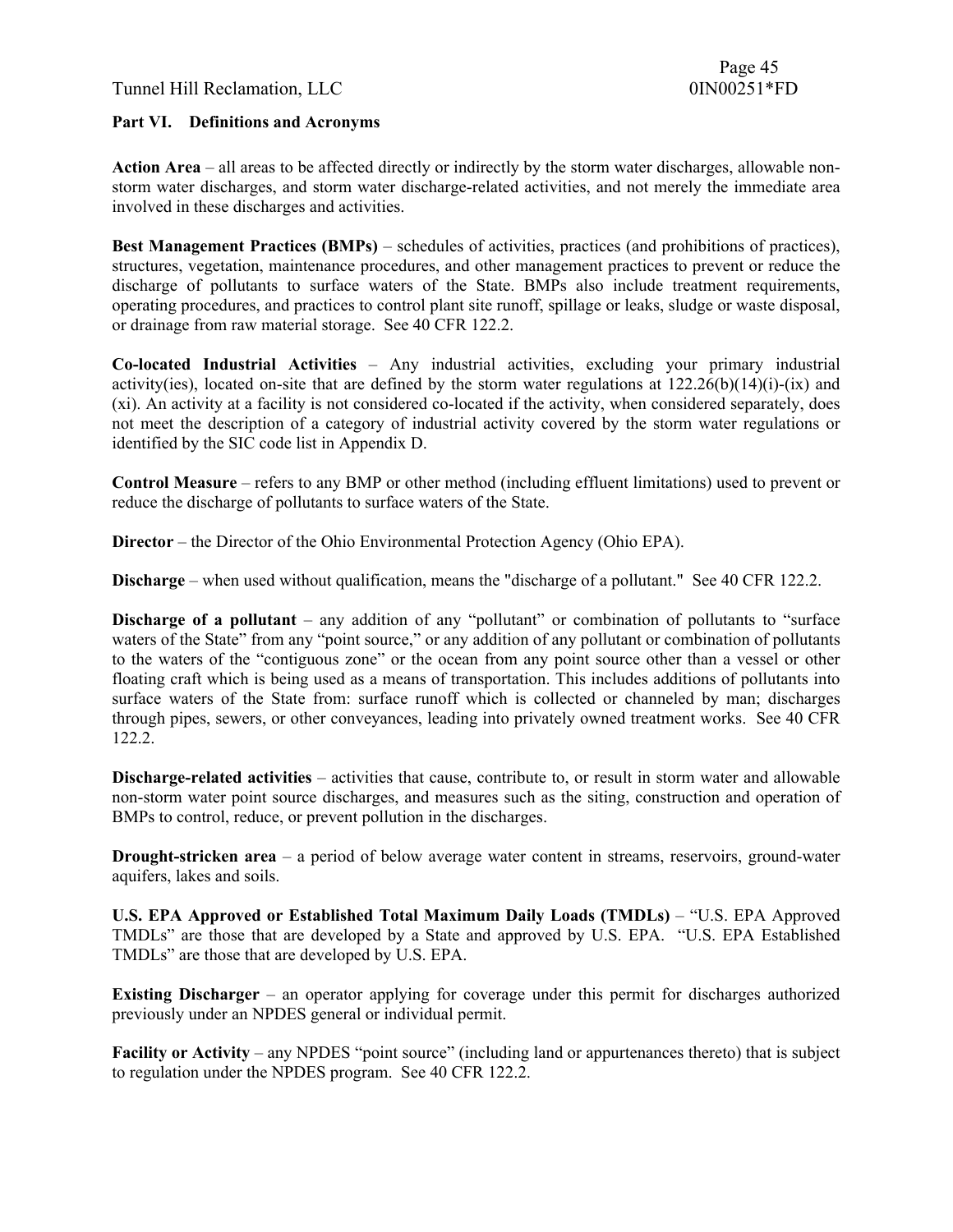**Federal Facility** – any buildings, installations, structures, land, public works, equipment, aircraft, vessels, and other vehicles and property, owned by, or constructed or manufactured for the purpose of leasing to, the federal government.

**Illicit Discharge** – is defined at 40 CFR 122.26(b)(2) and refers to any discharge to a municipal separate storm sewer that is not entirely composed of storm water, except discharges authorized under an NPDES permit (other than the NPDES permit for discharges from the MS4) and discharges resulting from fire fighting activities.

**Impaired Water** (or "Water Quality Impaired Water" or "Water Quality Limited Segment") – A water is impaired for purposes of this permit if it has been identified by a State or U.S. EPA pursuant to Section 303(d) of the Clean Water Act as not meeting applicable State water quality standards (these waters are called "water quality limited segments" under 40 CFR 30.2(j)). Impaired waters include both waters with approved or established TMDLs, and those for which a TMDL has not yet been approved or established.

**Industrial Activity** – the 10 categories of industrial activities included in the definition of "storm water discharges associated with industrial activity" as defined in 40 CFR 122.26(b)(14)(i)-(ix) and (xi).

**Industrial Storm Water** – storm water runoff from industrial activity.

**Municipal Separate Storm Sewer** – a conveyance or system of conveyances (including roads with drainage systems, municipal streets, catch basins, curbs, gutters, ditches, man-made channels, or storm drains):

- (i) Owned or operated by a State, city, town, borough, county, parish, district, association, or other public body (created by or pursuant to State law) having jurisdiction over disposal of sewage, industrial wastes, storm water, or other wastes, including special districts under State law such as a sewer district, flood control district or drainage district, or similar entity, or a designated and approved management agency under section 208 of the CWA that discharges to surface waters of the State;
- (ii) Designed or used for collecting or conveying storm water;
- (iii) Which is not a combined sewer; and
- (iv) Which is not part of a Publicly Owned Treatment Works (POTW) as defined at 40 CFR 122.2. See 40 CFR 122.26(b)(4) and (b)(7).

**New Discharger** – a facility from which there is a discharge, that did not commence the discharge at a particular site prior to August 13, 1979, which is not a new source, and which has never received a finally effective NPDES permit for discharges at that site. See 40 CFR 122.2.

**New Source** – any building, structure, facility, or installation from which there is or may be a "discharge of pollutants," the construction of which commenced:

> after promulgation of standards of performance under section 306 of the CWA which are applicable to such source, or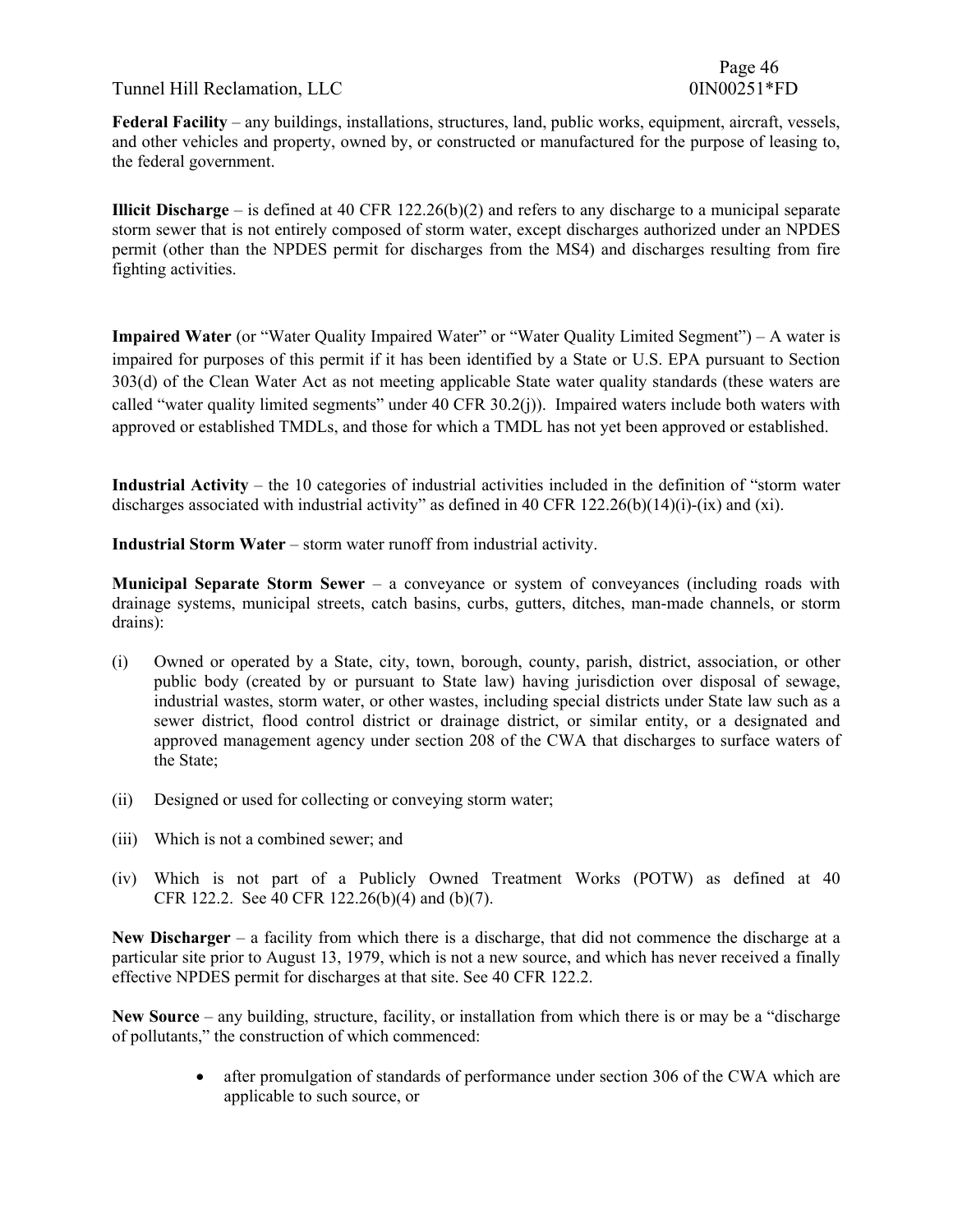after proposal of standards of performance in accordance with section 306 of the CWA which are applicable to such source, but only if the standards are promulgated in accordance with section 306 within 120 days of their proposal. See 40 CFR 122.2.

**New Source Performance Standards (NSPS)** – technology-based standards for facilities that qualify as new sources under 40 CFR 122.2 and 40 CFR 122.29.

**No exposure** – all industrial materials or activities are protected by a storm-resistant shelter to prevent exposure to rain, snow, snowmelt, and/or runoff. See 40 CFR 122.26(g).

**Ohio EPA** – the Ohio Environmental Protection Agency.

**Operator** – any entity with a storm water discharge associated with industrial activity that meets either of the following two criteria:

- (i) The entity has operational control over industrial activities, including the ability to modify those activities; or
- (ii) The entity has day-to-day operational control of activities at a facility necessary to ensure compliance with the permit (e.g., the entity is authorized to direct workers at a facility to carry out activities required by the permit).

**Person** – an individual, association, partnership, corporation, municipality, State or Federal agency, or an agent or employee thereof. See 40 CFR 122.2.

**Point source** – any discernible, confined, and discrete conveyance, including but not limited to any pipe, ditch, channel, tunnel, conduit, well, discrete fissure, container, rolling stock, concentrated animal feeding operation, landfill leachate collection system, vessel, or other floating craft from which pollutants are or may be discharged. This term does not include return flows from irrigated agriculture or agricultural storm water runoff. See 40 CFR 122.2.

**Pollutant** – dredged spoil, solid waste, incinerator residue, filter backwash, sewage, garbage, sewage sludge, munitions, chemical wastes, biological materials, heat, wrecked or discarded equipment, rock, sand, cellar dirt, and industrial, municipal and agricultural waste discharged into water. See 40 CFR 122.2.

**Pollutant of concern** – A pollutant which causes or contributes to a violation of a water quality standard, including a pollutant which is identified as causing an impairment in a state's 303(d) list.

**Primary industrial activity** – includes any activities performed on-site which are (1) identified by the facility's primary SIC code; or (2) included in the narrative descriptions of  $122.26(b)(14)(i)$ , (iv), (v), or (vii), and (ix). [For co-located activities covered by multiple SIC codes, it is recommended that the primary industrial determination be based on the value of receipts or revenues or, if such information is not available for a particular facility, the number of employees or production rate for each process may be compared. The operation that generates the most revenue or employs the most personnel is the operation in which the facility is primarily engaged. In situations where the vast majority of on-site activity falls within one SIC code, that activity may be the primary industrial activity.] Narrative descriptions in 40 CFR 122.26(b)(14) identified above include: (i) activities subject to storm water effluent limitations guidelines, new source performance standards, or toxic pollutant effluent standards; (iv) hazardous waste treatment storage, or disposal facilities including those that are operating under interim status or a permit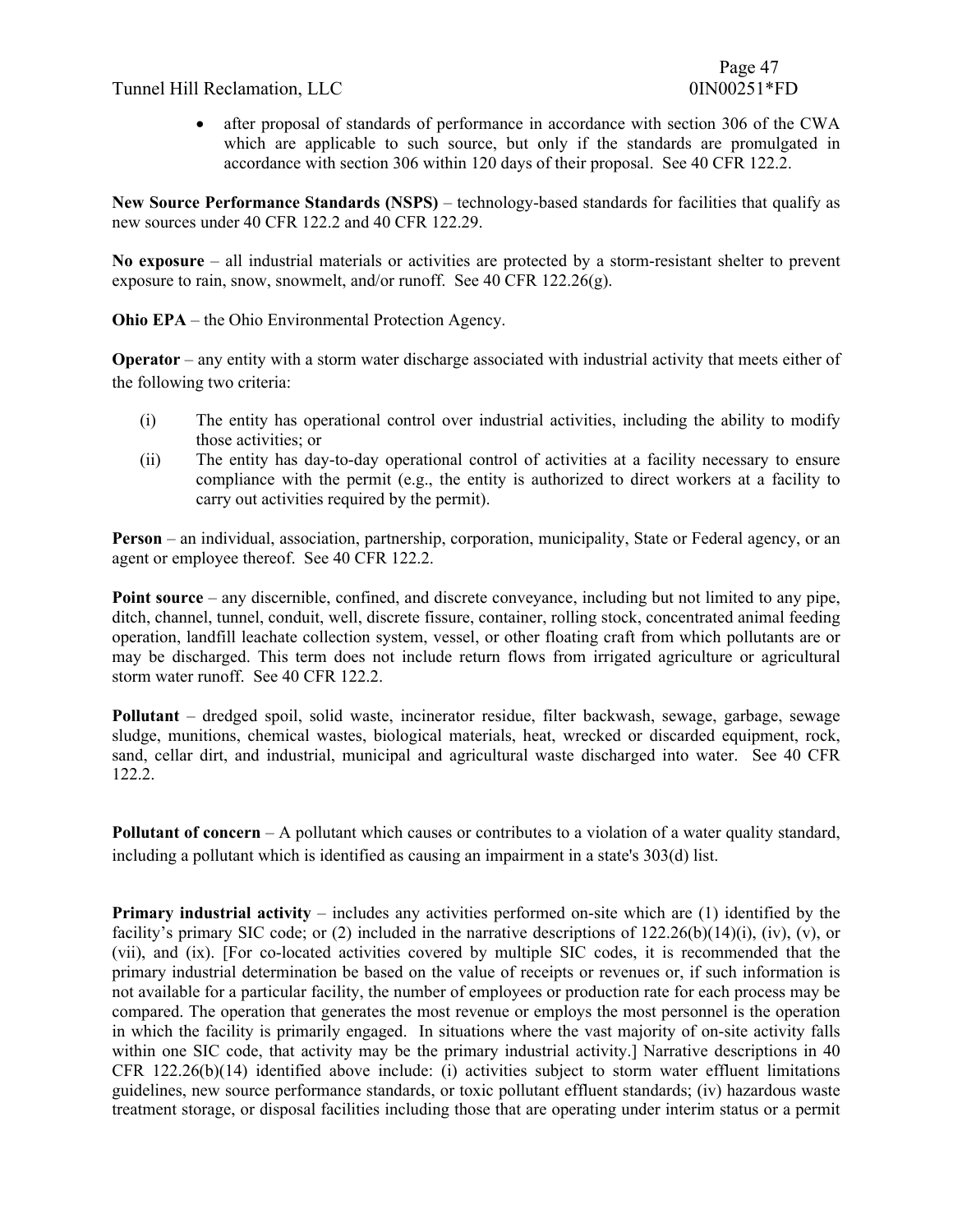under subtitle C of the Resource Conservation and Recovery Act (RCRA); (v) landfills, land application sites and open dumps that receive or have received industrial wastes; (vii) steam electric power generating facilities; and (ix) sewage treatment works with a design flow of 1.0 mgd or more.

**Qualified Personnel** – Qualified personnel are those who possess the knowledge and skills to assess conditions and activities that could impact storm water quality at your facility, and who can also evaluate the effectiveness of control measures.

**Reportable Quantity Release** – a release of a hazardous substance at or above the established legal threshold that requires emergency notification. Refer to 40 CFR Parts 110, 117, and 302 for complete definitions and reportable quantities for which notification is required.

**Runoff coefficient** – the fraction of total rainfall that will appear at the conveyance as runoff. See 40 CFR 122.26(b)(11).

**Semi-Arid Climate –** areas where annual rainfall averages from 10 to 20 inches.

**Significant materials** – includes, but is not limited to: raw materials; fuels; materials such as solvents, detergents, and plastic pellets; finished materials such as metallic products; raw materials used in food processing or production; hazardous substances designated under section 101(14) of CERCLA; any chemical the facility is required to report pursuant to section 313 of Title III of SARA; fertilizers; pesticides; and waste products such as ashes, slag and sludge that have the potential to be released with storm water discharges. See 40 CFR 122.26(b)(12).

**Special Aquatic Sites** – sites identified in 40 CFR 230 Subpart E. These are geographic areas, large or small, possessing special ecological characteristics of productivity, habitat, wildlife protection, or other important and easily disrupted ecological values. These areas are generally recognized as significantly influencing or positively contributing to the general overall environmental health or vitality of the entire ecosystem of a region.

**Storm Water** – storm water runoff, snow melt runoff, and surface runoff and drainage. See 40 CFR 122.26(b)(13).

**Storm Water Discharges Associated with Construction Activity** – a discharge of pollutants in storm water runoff from areas where soil disturbing activities (e.g., clearing, grading, or excavating), construction materials, or equipment storage or maintenance (e.g., fill piles, borrow areas, concrete truck washout, fueling), or other industrial storm water directly related to the construction process (e.g., concrete or asphalt batch plants) are located. See 40 CFR  $122.26(b)(14)(x)$  and 40 CFR  $122.26(b)(15)$ .

**Storm Water Discharges Associated with Industrial Activity** – the discharge from any conveyance that is used for collecting and conveying storm water and that is directly related to manufacturing, processing or raw materials storage areas at an industrial plant. The term does not include discharges from facilities or activities excluded from the NPDES program under Part 122. For the categories of industries identified in this section, the term includes, but is not limited to, storm water discharges from industrial plant yards; immediate access roads and rail lines used or traveled by carriers of raw materials, manufactured products, waste material, or by-products used or created by the facility; material handling sites; refuse sites; sites used for the application or disposal of process waste waters (as defined at part 401 of this chapter); sites used for the storage and maintenance of material handling equipment; sites used for residual treatment, storage, or disposal; shipping and receiving areas; manufacturing buildings; storage areas (including tank farms) for raw materials, and intermediate and final products; and areas where industrial activity has taken place in the past and significant materials remain and are exposed to storm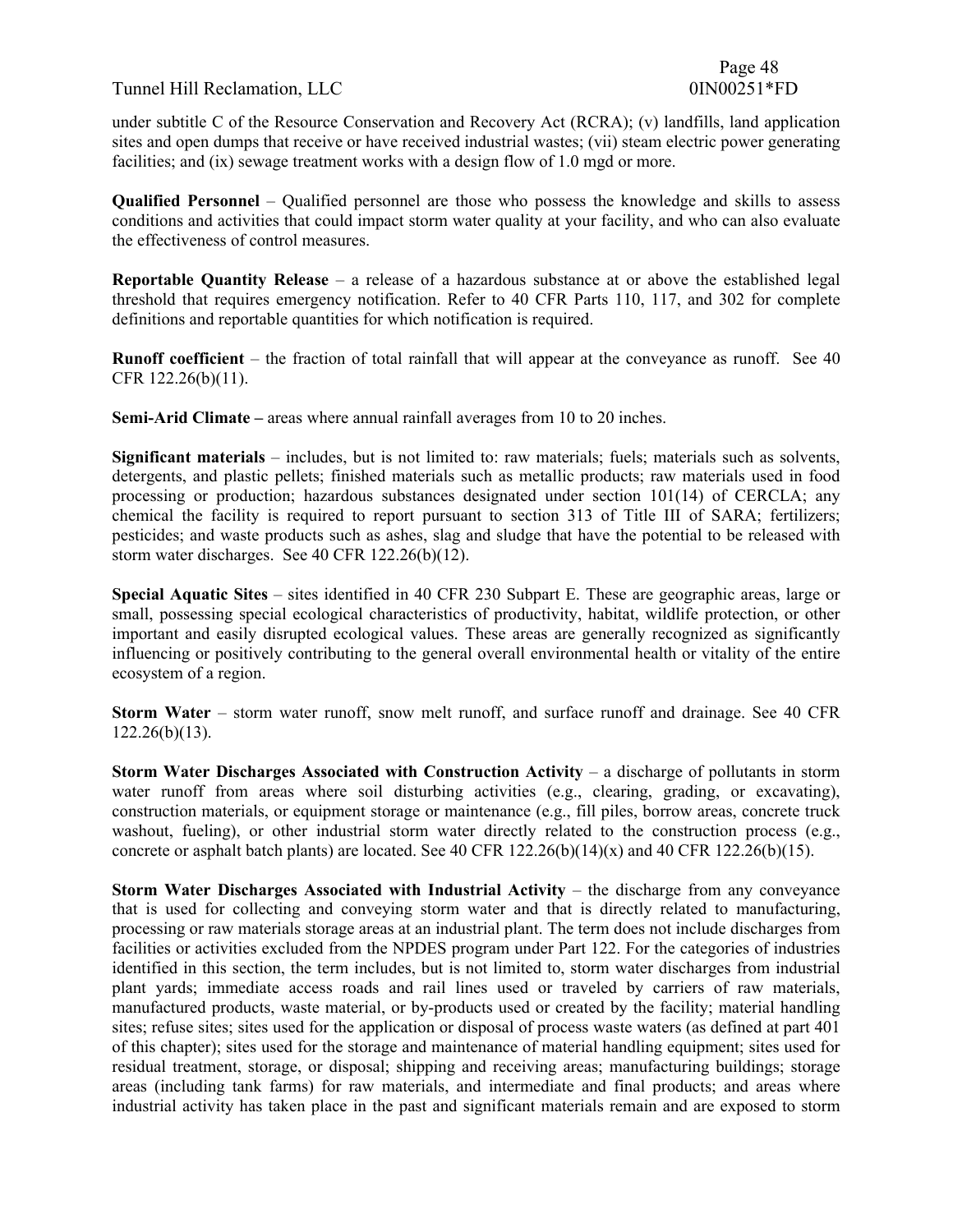water. For the purposes of this paragraph, material handling activities include storage, loading and unloading, transportation, or conveyance of any raw material, intermediate product, final product, byproduct or waste product. The term excludes areas located on plant lands separate from the plant's industrial activities, such as office buildings and accompanying parking lots as long as the drainage from the excluded areas is not mixed with storm water drained from the above described areas. Industrial facilities include those that are federally, State, or municipally owned or operated that meet the description of the facilities listed in 40 CFR 122.26(b)(14).

**Surface Waters of the State -** Means all streams, lakes, ponds, marshes, watercourses, waterways, springs, irrigation systems, drainage systems, and all other bodies or accumulations of surface water, natural or artificial, which are situated wholly or partly within, or border upon, this state, or are within its jurisdiction, except those private waters which do not combine or effect a junction with natural surface waters.

**Total Maximum Daily Loads (TMDLs)** – A TMDL is a calculation of the maximum amount of a pollutant that a waterbody can receive and still meet water quality standards, and an allocation of that amount to the pollutant's sources. A TMDL includes wasteload allocations (WLAs) for point source discharges; load allocations (LAs) for nonpoint sources and/or natural background, and shall include a margin of safety (MOS) and account for seasonal variations. (See section 303(d) of the Clean Water Act and 40 CFR 130.2 and 130.7).

#### **Water Quality Impaired** – See 'Impaired Water'.

**Water Quality Standards** – A water quality standard defines the water quality goals of a water body, or portion thereof, by designating the use or uses to be made of the water and by setting criteria necessary to protect the uses. States and U.S. EPA adopt water quality standards to protect public health or welfare, enhance the quality of water and serve the purposes of the Clean Water Act (See CWA sections 101(a)2 and 303(c)). Water quality standards also include an antidegradation policy. See P.U.D. o. 1 of Jefferson County et al v. Wash Dept of Ecology et al, 511 US 701, 705 (1994).

**"You" and "Your"** – as used in this permit are intended to refer to the permittee, the operator, or the discharger as the context indicates and that party's facility or responsibilities. The use of "you" and "your" refers to a particular facility and not to all facilities operated by a particular entity. For example, "you shall submit" means the permittee shall submit something for that particular facility. Likewise, "all your discharges" would refer only to discharges at that one facility.

#### **ABBREVIATIONS AND ACRONYMS**

BAT – Best Available Technology Economically Achievable

BOD5 – Biochemical Oxygen Demand (5-day test)

BMP – Best Management Practice

BPJ – Best Professional Judgment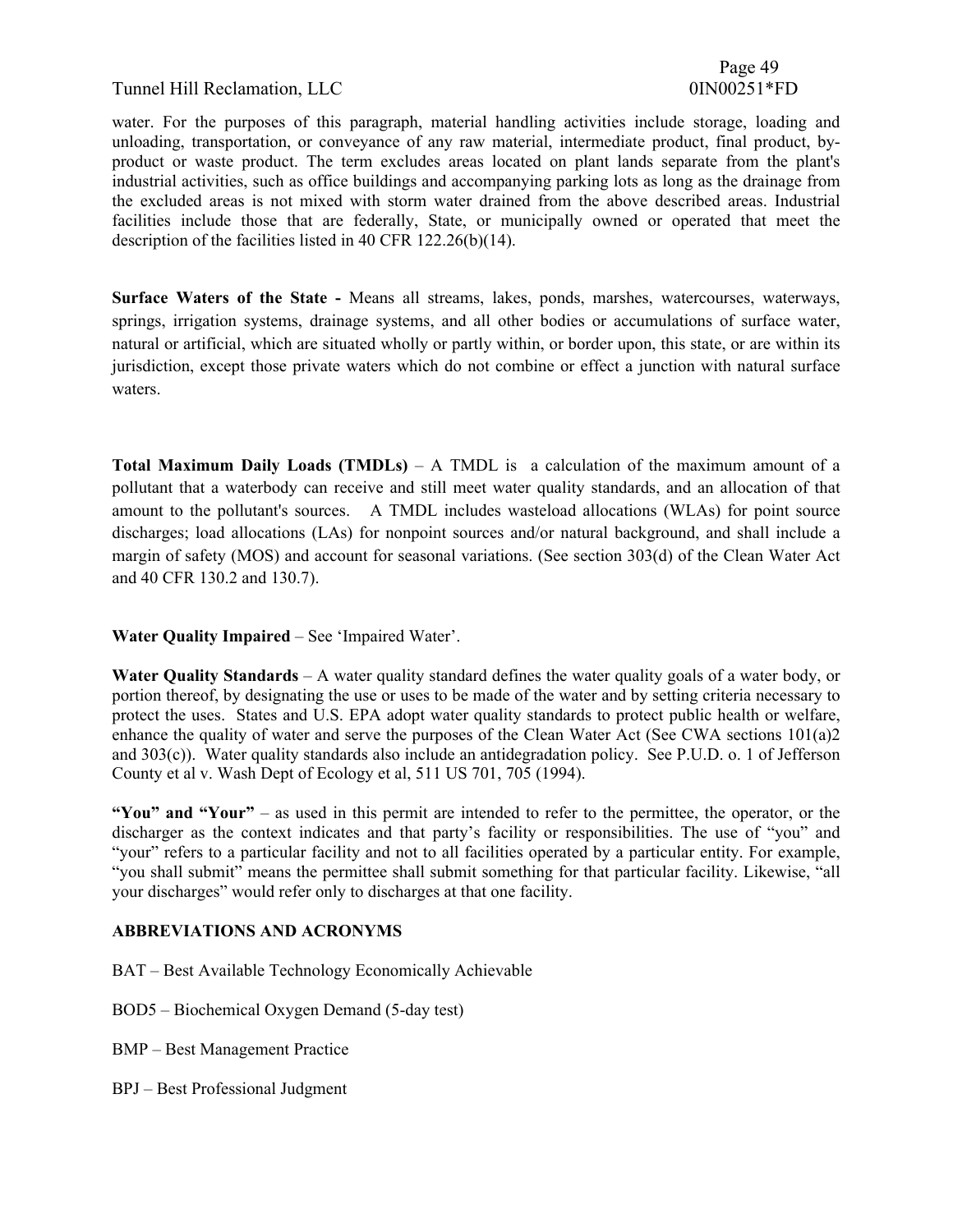Tunnel Hill Reclamation, LLC 0IN00251\*FD

- BPT Best Practicable Control Technology Currently Available
- CERCLA Comprehensive Environmental Response, Compensation and Liability Act
- CGP Construction General Permit
- COD Chemical Oxygen Demand
- CWA Clean Water Act (or the Federal Water Pollution Control Act, 33 U.S.C. §1251 *et seq*)
- CWT Centralized Waste Treatment
- DMR Discharge Monitoring Report
- U.S. EPA U. S. Environmental Protection Agency
- FWS U. S. Fish and Wildlife Service
- LA Load Allocations
- MDMR MSGP Discharge Monitoring Report
- MGD Million Gallons per Day
- MOS Margin of Safety
- MS4 Municipal Separate Storm Sewer System
- MSDS Material Safety Data Sheet
- MSGP Multi-Sector General Permit
- NAICS North American Industry Classification System
- NMFS U. S. National Marine Fisheries Service
- NOI Notice of Intent
- NOT Notice of Termination
- NPDES National Pollutant Discharge Elimination System
- NRC National Response Center
- NTU Nephelometric Turbidity Unit
- OMB U. S. Office of Management and Budget
- ORW Outstanding Resource Water
- OSM U. S. Office of Surface Mining